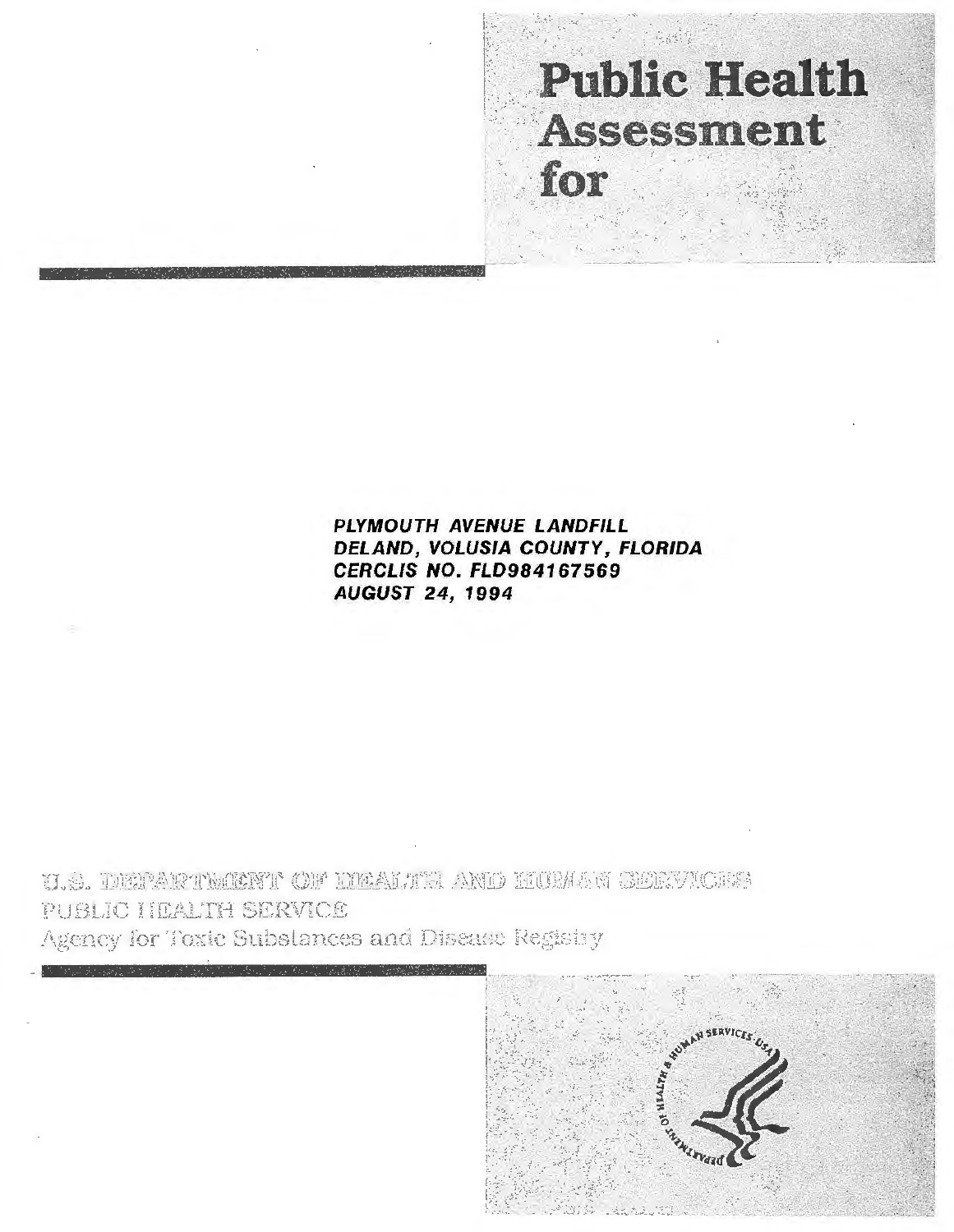## PUBLIC HEALTH ASSESSMENT

## PLYMOUTH AVENUE LANDFILL DELAND, VOLUSIA COUNTY, FLORIDA CERCLIS NO. FLD984167569

Prepared by

The Florida Department of Health and Rehabilitative Services Under Cooperative Agreement With The Agency for Toxic Substances and Disease Registry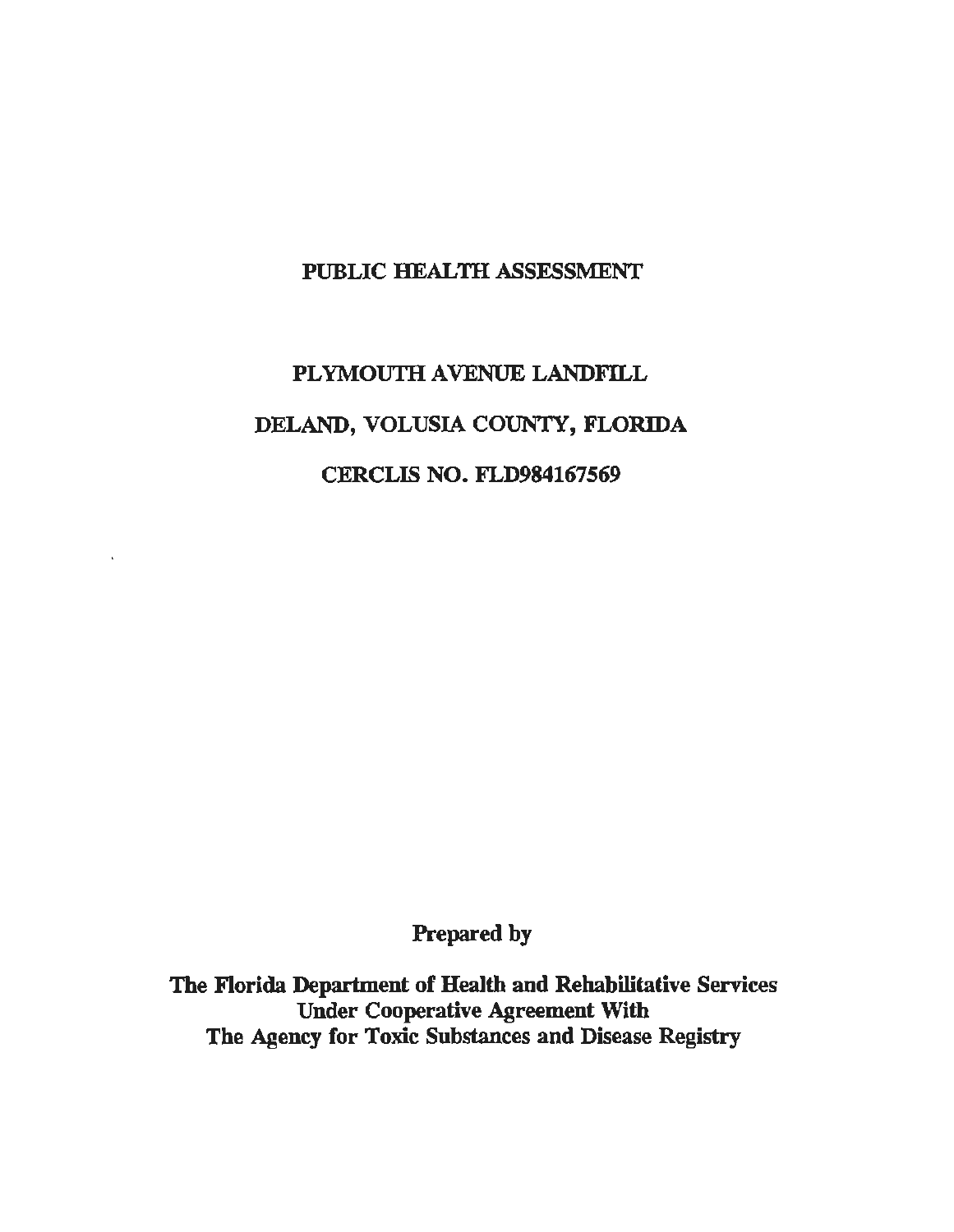This Public Health Assessment was prepared by ATSDR pursuant to the Comprehensive Environmental Response, Compensation, and Liability Act (CERCLA or Superfund) section 104 (i)(6) (42 U.S.C. 9604 (i)(6), and in accordance with our implementing regulations 42 C.F.R. Part 90). In preparing this document ATSDR has collected relevant health data, environmental data, and community health concerns from the Environmental Protection Agency (EPA), state and local health and environmental agencies, the community, and potentially responsible parties, where appropriate.

In addition, this document has previously been provided to EPA and the affected states in an initial release, as required by CERCLA section 104 (i)(6)(H) for their infonnation and review. The revised document was released for a 30 day public comment period. Subsequent to the public comment period, ATSDR addressed all public comments and revised or appended the document as appropriate. The public health assessment has now been reissued. This concludes the public health assessment process for this site, unless additional information is obtained by ATSDR which, in the Agency's opinion, indicates a need to revise or append the conclusions previously issued.

| Barry L. Johnson, Ph.D., Assistant Administrator |
|--------------------------------------------------|
| Juan J. Reyes, Deputy Director                   |
|                                                  |
|                                                  |
|                                                  |
|                                                  |
|                                                  |

Use of trade names is for identification only and does not constitute endorsement by the Public Health Service or the U.S. Department of Health and Human Services.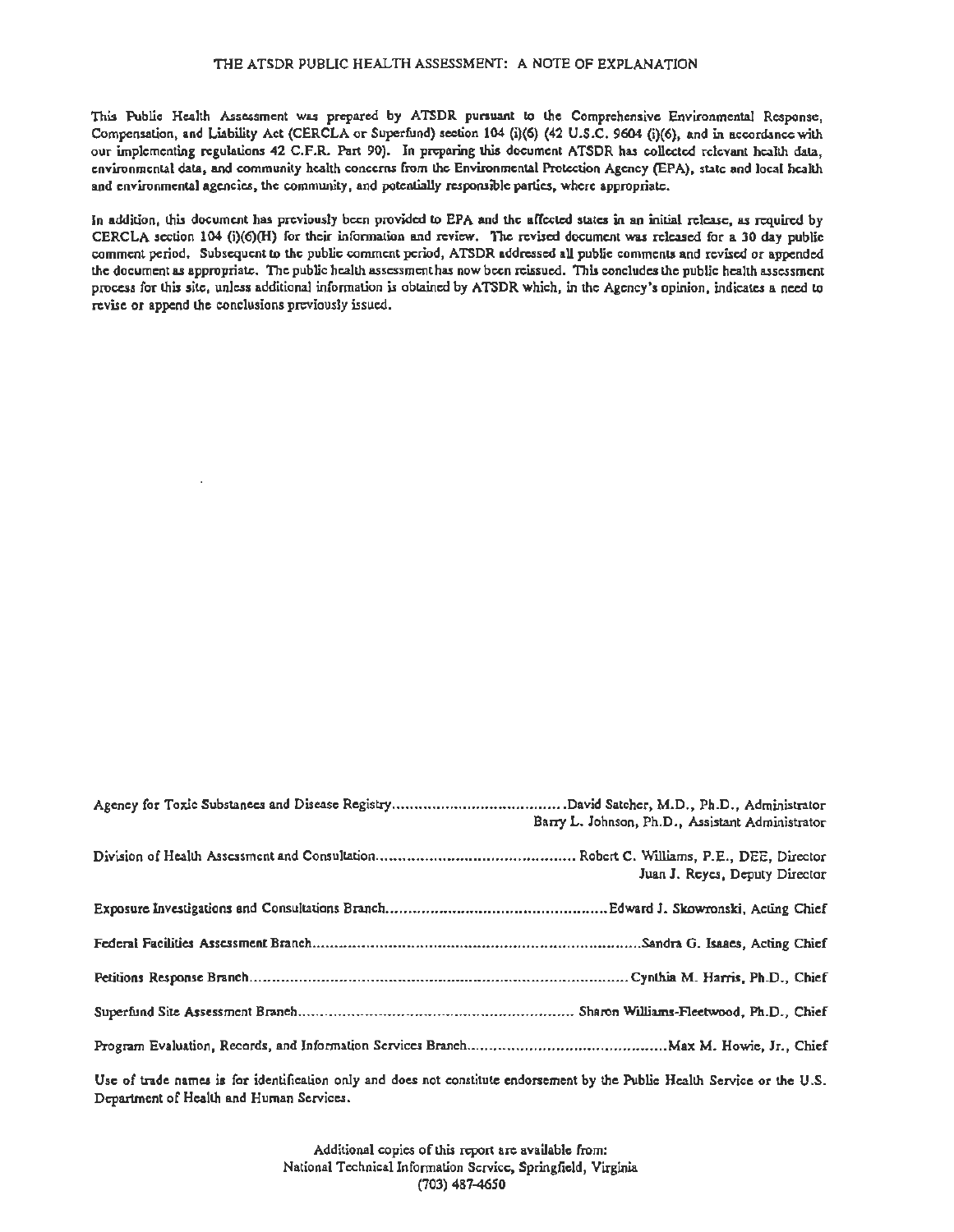# **Public ATSDR Health Assessment**

A TSDR developed this fact sheet to provide information about its Public Health Assessments-a term that can be confusing. A Public Health Assessment is not the same thing as a medical exam or a community health study. It can sometimes lead to those things, as well as to other public health activities. A TSDR hopes this fact sheet is helpful to you in understanding what a Public Health Assessment is. You may have questions the fact sheet doesn't answer or need more information about A TSDR and its activities. A contact person is listed at the end of the fact sheet.

## What is ATSDR?

ATSDR is the Agency for Toxic Substances and Disease Registry, a federal public health agency. ATSDR is part of the Public Health Service in the U.S. Department of Health and Human Services. ATSDR is not a regulatory agenc agency. ATSDR is part of the Public Health Service in the U.S. Department of Health and ATSDR is the Agency for Toxic Substances and Disease Registry, a federal public health<br>agency. ATSDR is part of the Public Health Service in the U.S. Department of Health and<br>Human Services. ATSDR is not a regulatory agenc Agency. Created by Superfund legislation in 1980, ATSDR's mission is to prevent exposure  $\frac{13}{5}$ <br>and adverse burnan bealth effects and diminished quality of life associated with and adverse human health effects and diminished quality of life associated with exposure to hazardous substances from waste sites, unplanned releases, and other sources of pollution present in the environment. Through its programs-including



surveillance, registries, health studies, environmental health education, and applied substance-specific research-and by working with other federal, state, and local government agencies, ATSDR acts to protect public health.

## What is a Public Health Assessment?

An ATSDR Public Health Assessment reviews available information about hazardous substances at a site and evaluates whether exposure to them might cause any harm to people. ATSDR conducts a Public Health Assessment for every site on or proposed for the National Priorities List (the NPL, also known as the Superfund list).

Public Health Assessments consider-

- $\mathbb{R}$  what the levels (or "concentrations") of hazardous substances are
- $\mathbb{R}$  whether people might be exposed to contamination and how (through "exposure pathways" such as breathing air, drinking or contacting water, contacting or eating soil, or eating food)
- $\mathbb{I}$  what harm the substances might cause to people (or the contaminants' "toxicity")
- $\mathbb{F}$  whether working or living nearby might affect people's health
- $\boxtimes$  other dangers to people, such as unsafe buildings, abandoned mine shafts, or other physical hazards

To make those determinations, ATSDR looks at three primary sources of information-

- $\boxtimes$  environmental data, such as information about the contaminants and how people could come in contact with them
- $\Box$  health data, including available information on communitywide rates of illness, disease, and death compared with national and state rates
- $\Box$  community concerns, such as reports from the public about how the site affects their health or quality of life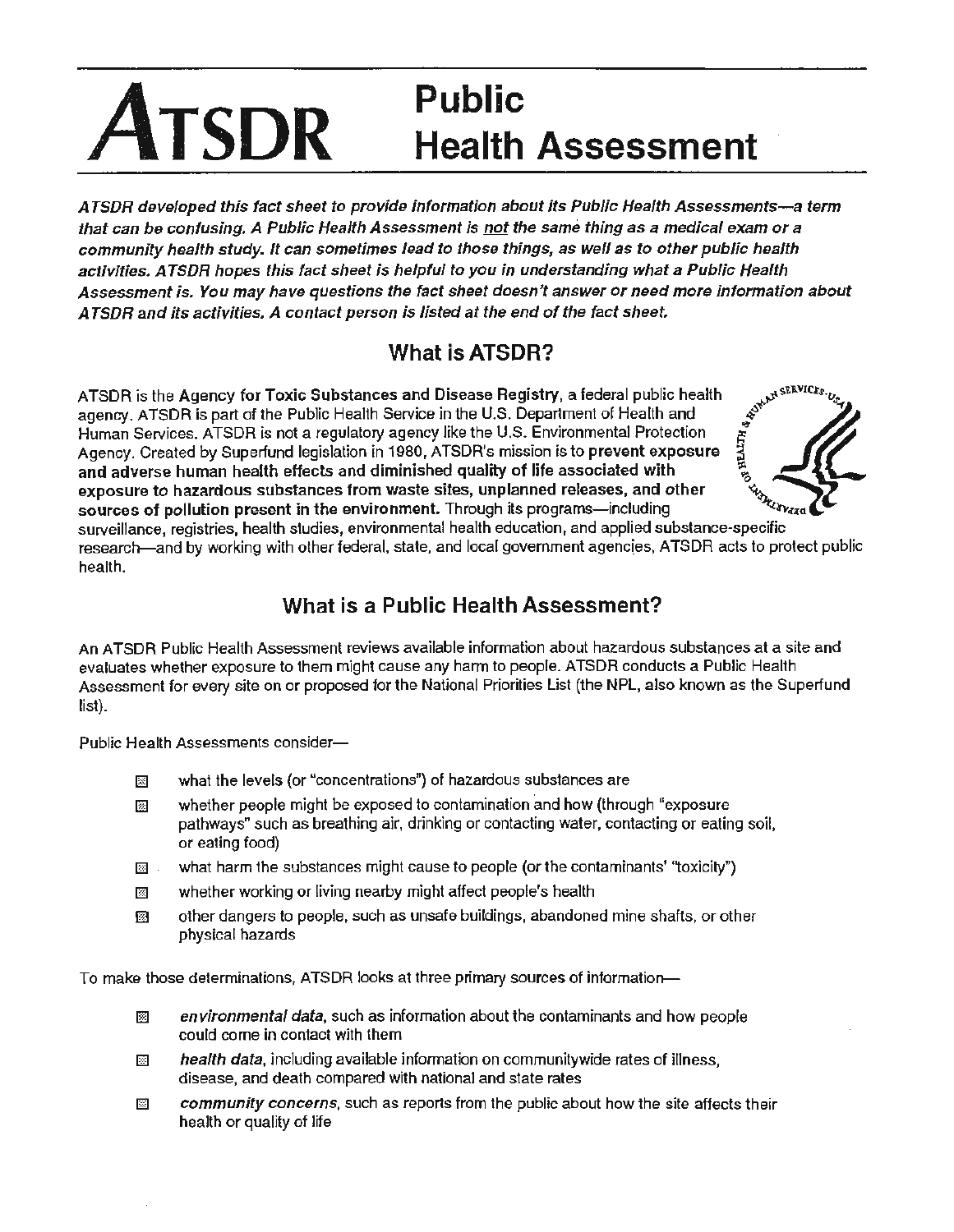## **How Are Public Health Assessments Used?**

ATSDR's Public Health Assessments identify health studies or other public health actions-such as community environmental health education-that might be needed. They advise federal, state, and local agencies on actions to prevent or reduce people's exposure to hazardous substances.

## **How Is the Community Involved in a Public Health Assessment?**

The community plays a key role in a Public Health Assessment and any activity that may follow. Throughout the Public Health Assessment, ATSDR talks with people living or working near the site-action groups, local leaders, and health professionals, among other community members—about what they know about the site and their siterelated health concerns. Community health concerns are addressed in every Public Health Assessment for every site.

Two-way communication between the public and ATSDR is vital to every Public Health Assessment. For that reason, ATSDR has many ways to give and receive information and involve the community in its activities,  $such as-$ 

- **EXECUTE:** Public Availability Sessions where community members can meet individually with ATSDR staff.
- $1\$  Public Meetings so community members can express ideas in a larger forum.
- 1m Community Assistance Panels, or CAPs, which work to inform ATSDR about community concerns and health information and, in turn, to inform the community about ATSDR activities and the status of the Public Health Assessment.
- $100$  Other communication channels, such as contact with local community groups, political leaders, and health professionals, as well as articles in local newspapers and stories on television and radio.
- $\boxtimes$  Before the Public Health Assessment is finished, it is available in the community during the Public Comment Period. The Public Comment Period lets the community tell ATSDR how well the Public Health Assessment addresses their concerns. ATSDR responds to the public's comments in the final Public Health Assessment.

Fact sheets are available on Public Health Advisories, Health Consultations, Community Assistance Panels, and other A TSDR activities. If you want to know more about A TSDR, or if you have health concerns or information to share about ways people might have been or might now be exposed to hazardous substances, please contact the person listed below.

## **For more information, call or write:**

Community Involvement Specialist ATSDR-Division of HeaHh Assessment and Consultation 1600 Clifton Road, NE (E32) Atlanta, Georgia 30333 24-hour, toll-free message service 1-800-447-4784, then 329-1175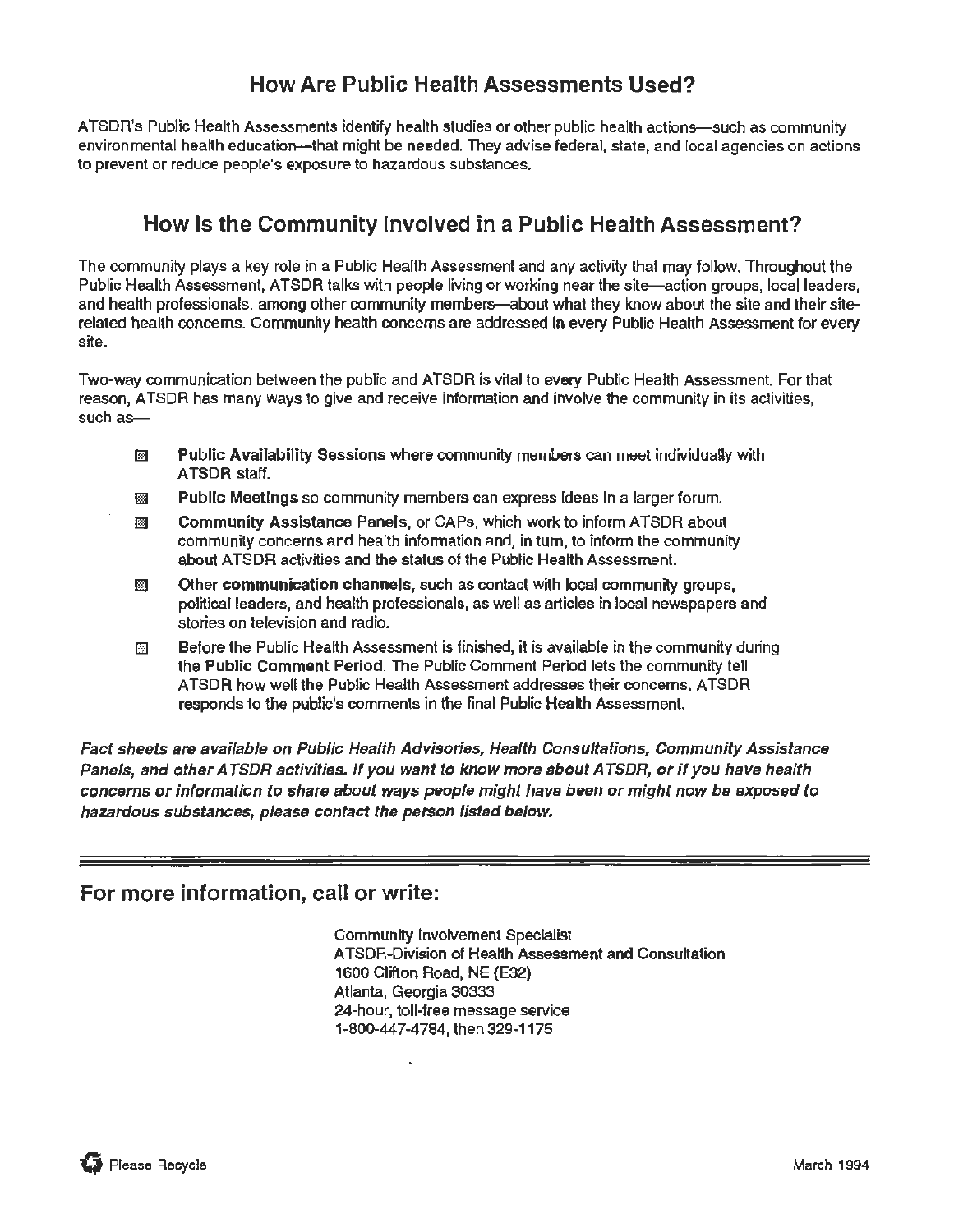## TABLE OF CONTENTS

|                                                                                           | $\mathbf{1}$                                                          |
|-------------------------------------------------------------------------------------------|-----------------------------------------------------------------------|
| C. Demographics, Land Use, and Natural Resource Use                                       | $\overline{2}$<br>$\overline{2}$<br>3<br>$\overline{\mathbf{4}}$<br>5 |
|                                                                                           | 5                                                                     |
| ENVIRONMENTAL CONTAMINATION AND OTHER HAZARDS<br>C. Quality Assurance and Quality Control | 6<br>7<br>14<br>18<br>19                                              |
|                                                                                           | 19<br>19<br>20<br>21                                                  |
| C. Community Health Concerns Evaluation                                                   | 23<br>23<br>25<br>26                                                  |
|                                                                                           | 28                                                                    |
|                                                                                           | 29                                                                    |
|                                                                                           | 30                                                                    |
|                                                                                           | 31                                                                    |
|                                                                                           | 33                                                                    |
|                                                                                           | 35                                                                    |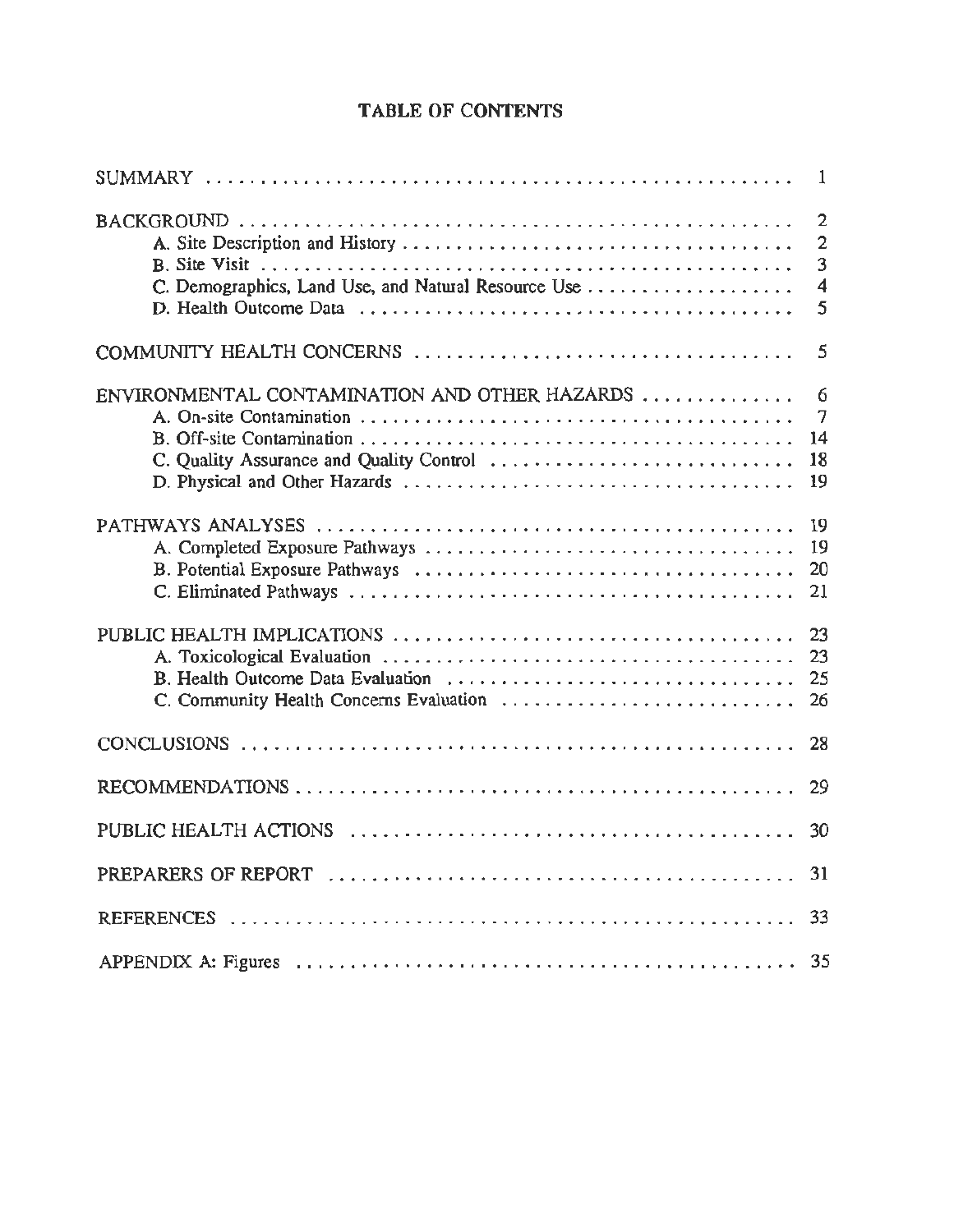#### **SUMMARY**

The Plymouth Avenue Landfill is about 1.75 miles west of the City of DeLand in rural western Volusia County, Florida. Volusia County owns this landfill and operates it under its Department of Solid Waste Management. From 1971 to 1988 it was a Class I landfill and received all types of nonhazardous industrial and municipal solid waste. From June 1978 to October 1980, the landfill reportedly received 4,500 gallons per week of process waste slurry from the Brunswick Corporation. This waste contained nitrate up to 90,000 milligrams per liter. The Volusia County Department of Solid Waste Management found elevated levels of nitrate in on-site monitor wells. They also found elevated levels of nitrate in off-site private drinking-water wells. Some nearby residents are concerned that ingestion of contaminated ground water made them sick.

We selected the following contaminants of concern: barium, chromium, 1,2-dichloroethene, iron, nitrate, sulfate, and vinyl chloride. Ingestion of ground water is a past completed human exposure pathway. Concentrations of the contaminants of concern found so far are unlikely to have caused illnesses in the nearby residents. Analysis of water samples has been inadequate, however, to assess the public health threat from ingestion of sulfate, giardia, or vinyl chloride. There were no infants younger than six months old in homes with wells having nitrate concentrations greater than 10 milligrams per liter. Therefore, we do not expect there were any cases of methemoglobinemia or "blue baby syndrome."

Based on the information currently available, we classify the public health hazard at this landfill as indeterminate. Groundwater sampling is needed to determine the extent of vinyl chloride contamination. Wells contaminated with giardia or sulfate may have caused diarrhea and other digestive problems in nearby residents. We recommend the Volusia County Department of Solid Waste Management sample the nearby private drinking-water wells and analyze for nitrate and vinyl chloride. If nearby residents experience diarrhea again, we recommend the Volusia County Public Health Unit sample their wells and analyze for coliform bacteria and possibly giardia.

The A TSDR Health Activities Recommendation Panel (HARP) evaluated the data and information developed in this preliminary public health assessment. The Panel determined that no follow-up health activities are currently needed because there is no evidence that people have been exposed to contaminants from this landfill at concentrations likely to affect their health. If information becomes available indicating exposure at levels of concern, the ATSDR will evaluate that information to decide what actions, if any, are necessary.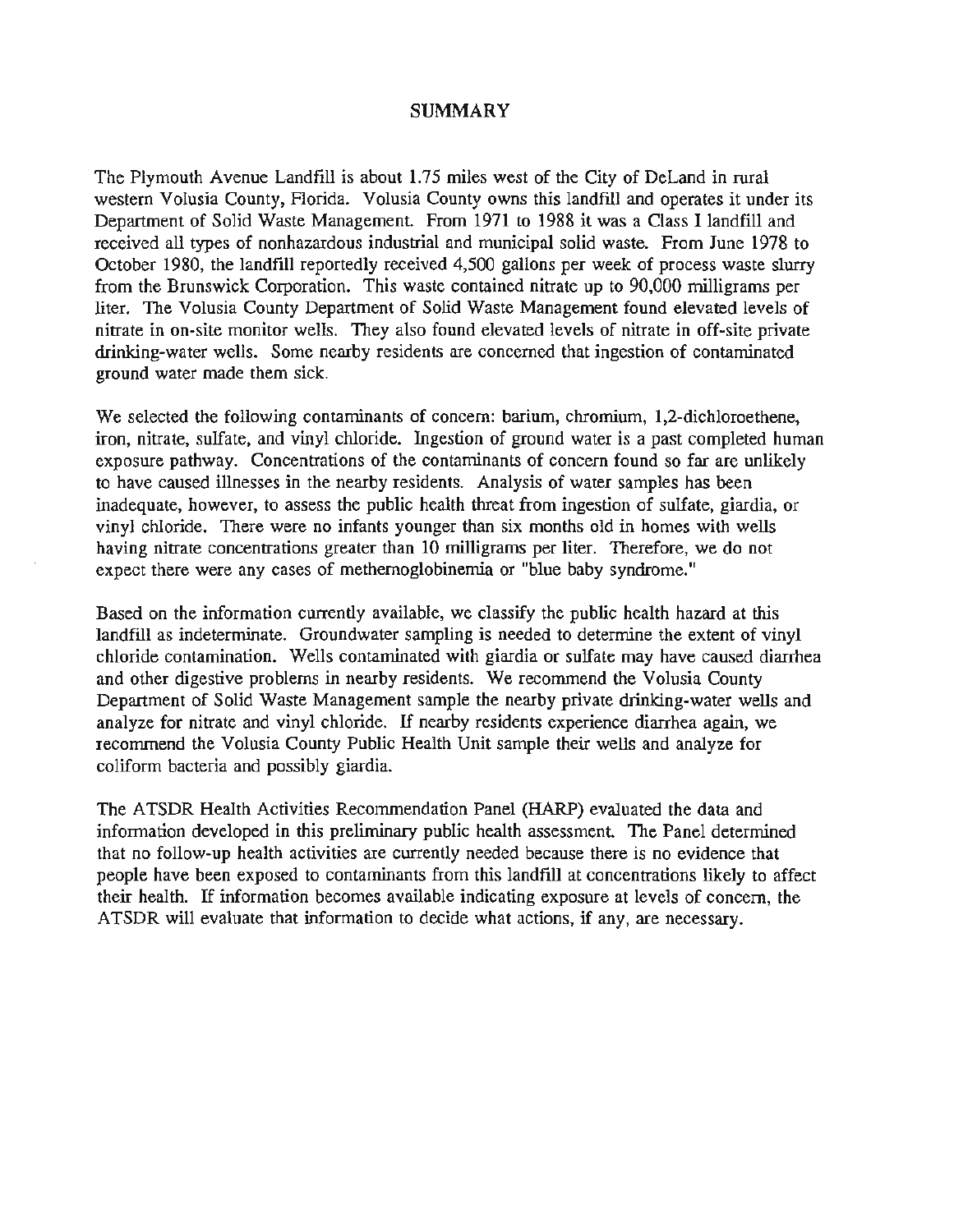#### BACKGROUND

In this public health assessment, the Florida Department of Health and Rehabilitative Services (Florida HRS), in cooperation with the Agency for Toxic Substances and Disease Registry (ATSDR), evaluates the public health significance of the Plymouth Avenue Landfill. Specifically, Florida HRS decides whether health effects are possible and recommend actions to reduce or prevent them. The Comprehensive Environmental Response, Compensation, and Liability Act of 1980 (CERCLA) authorizes the ATSDR to conduct public health assessments at hazardous waste sites. The ATSDR, located in Atlanta, Georgia, is a federal agency within the U.S. Department of Health and Human Services.

#### A. Site Description and History

The Plymouth Avenue Landfill is on the north side of Plymouth Avenue just east of Grand Avenue in western Volusia County, Florida (Figure 1, Appendix A). This area, about 1.75 miles west of the City of DeLand, is sparsely populated. The Volusia County Department of Solid Waste Management (DSWM) operates a general permit landfill on this 131-acre site and currently receives only yard trimmings and construction debris. The landfill is bounded on the east by Ridgewood Drive, on the south by Plymouth Avenue. It is bounded on the west by Grand Avenue, and on the north by the Volusia County Humane Society and a .' fernery. The Environmental Protection Agency has proposed adding the three (3) sludge cells on the eastern edge of the landfill to the National Priorities List of Superfund hazardous waste sites. In this assessment we consider the entire 131-acre landfill. The landfill has considerable topographic variation dominated by a water-filled depression in the center (Figure 2, Appendix A).

Volusia County owns this landfill and operates it under its Department of Solid Waste Management (DSWM). Starting sometime in the early 1940s until 1971, the landfill was an open dump. We do not know what was disposed of in the landfill during this period. From 1971 to 1988 it was a Class I landfill and received all types of nonhazardous industrial and municipal solid waste. Between June 1978 and October 1980, the landfill reportedly received 4,500 gallons per week of Brunswick Corporation process waste slurry. Brunswick generated the waste from a nitric acid process for polishing steel. This waste contained nitrate up to 90,000 milligrams per liter (mg/L) (BWA 1992). The Volusia County DSWM spread the waste over an undisturbed area in the southeast corner of the landfill or deposited it into shallow trenches also in the southeast corner of the landfill. In 1980, Brunswick switched to a sulfuric acid process. From September 1980 through August 1988, Volusia County DSWM constructed three disposal cells on the east side of the landfill. These cells received about 900 pounds per day of the slurred sulfuric acid process waste (also known as iron sulfate/calcium sulfate waste). Both the nitric acid and sulfuric acid wastes contained nickel, chromium, and copper. In 1988, the Florida Department of Environmental Protection (DEP) (formerly the Florida Department of Environmental Regulation) reclassified this site as a Class-III landfill. In 1993, Florida DEP reclassified the site as a general permit landfill.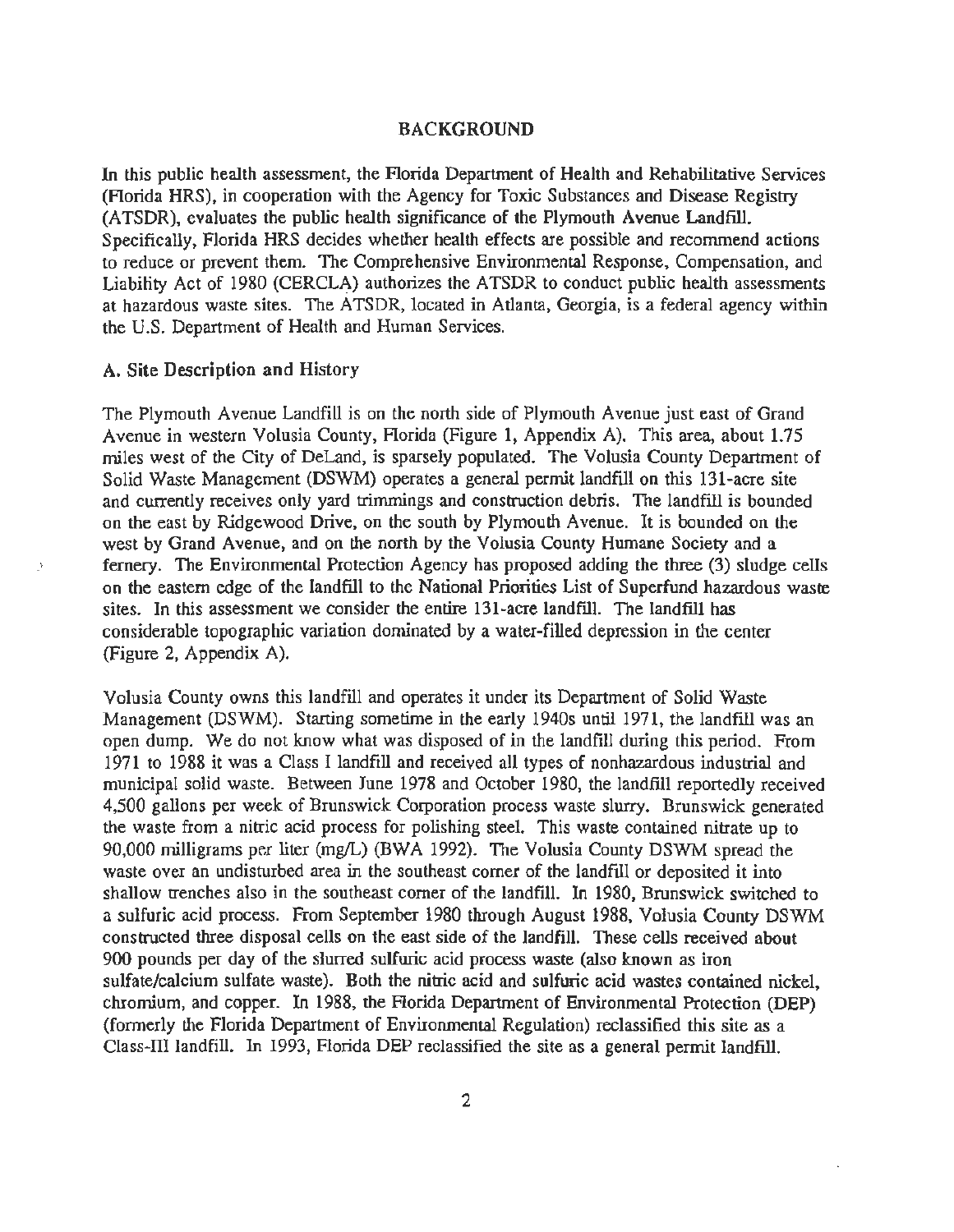Since then, the Volusia County DSWM has only accepted yard trimmings and construction debris at this landfill.

In February 1987, Volusia County DSWM found concentrations of nitrate in monitor wells along the southeast landfill boundary that violated ground-water and drinking-water standards. In June 1987, Volusia County DSWM sampled water from 40 nearby private drinking-water wells and analyzed for nitrate. They found elevated nitrate concentrations in 20 wells, two of which violated the nitrate drinking-water standard. The Volusia County Public Health Unit (CPHU) warned residents at these two homes not to allow infants less than six months old to drink this water. Nearby residents formed the Environmental Civic Highland Organization (ECHO) and complained of illness from drinking contaminated ground water. Once a month from January 1988 to February 1989, the Volusia County DSWM sampled five to six nearby private wells and analyzed for nitrate.

In January 1989, the Florida DEP reviewed the existing environmental data and recommended an Environmental Protection Agency (EPA) inspection (DEP 1989). Later that year, the Volusia CPHU found low levels of benzene and vinyl chloride in the Volusia County Humane Society drinking-water well north of the landfill. The Volusia CPHU also sampled 12 nearby private drinking-water wells and analyzed for gasoline components but did not find any contamination. In 1990, the EPA inspected the landfill and found elevated levels of nitrate and some metals in the ground water. The EPA then recommended ranking the landfill for inclusion on the Superfund hazardous waste site National Priorities List (NPL). In a November 1992 report, Volusia County DSWM consultants recommended recovery of the nitrate contaminated ground water for on-site use. The EPA proposed adding the three (3) sludge cells on the eastern side of the landfill to the Superfund NPL in May 1993. Also in May, the Volusia CPHU sampled 11 nearby private drinking-water wells and analyzed for gasoline components but did not fmd any contamination. In August 1993, the Volusia CPHU sampled six nearby private drinking-water wells and analyzed for metals. They found elevated nitrate concentrations in five of the samples, one above the drinking-water standard. The Volusia County DSWM plans to sign a consent agreement with the EPA and agree to collect and analyze additional soil and ground-water samples. The Volusia County DSWM also plans to prepare an engineering evaluation and cost analysis for EPA review. This report will detail the County's plan to extract nitrate contaminated ground water for on-site irrigation. The County plans to eventually build a golf course at this site.

On June 29, 1994 Florida HRS mailed fact sheets to 40 nearby residents. These fact sheets summarized this preliminary public health assessment and solicited their comments. We did not receive any comments by July 29, the end of the public comment period.

#### B. Site Visit

Randy Merchant of the Florida Department of Health and Rehabilitative Services (HRS) visited this landfill on July 30, 1993. He toured the landfill and the surrounding area with a representative of the Volusia County DSWM. Mr. Merchant noted that a chain-link fence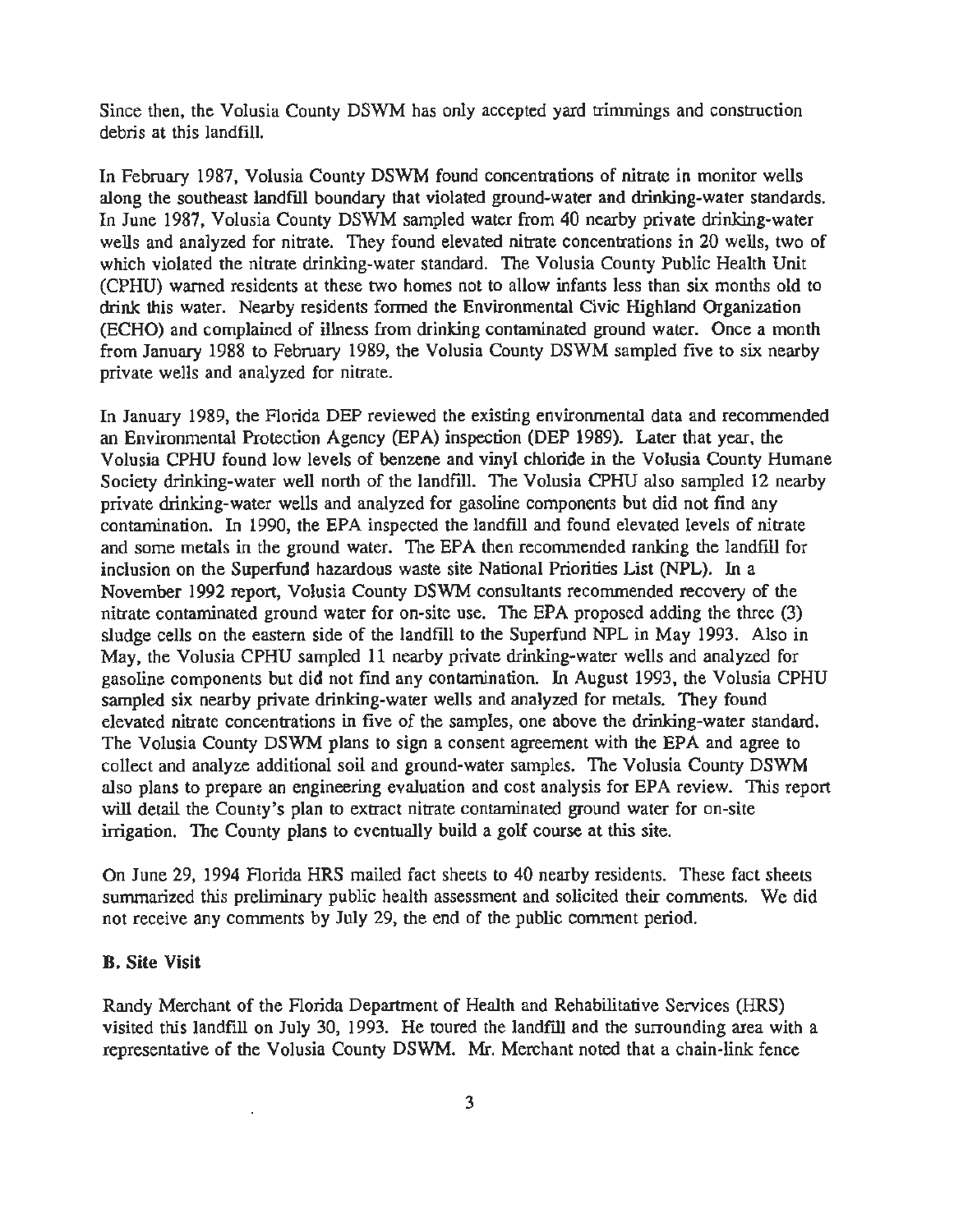surrounds the landfill and an attendant checks incoming vehicles. He noted the Volusia County DSWM has covered the three disposal cells on the east side of the landfill with grass. Mr. Merchant also observed the location of the on-site monitor wells. Storm water run-off from the landfill appears to collect in a large depression in the middle of the landfill. Mr. Merchant noted houses bordering the east side of the landfill and a fernery and large excavation south of the landfill. He observed undeveloped land west of the landfill and the Volusia County Humane Society and a fernery north of the landfill. During his visit, Mr. Merchant did not collect any environmental samples.

Mr. Merchant visited the area around the landfill again on February 24, 1994. He was available at the County Administration Building between  $3:00$  and  $8:00$  p.m. to meet concerned citizens. The EPA project manager for this site and representatives from the Volusia County DSWM and the Volusia CPHU were also available to answer questions. Two concerned citizens attended the availability session to ask questions and/or voice their concerns about the landfill.

#### C. Demographics, Land Use, and Natural Resource Use

#### **Demographics**

We estimate that in 1990, about 1,400 people lived within 1.5 miles of this landfill. We base our estimate on 1990 census data for tract #902.01 in Volusia County (BOC 1990). This census tract extends about 1.5 miles east, south, and west of the landfill and about 7 miles north. Residents in this census tract are overwhelmingly white (94%) with small black (4%) and Hispanic (4%) minorities. The population is mostly middle aged: the median age is 41 and 79% are 18 years or older. Most of the 2,831 houses in this tract are occupied by their owners. Median yearly family income in this tract is about \$35,046 (BOC 1990). We assume the population demographics near the landfill are similar to the rest of the census tract.

#### Land Use

Land use within the vicinity of this landfill is primarily agricultural and residential. There are several small fern nurseries and citrus groves in the area. To the north of the landfill are the Volusia County Humane Society, a fern nursery, and a few homes. One resident north of the landfill raises horses. To the east are residences and small citrus groves. One parcel of land on the northeast side of the landfill was used in the past for commercial chicken farming. To the south are a clay mine and a fern nursery. West of the landfill are an abandoned citrus grove and undeveloped woods. The Lake Woodruff National Wildlife Refuge is about 1.5 miles west of the landfill.

The nearest house is about 250 feet east of the landfill boundary. There are no commercial day-care centers, schools, or hospitals within one mile of the landfill.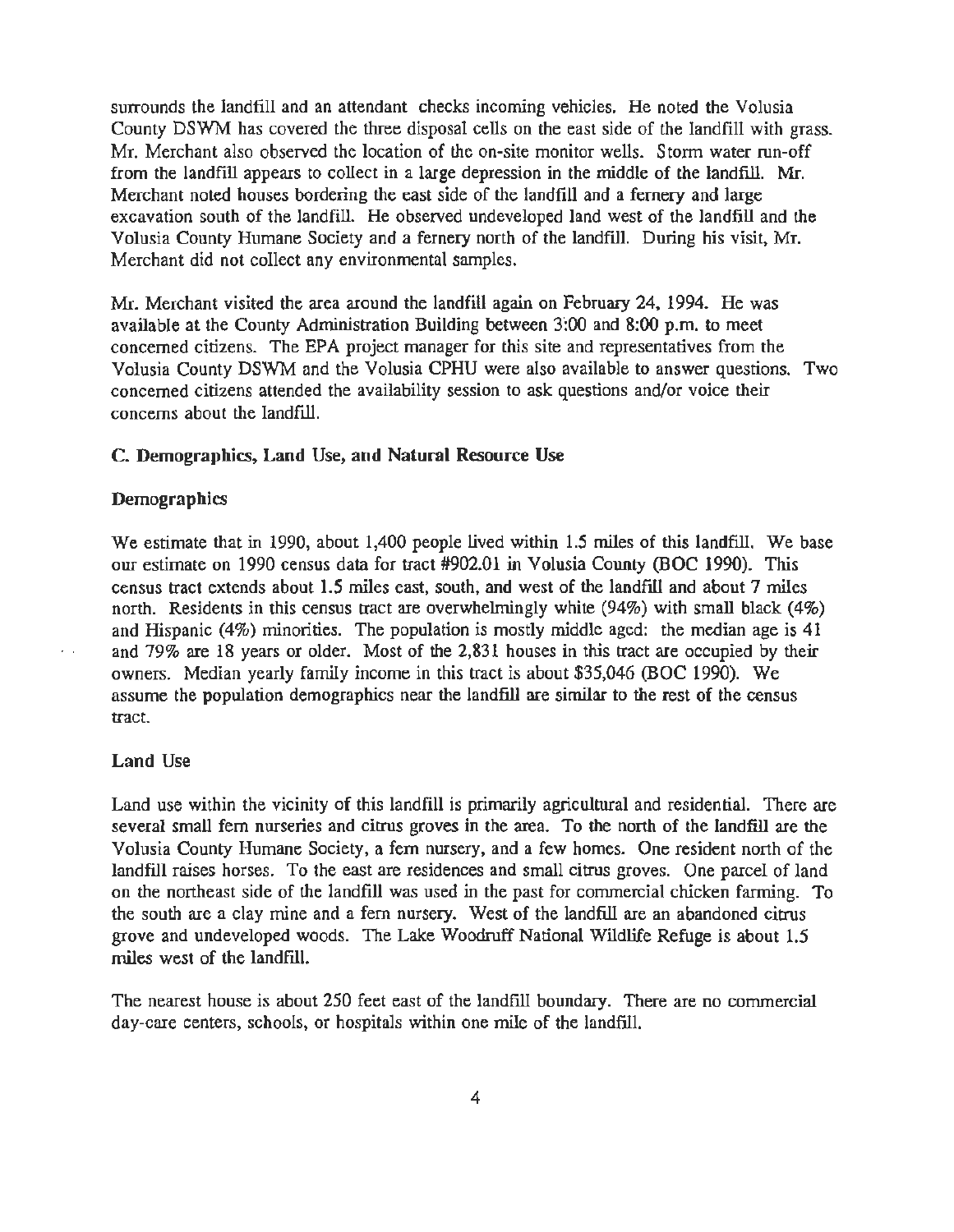#### Natural Resource Use

The Volusia County DSWM currently only accepts yard trimmings and construction debris at this general permit landfill. There is no evidence of trespassing or other activities (hunting, fishing, etc.) on the landfill.

Homes and businesses near this landfill all rely on ground water from the Floridan aquifer as a source of drinking water and other domestic uses. We estimate there are between 50 and 100 private drinking-water wells within 0.5 mile of the landfill. Most of these well are to the east and southeast. One and three-quarters miles southeast of the landfill is the nearest public water supply well. The Volusia County Humane Society's drinking-water well is within 50 feet of the landfill's northern boundary. In 1990, the Florida DEP installed a carbon filter on this well to remove low level solvent contamination.

#### D. Health Outcome Data

We did not evaluate health outcome data for this landfill. See the Public Health Implications, Community Health Concerns Evaluation section later in this report for details.

#### COMMUNITY HEALTH CONCERNS

In 1988, one nearby resident complained to the EPA of foul tasting well water and digestive problems. This resident said that other nearby residents had (unspecified) health problems that lasted until they ceased drinking water from their wells. Another nearby resident complained that although they have not become ill, their horses have failed to breed as expected.

On February 15, 1994, we mailed letters to 40 nearby residents soliciting their health concerns and inviting them to a February 25 availability session. The EPA advertised this availability session in the Daytona News-Journal on February 20 and 23. Two nearby residents attended this availability session. One resident, who lives about 0.1 mile east of the landfill, complained that she and her husband experienced diarrhea for over six months. She said that their physician was unable to diagnose the cause but their symptoms ceased when they switched to bottled water. The other nearby resident, who lives about 0.25 mile south of the landfill, mentioned that her husband had died of cancer (melanoma) and her doctor successfully treated her for breast cancer. She was unsure if the landfill caused her family's health problems.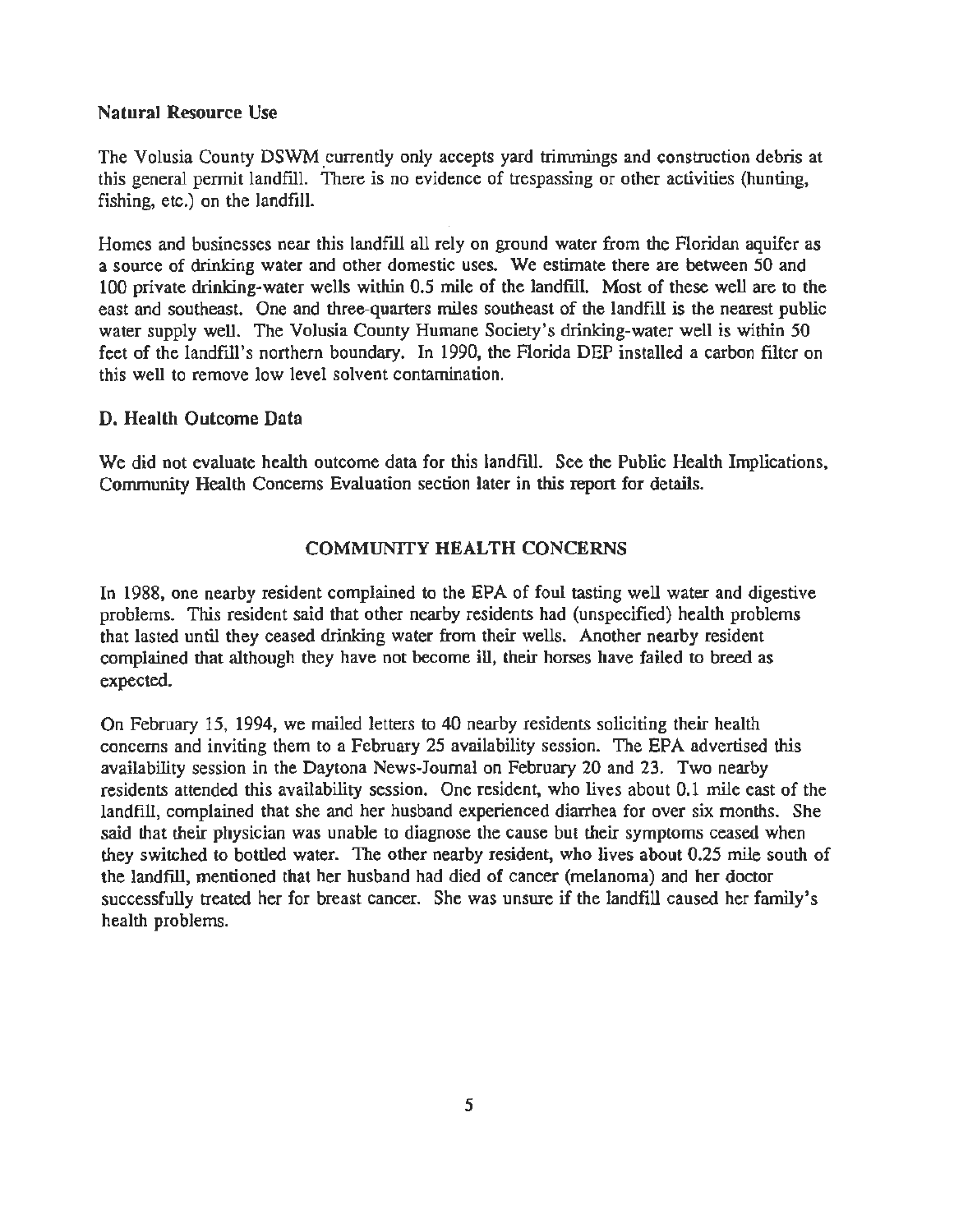#### **ENVIRONMENTAL CONTAMINATION AND OTHER HAZARDS**

In this section, we review the environmental data collected at this landfill. Specifically, we evaluate the adequacy of the environmental data, select contaminants of concern, and list their maximum concentration and frequency of detection. We then compare the maximum concentrations found to background levels and to standard comparison values. In the data tables, we use the following comparison values:

1. EMEGs--Environmental Media Evaluation Guides--are derived from the ATSDR's Minimal Risk Levels (MRLs) and provide a measure of the toxicity of a chemical. They are the ATSDR's estimate of daily human exposure to a chemical that is likely to be without an appreciable risk of adverse effects. EMEGs are usually based on exposure for a year or longer.

2. LTIIAs--Lifetime Health Advisories for Drinking Water--are the EPA's estimate of drinking water contaminant concentrations at which adverse health effects are unlikely over lifetime exposure. **L** THAs provide a safety margin to protect sensitive members of the population.

3. MCLs--Maximum Contaminant Levels--are contaminant concentrations that the EPA considers protective of public health. They assume ingestion of 2 liters of water per day for 70-years. MCLs are regulatory concentrations.

4. RMEGs--Media Evaluation Guides--are derived from the EPA's reference dose. RMEGs are an estimate of daily human exposure to a chemical that is likely to be without an appreciable risk of adverse effects. They are usually based on exposure for a year or longer. RMEGS are similar to the EMEGs above.

5. SMCLs--Secondary Maximum Contaminant Levels--are the EPA's estimate of the concentration above which water is not aesthetically acceptable (primarily due to taste and/or odor). SMCLs are regulatory concentrations in Florida.

We reviewed the environmental sampling data collected at this landfill and selected the following chemicals as contaminants of concern:

| barium                | iron           |
|-----------------------|----------------|
| chromium (total)      | nitrate        |
| 1,2-dichloroethene    | sulfate        |
| (cis & trans isomers) | vinyl chloride |

We selected these contaminants based on the following factors:

1. Concentrations of contaminants on and off the site.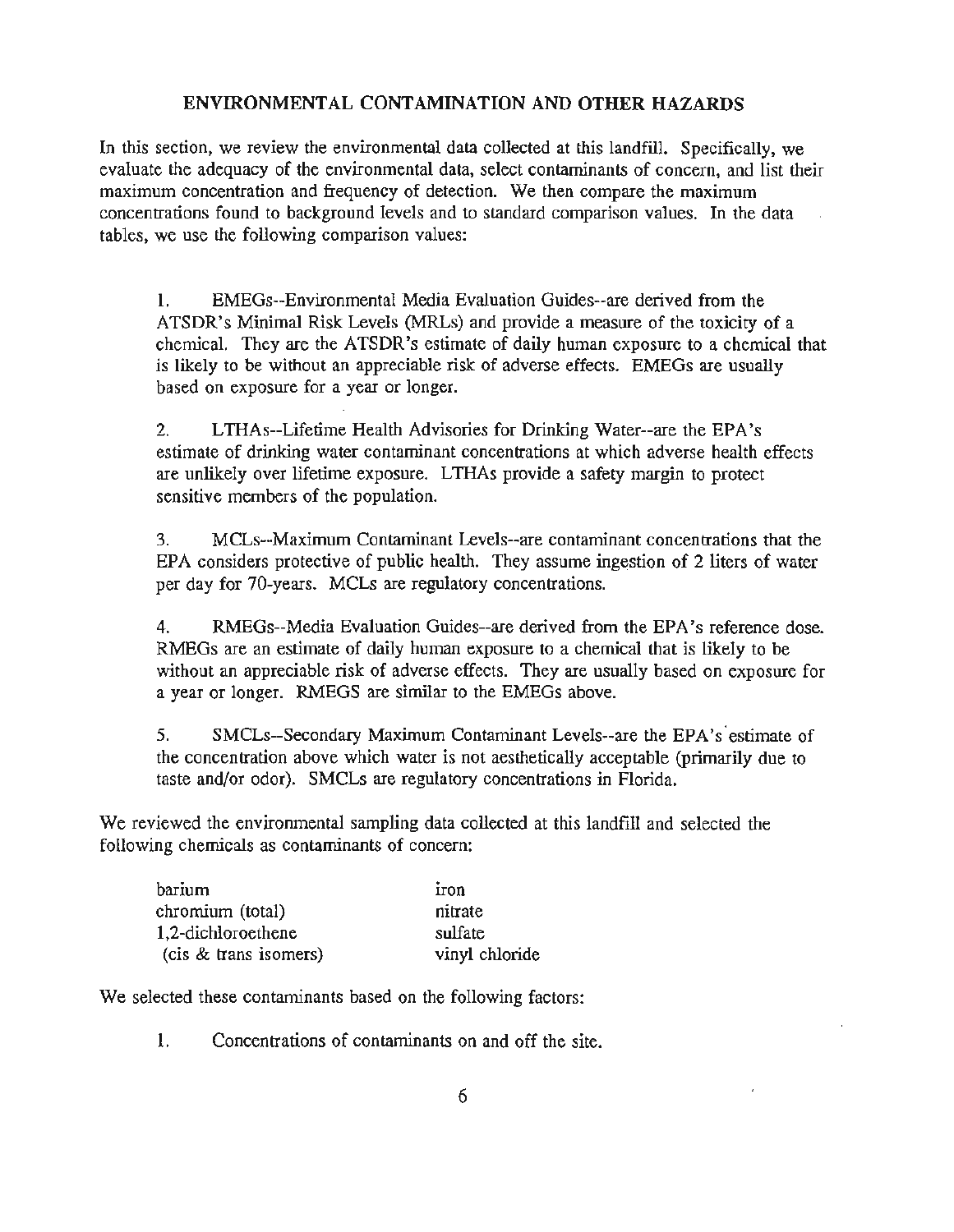- 2. Field data quality, laboratory data quality, and sample design.
- 3. Comparison of on-site and off-site concentrations with health assessment comparison values for (1) noncarcinogenic endpoints and (2) carcinogenic endpoints.
- 4. Community health concerns.

Identification of a contaminant of concern in this section does not necessarily mean that exposure will cause adverse health effects. Identification serves to narrow the focus of this health assessment to those contaminants most important to public health. When selected as a contaminant of concern in one medium, we also reported the concentration of that contaminant in all other media. We evaluate these contaminants in subsequent sections and decide whether exposure has public health significance.

To identify industrial facilities that could contribute to the contamination near this landfill, we searched the EPA Toxic Chemical Release Inventory (TRI) data base. The EPA developed TRI from the chemical release information (air, water, and soil) provided by certain industries. The TRI data base covers releases between 1987 and 1991. We found one industrial facility in the 32720 ZIP code that includes the Plymouth Avenue Landfill. Ardmore Farms estimates it released 20,000 pounds of ammonia into the air between 1987 and 1991. Ardmore Farms is an orange juice processing facility at 1915 N. Woodland Boulevard, about 2.5 miles northeast of the landfill. Because of the distance, we do not expect that ammonia from this facility has affected the health of people living near the landfill.

In this assessment, we discuss the contamination that exists on the landfill first, separately from the contamination that occurs off the landfill.

#### A. On-site Contamination

The Environmental Protection Agency has proposed adding the three (3) sludge cells on the eastern edge of the landfill to the National Priorities List of Superfund hazardous waste sites. In this assessment we consider the entire 131-acre landfill. We define "on-site" as the landfill property boundary as shown in Figure 2 (Appendix A). We compiled data in this subsection from the files of the Volusia County DSWM (VCDSWM 1994) and Florida Department of Environmental Protection (DEP 1994). We also compiled data in this subsection from reports by Briley, Wild and Associates (BWA 1981, 1992) and the NUS Corporation (NUS 1990).

#### On-Site Waste Material

From June 1978 to October 1980, the landfill reportedly received 4,500 gallons per week of nitric acid process waste slurry (pH 0-1) from the nearby Brunswick Corporation. This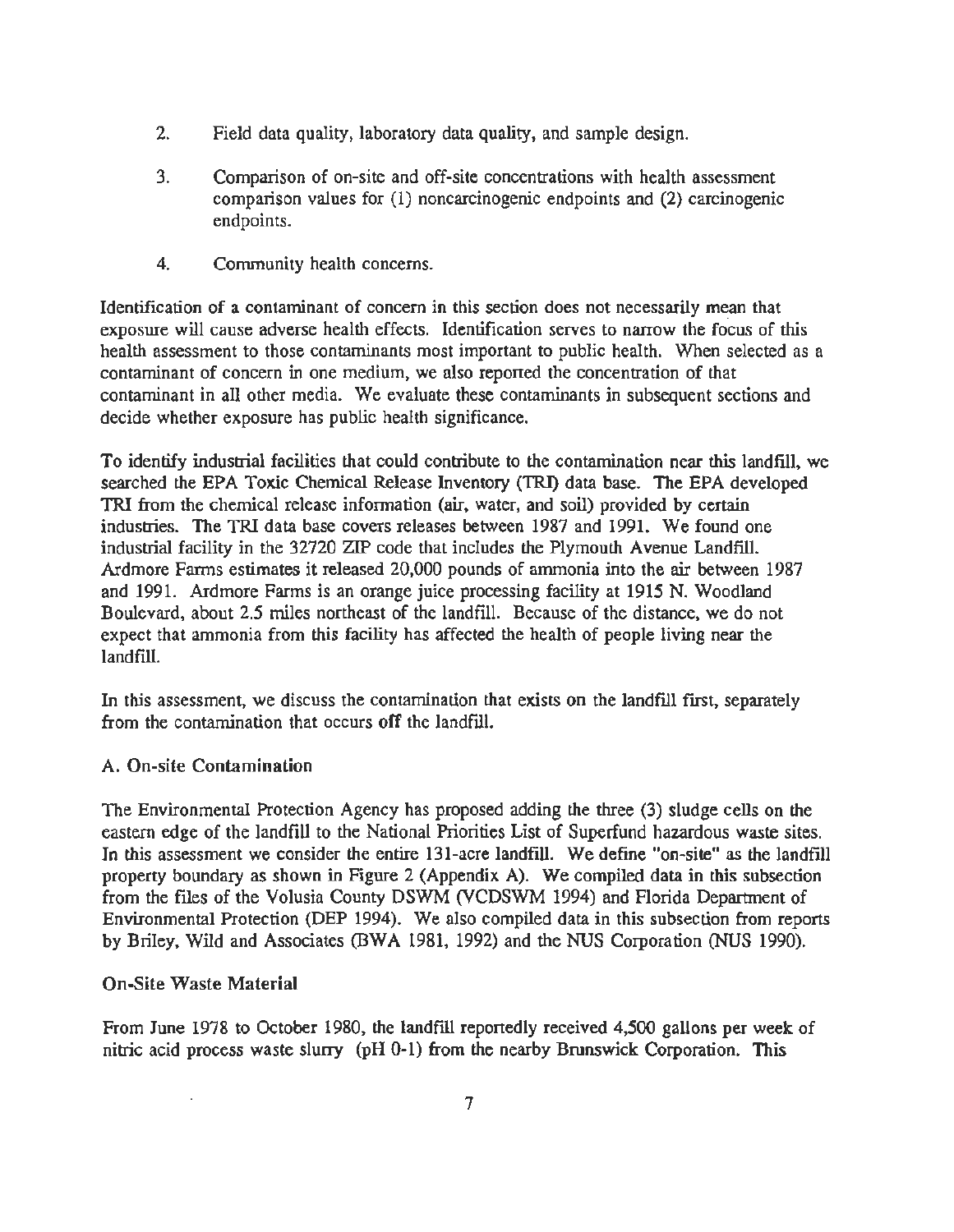waste contained up to 90,000 milligrams per liter (mg/L) of nitrate. The Volusia County DSWM spread the waste over an undisturbed area in the southeast corner of the landfill or deposited it into shallow trenches also in the southeast corner of the landfill (BWA 1992). Table 1, below, summarizes the contaminants-of-concern maximum concentrations in this waste.

| Contaminants                  | Total #<br>Maximum<br>positive----<br>Concen- |                    | Back-<br>ground               | Comparison<br>Value |        |  |
|-------------------------------|-----------------------------------------------|--------------------|-------------------------------|---------------------|--------|--|
| οf<br>Concern                 | tration<br>(mg/kg)                            | Total #<br>samples | Concen-<br>tration<br>(mg/kg) | (mg/kg)             | Source |  |
| Barium                        | NA                                            | ---                |                               | None                | ---    |  |
| Chromium<br>(total)           |                                               | 1/1                |                               | None                |        |  |
| $c+t-1,2-Di-$<br>chloroethene | NA                                            |                    |                               | None                |        |  |
| Iron                          | 17,500                                        | 1/1                | $--- -$                       | None                | ---    |  |
| Nitrate                       | 20,500                                        | 1/1                | ---                           | None                |        |  |
| Sulfate                       | NA                                            | ---                | ---                           | None                | ---    |  |
| Vinyl Chloride                | NA                                            |                    |                               | None                |        |  |

| Table 1. Maximum Concentrations in 1978 Nitric Acid Waste |  |  |  |  |
|-----------------------------------------------------------|--|--|--|--|
|-----------------------------------------------------------|--|--|--|--|

NA - not analyzed mg/kg - milligrams per kilogram

EMEG - Environmental Media Evaluation Guide based on the ATSDR minimal risk level.

RMEG. Media Evaluation Guide based on EPA reference dose.

Source: Russell 1978

#### On-Site Surface Soil

There have been no surface soil samples (0-3 inches deep). We do not recommend the Volusia County DSWM collect any on-site surface soil samples since it is unlikely that cover soil is contaminated. In 1990, the NUS Corporation, under contract with the EPA, did collect one background surface soil sample (0-6 inches deep) from the northwest corner of the site (Figure 3, Appendix A). They found 0.034 milligrams per kilogram (mg/kg) of toluene, a component of gasoline. Toluene in this surface soil sample is likely due to runoff from nearby Grand Avenue. They did not find any significant concentrations of metals, other organic chemicals, or pesticides in this background sample (NUS 1990). Table 2, below,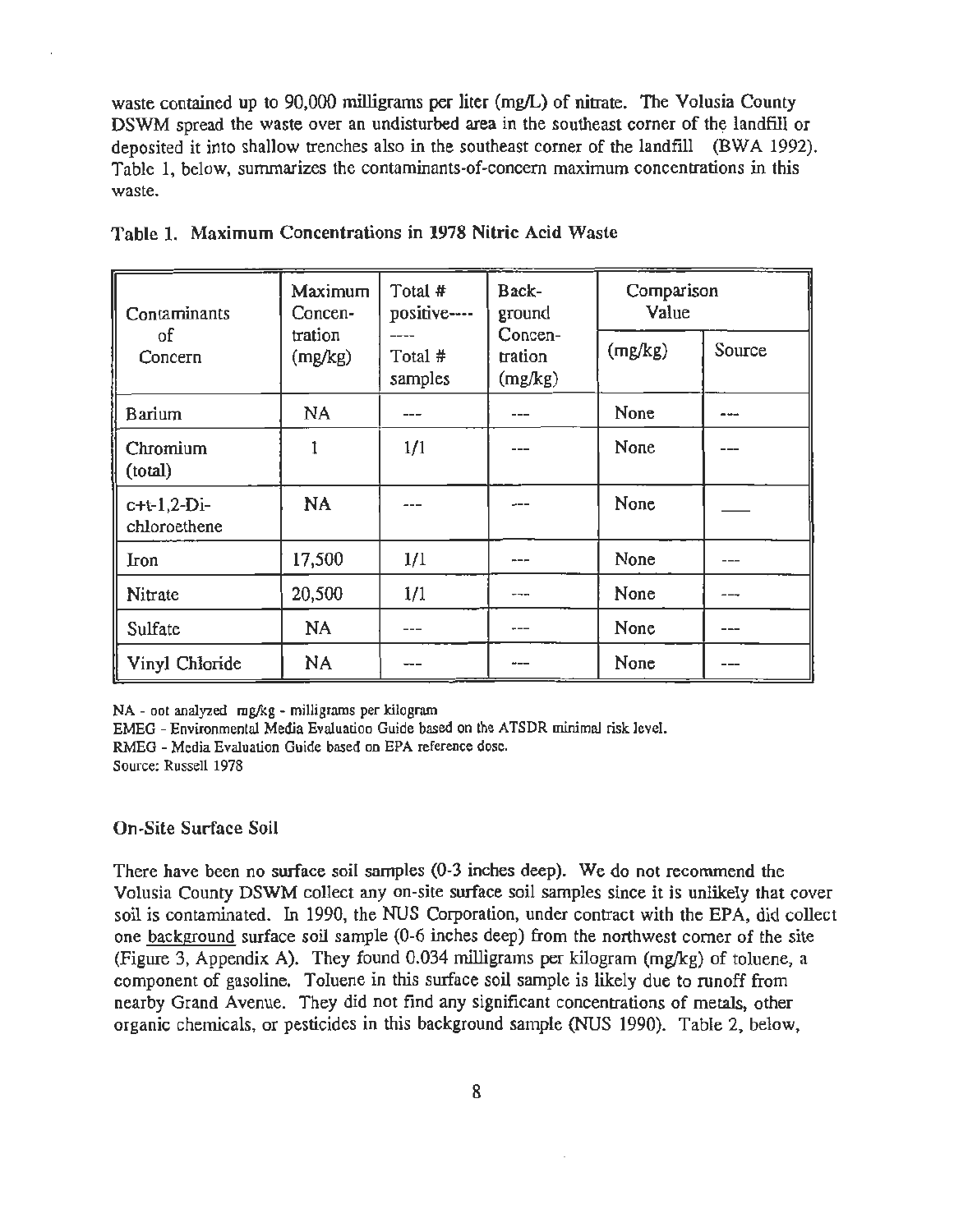summarizes the contaminants-of-concern maximum concentrations in the on-site surface soil (0-3 inches deep).

| Contaminants                  | Total #<br>Maximum<br>positive----<br>Concen- |                            | Back-<br>$ground*$            | Comparison<br>Value |             |  |
|-------------------------------|-----------------------------------------------|----------------------------|-------------------------------|---------------------|-------------|--|
| οf<br>Concern                 | tration<br>(mg/kg)                            | ----<br>Total #<br>samples | Concen-<br>tration<br>(mg/kg) | (mg/kg)             | Source      |  |
| Barium                        | NA                                            |                            | <10                           | 50,000              | <b>RMEG</b> |  |
| Chromium<br>(total)           | <b>NA</b>                                     |                            | 3.3                           | 4,000               | <b>RMEG</b> |  |
| $c+t-1,2-Di-$<br>chloroethene | <b>NA</b>                                     |                            | < 0.005                       | 10,000              | <b>RMEG</b> |  |
| Iron                          | NA                                            |                            | 690                           | None                | None        |  |
| Nitrate                       | NA                                            | ---                        | 2.1                           | 10 <sup>6</sup>     | <b>RMEG</b> |  |
| <b>Sulfate</b>                | NA                                            |                            | <b>NA</b>                     |                     |             |  |
| Vinyl Chloride                | NA                                            |                            | < 0.011                       | 10                  | <b>EMEG</b> |  |

|  |  | Table 2. Maximum Concentrations in On-Site Surface Soil (0-3 inches deep) |  |  |  |  |  |  |  |  |
|--|--|---------------------------------------------------------------------------|--|--|--|--|--|--|--|--|
|--|--|---------------------------------------------------------------------------|--|--|--|--|--|--|--|--|

\*-EPA background surface soil sample 0-6 inches deep

NA - not analyzed mg/kg - milligrams per kilogram

EMEG - Environmental Media Evaluation Guide based on the ATSDR minimal risk level.

RMEG- Media Evaluation Guide based on EPA reference dose.

Source: NUS 1990

On-Site Subsurface Soil (1-75 feet deep)

In 1989, NUS collected three subsurface soil samples (four to 5 feet deep) in and around the disposal cells on the east side of the site (Figure 3, Appendix A). They analyzed these samples for metals, volatile organic chemicals, nonvolatile organic chemicals. pesticides, nitrate, and cyanide. They found elevated concentrations of chromium, iron, and nitrate in the samples from the disposal cells (NUS 1990). We consider sample PL-SB-01 as representative of background subsurface soil quality.

In 1991, Briley, Wild and Associates, consultants for the Volusia County DSWM. collected 212 subsurface soil samples. They collected these samples (1 to 75 feet deep) from 22 spots near the disposal cells (Figure 4, Appendix A). They analyzed these samples for nitrate and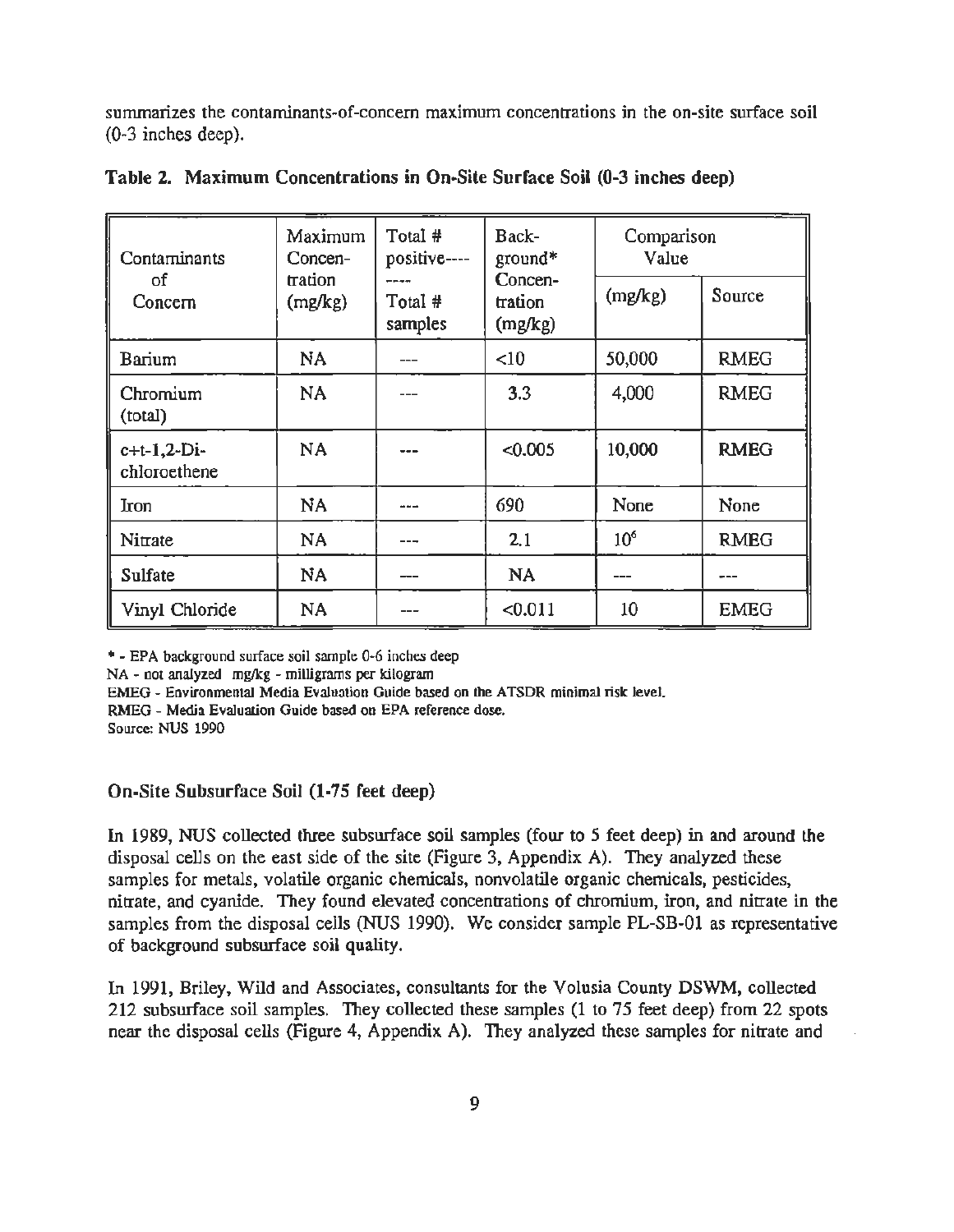sulfate and found elevated concentrations around the southern most disposal cell (BW A 1992).

Table 3, below, summarizes the contaminants-of-concern maximum concentrations in on-site subsurface soils (1 to 75 feet deep). For this public health assessment, these samples are adequate to characterize the subsurface soil quality. This is especially true for nitrate on the east side of the landfill.

| Contaminants<br>οf            | Maximum<br>Concen- | Total #<br>positive---- | Back-<br>ground               | Comparison<br>Value |             |
|-------------------------------|--------------------|-------------------------|-------------------------------|---------------------|-------------|
| Concern                       | tration<br>(mg/kg) | Total #<br>samples      | Concen-<br>tration<br>(mg/kg) | (mg/kg)             | Source      |
| Barium                        | <40                | 0/3                     | $<$ 5                         | 50,000              | <b>RMEG</b> |
| Chromium<br>(total)           | 58                 | 0/3                     | $\leq$ 1                      | 4,000               | <b>RMEG</b> |
| $c+t-1,2-Di-$<br>chloroethene | &0.006             | 0/3                     | < 0.005                       | 10,000              | <b>RMEG</b> |
| Iron                          | 5,900              | 3/3                     | 510                           | None                |             |
| Nitrate                       | 180                | 83/215                  | 4.2                           | $10^{6}$            | <b>RMEG</b> |
| Sulfate                       | 19,200             | 7/7                     | NA                            | None                |             |
| Vinyl Chloride                | < 0.012            | 0/3                     | < 0.011                       | 10                  | <b>EMEG</b> |

|  |  | Table 3. Maximum Concentrations in On-Site Subsurface Soil (1 to 75 feet deep) |  |  |  |  |  |  |  |  |  |  |
|--|--|--------------------------------------------------------------------------------|--|--|--|--|--|--|--|--|--|--|
|--|--|--------------------------------------------------------------------------------|--|--|--|--|--|--|--|--|--|--|

NA - not analyzed mg/kg - milligrams per kilogram

EMEG - Environmental Media Evaluation Guide based on the ATSDR minimal risk level.

RMEG - Media Evaluation Guide based on EPA reference dose.

Sources: NUS 1990, BWA 1992.

#### On-Site Surface Water

In 1987 and 1988, the Volusia County DSWM sampled and analyzed water from the large depression in the center of the landfill. They and found elevated concentrations of iron  $(\text{maximum } 13.9 \text{ mg/L})$ . There is no other water body on or near the site with which to compare surface water concentrations. For this public health assessment, two samples are adequate to characterize the on-site surface water quality. Table 4, below, summarizes the contaminants-of-concern maximum concentrations in on-site surface water.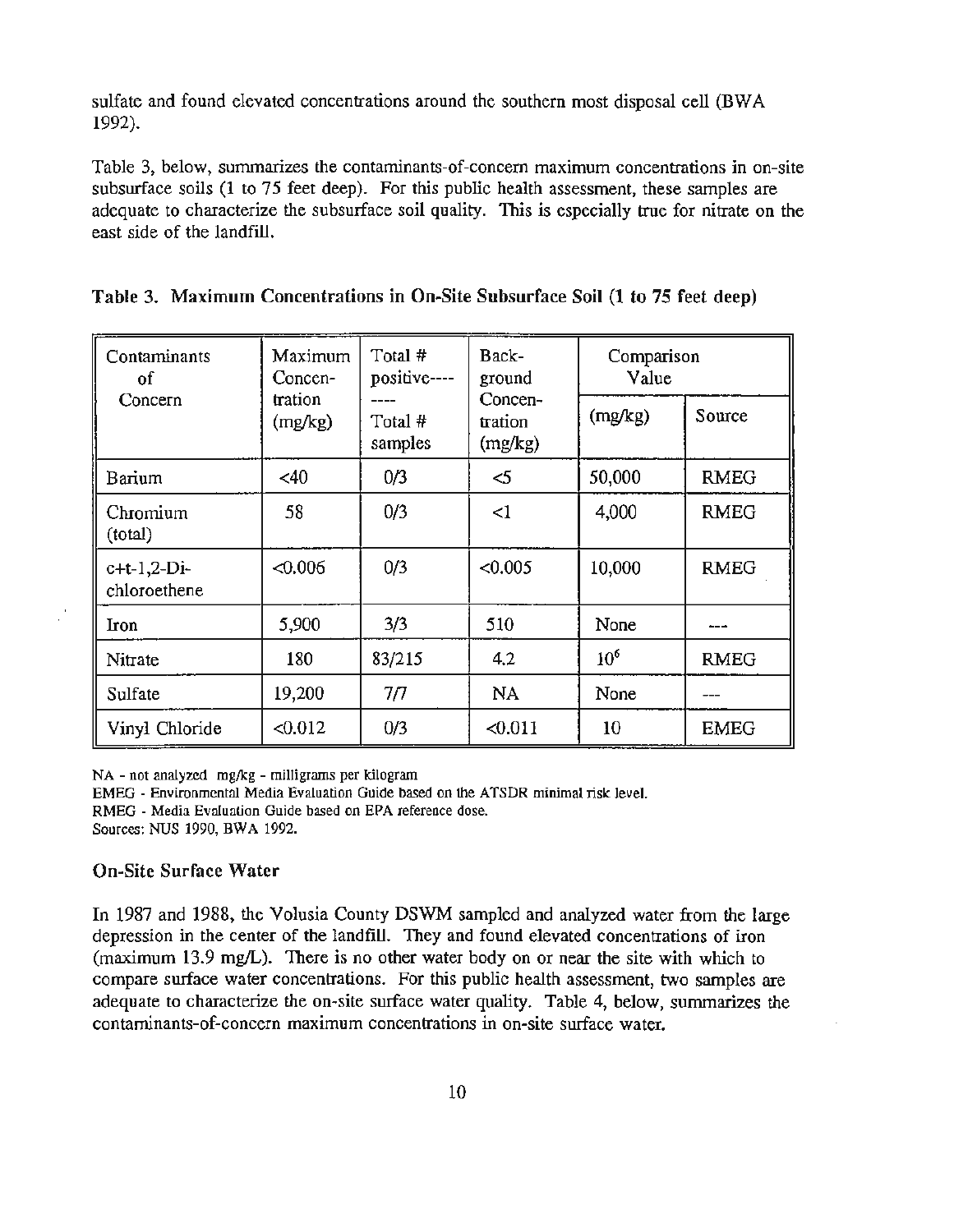| Contaminants<br>of             | Total #<br>Maximum<br>positive----<br>Concen- |                            | Back-<br>ground              | Comparison<br>Value |             |  |
|--------------------------------|-----------------------------------------------|----------------------------|------------------------------|---------------------|-------------|--|
| Concern                        | tration<br>(mg/L)                             | ----<br>Total #<br>samples | Concen-<br>tration<br>(mg/L) | (mg/L)              | Source      |  |
| Barium                         | <b>NA</b>                                     | ---                        | NA                           | 0.7                 | <b>RMEG</b> |  |
| Chromium<br>(total)            | 0.01                                          | 1/1                        | NA                           | 0.1                 | <b>LTHA</b> |  |
| $c+t-1, 2-Di-$<br>chloroethene | < 0.001                                       | 0/1                        | NA                           | 0.1                 | <b>LTHA</b> |  |
| Iron                           | 13.9                                          | 1/1                        | <b>NA</b>                    | 0.03                | <b>SMCL</b> |  |
| Nitrate                        | < 0.5                                         | 0/1                        | <b>NA</b>                    | 10                  | <b>MCL</b>  |  |
| Sulfate                        | <b>NA</b>                                     | ---                        | <b>NA</b>                    | 400                 | <b>MCL</b>  |  |
| Vinyl Chloride                 | < 0.001                                       | 0/1                        | <b>NA</b>                    | 0.0002              | <b>EMEG</b> |  |

#### Table 4. Maximum Concentration in On-Site Surface Water

NA - not analyzed mg/L - milligrams per liter

MCL - Maximum Contaminant Level

EMEG - Environmental Media Evaluation Guide based on the ATSDR minimal risk level.

RMEG - Media Evaluation Guide based on EPA reference dose.

SMCL - Secondary Maximum Contaminant Level

Source: VCDSWM 1994

#### On-Site Sediments

In 1989, NUS collected one sediment grab sample from the large depression in the center of the landfill (Figure 3, Appendix A). They analyzed this sample for metals, volatile organic chemicals, nonvolatile organic chemicals, pesticides, nitrate, and cyanide. They found elevated concentrations of barium, chromium, iron, and nitrate (NUS 1990). There is no other water body on or near the site with which to compare sediment concentrations. For this public health assessment, one sample is adequate to characterize the on-site sediment quality. Table 5, below, summarizes the contaminants-of-concern maximum concentrations in on-site sediments.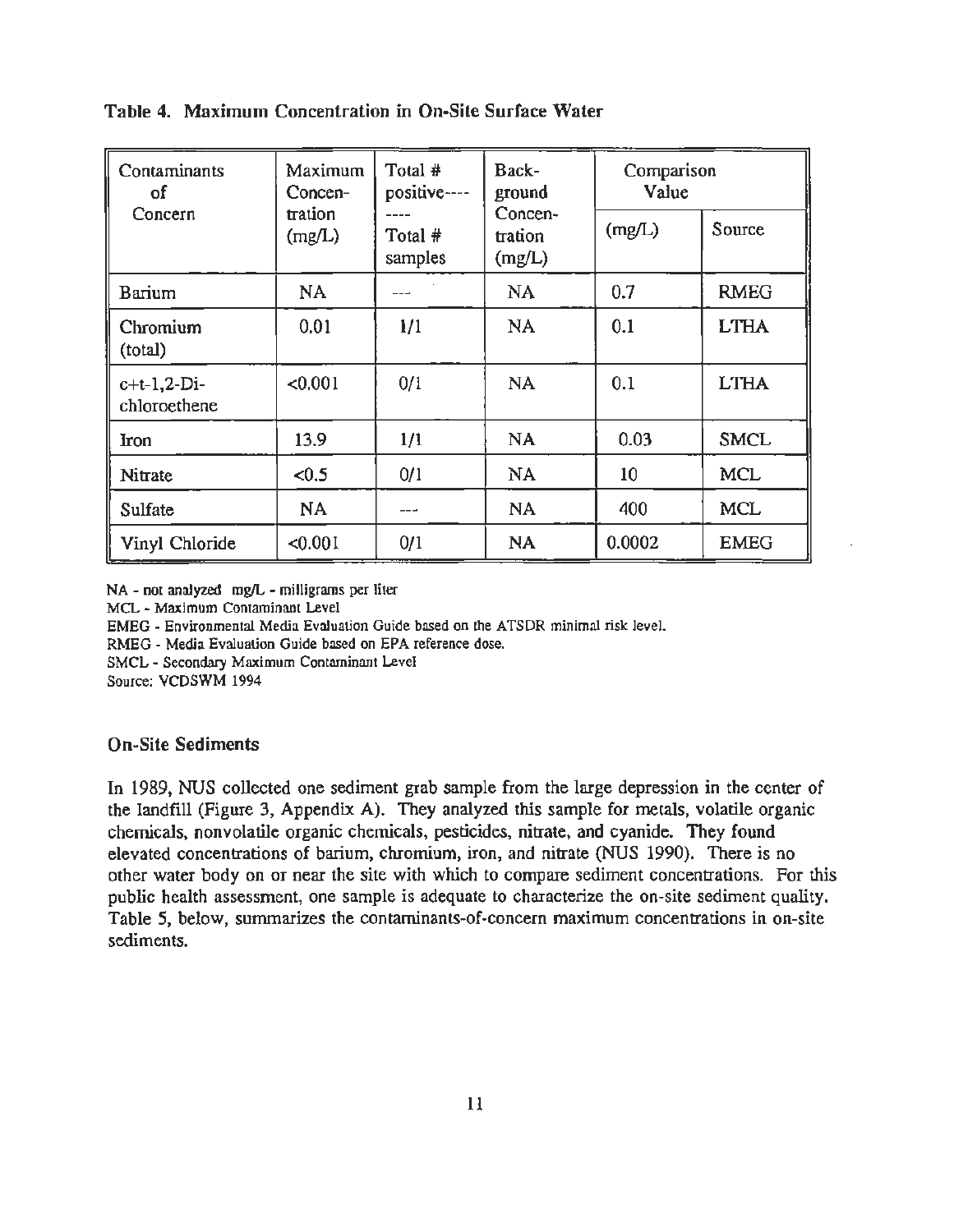## Table 5. Maximum Concentration in On-Site Sediments

| Contaminants<br>of            | Maximum<br>Concen- | Total #<br>positive---- | Back-<br>ground               | Value           | Comparison  |  |  |
|-------------------------------|--------------------|-------------------------|-------------------------------|-----------------|-------------|--|--|
| Concern                       | tration<br>(mg/kg) | Total #<br>samples      | Concen-<br>tration<br>(mg/kg) | (mg/kg)         | Source      |  |  |
| Barium                        | 330                | 1/1                     | NA                            | 50,000          | <b>RMEG</b> |  |  |
| Chromium<br>(total)           | 71                 | 1/1                     | NA                            | 4,000           | <b>RMEG</b> |  |  |
| $c+t-1,2-Di-$<br>chloroethene | < 0.011            | 0/1                     | <b>NA</b>                     | 10,000          | <b>RMEG</b> |  |  |
| Iron                          | 13,000             | 0/1                     | <b>NA</b>                     | None            |             |  |  |
| Nitrate                       | 6.7                | 1/1                     | NA                            | 10 <sup>6</sup> | <b>RMEG</b> |  |  |
| Sulfate                       | NA                 |                         | <b>NA</b>                     |                 |             |  |  |
| Vinyl Chloride                | < 0.021            | 0/1                     | <b>NA</b>                     | 10              | <b>EMEG</b> |  |  |

NA - not analyzed mg/kg - milligrams per kilogram

EMEG - Environmental Media Evaluation Guide based on the ATSDR minimal risk level.

RMEG - Media Evaluation Guide based on EPA reference dose.

Source: NUS 1990

## On-Site Ground Water

For this assessment we have combined ground-water quality data from the surficial and Floridan aquifers. Three hydrogeological studies have documented a connection between the two aquifers at this site (USGS 1977, BWA 1981, BWA 1992).

The Volusia County DSWM has monitored ground-water quality at this landfill since 1981. In 1983, they noticed the concentrations of nitrate in monitor wells M05 and Ml1 along the east landfill (Figure 5, Appendix A) boundary began to rise. The concentration of nitrate in monitor well M11 peaked at 963 mg/L in March 1984. By 1992, the nitrate concentration in these wells had fallen to between 40 and 80 mg/L (VCDSWM).

The Volusia County DSWM also found that the concentration of barium in monitor wells M05 and M11 occasionally exceeded the drinking-water standard of 2 mg/L (VCDSWM 1994).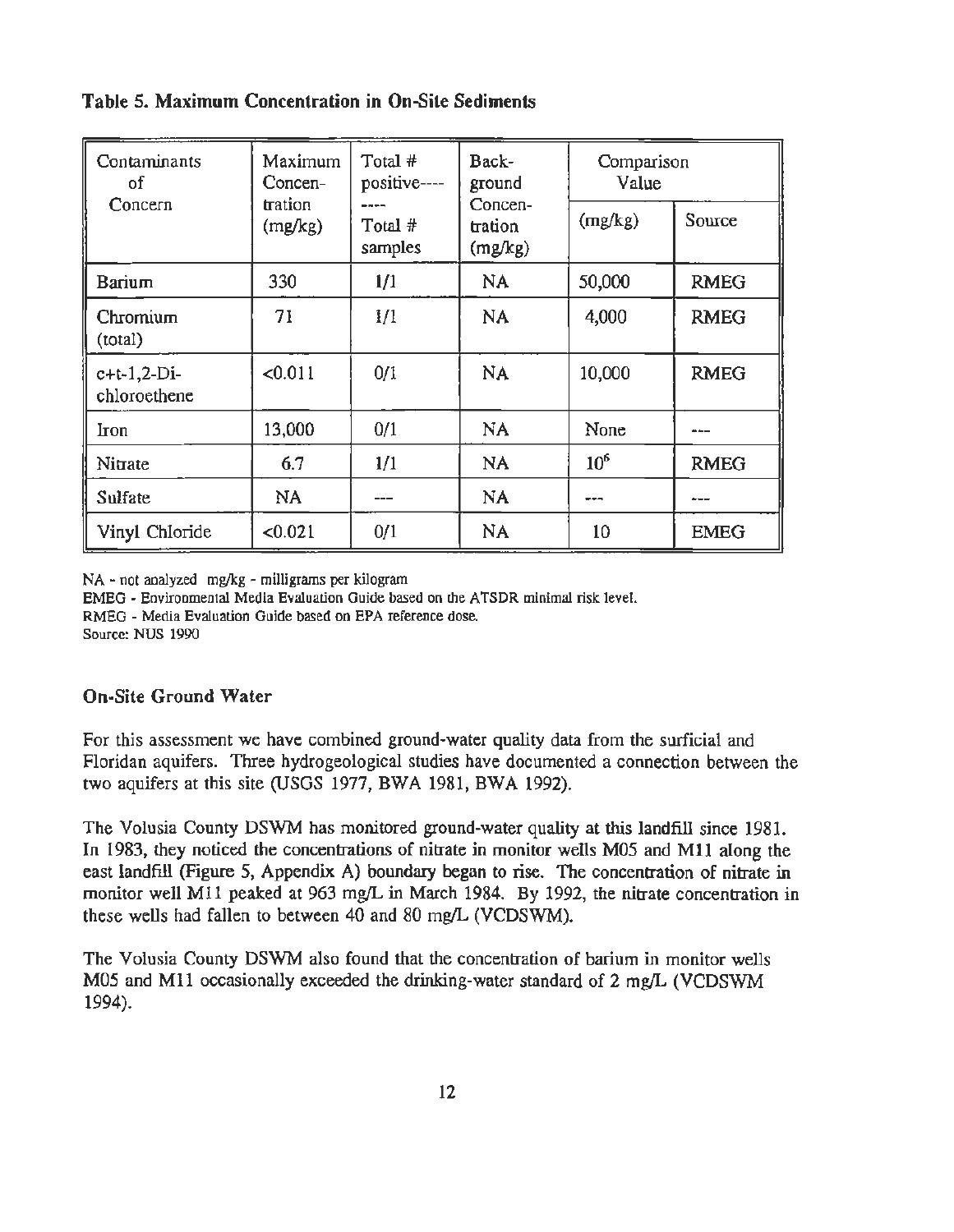In 1990, the NUS Corporation sampled eight existing on-site monitor wells for the EPA (Figure 3, Appendix A). They found approximately 100 mg/L of nitrate in two wells along the east landfill boundary: PL-MW-02 and PL-MW-03 (NUS 1990). Previous reports referred to monitor wells PL-MW-02 and PL-MW-03 as "M05" and "Mll."

From 1989 to 1991, Briley, Wild and Associates conducted a contamination assessment for the Volusia County DSWM. This assessment focused on the extent of nitrate ground-water contamination along the eastern landfill boundary. They found nitrate contamination in the ground water under the eastern part of the site and for a short distance off site. They found the surficial and the upper 30 feet of the Floridan aquifers were contaminated with nitrate at concentrations as high as 170 mg/L (BWA 1992).

We consider monitor well M14 (also called PL-MW-01) representative of background groundwater quality. For this public health assessment, the existing data adequately characterize the on-site ground-water quality. Table 6, below, summarizes the contaminants-of-concern maximum concentrations in the on-site monitor wells.

| Contaminants<br>οf            | Maximum<br>Total #<br>positive----<br>Concen- |                    | Back-<br>ground              | Comparison<br>Value |             |  |
|-------------------------------|-----------------------------------------------|--------------------|------------------------------|---------------------|-------------|--|
| Concern                       | tration<br>(mg/L)                             | Total #<br>samples | Concen-<br>tration<br>(mg/L) | (mg/L)              | Source      |  |
| Barium                        | 2.9                                           | 54/72              | <0.07                        | 0.7                 | <b>RMEG</b> |  |
| Chromium<br>(total)           | 0.09                                          | 28/101             | < 0.005                      | 0.1                 | <b>LTHA</b> |  |
| $c+t-1,2-Di-$<br>chloroethene | < 0.005                                       | 0 <sub>7</sub>     | < 0.005                      | 0.1                 | <b>LTHA</b> |  |
| Iron                          | 18.5                                          | 42/51              | 1                            | 0.3                 | <b>SMCL</b> |  |
| Nitrate                       | 963                                           | 95/107             | 0.1                          | 10                  | <b>MCL</b>  |  |
| Sulfate                       | 150                                           | 34/36              | <b>NA</b>                    | 400                 | <b>MCL</b>  |  |
| Vinyl Chloride                | < 0.01                                        | 0/7                | < 0.01                       | 0.0002              | <b>EMEG</b> |  |

|  |  | Table 6. Maximum Concentration in On-Site Monitor Wells |  |  |  |  |
|--|--|---------------------------------------------------------|--|--|--|--|
|--|--|---------------------------------------------------------|--|--|--|--|

Sources: VCDSWM 1994, NUS 1990, BWA 1992.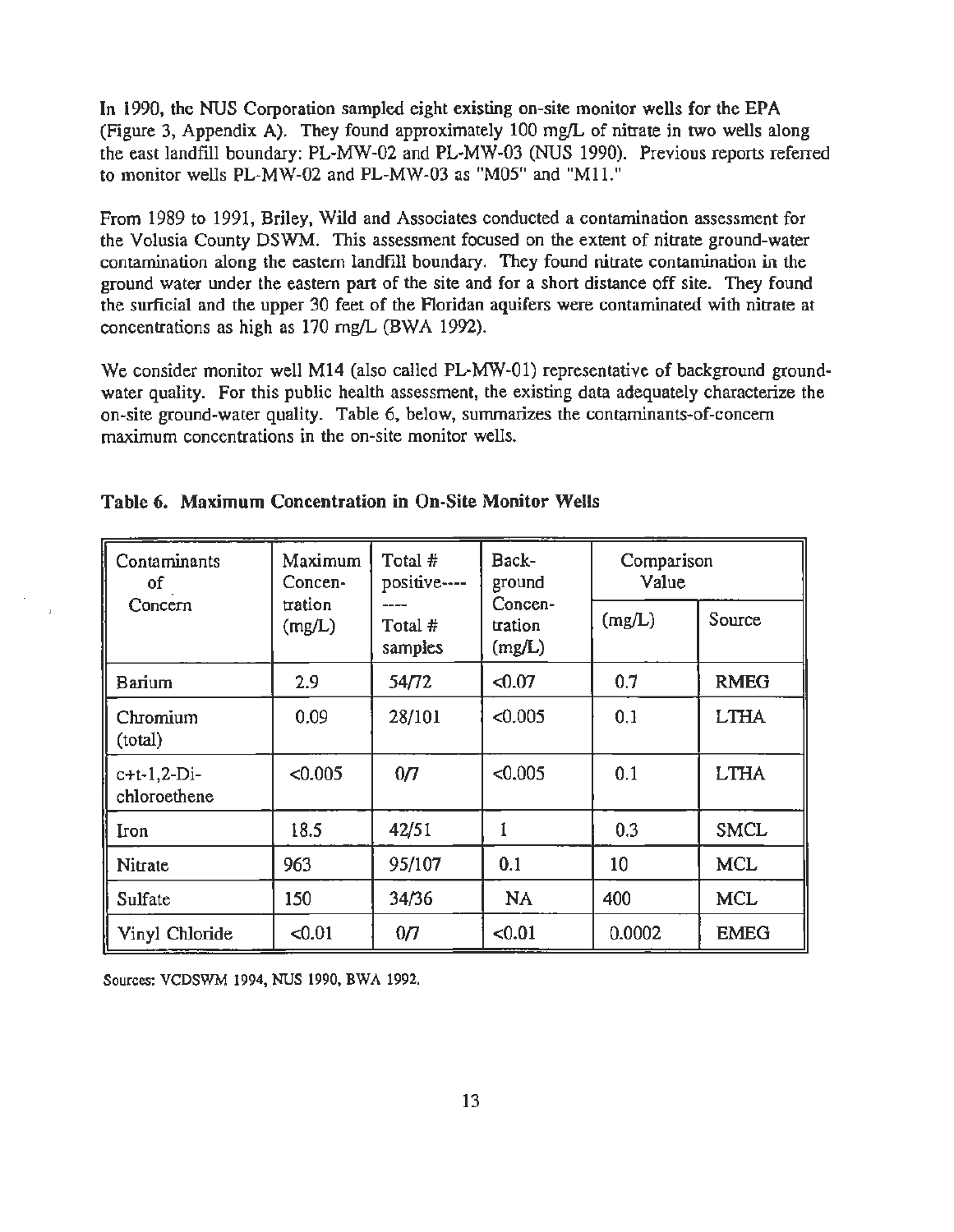#### B. Off-site Contamination

For the purposes of this evaluation, we define "off-site" as the area outside the landfill property boundary as shown in Figure 2 (Appendix A). We compiled data in this subsection from the files of the Volusia County DSWM (VCDSWM 1994) and Volusia CPHU (VCPHU 1994). We also compiled data in this subsection from reports by Briley, Wild and Associates (BWA 1992) and the NUS Corporation (NUS 1990).

#### Off-Site Surface Soil (0-6 inches deep)

In 1990, the NUS Corporation, under contract with the EPA, collected two surface soil samples (0-6 inches deep) 200-300 feet east of the landfill (Figure 3, Appendix A). They did not find any significant concentrations of metals, solvents, organic chemicals, or pesticides (NUS 1990). Since there is little stormwater run-off from the site, we do not recommend any additional off-site surface soil sampling. Table 7, below, summarizes the maximum concentrations of contaminants of concern in off-site surface soil (0-6 inches deep) in 1990.

| Contaminants<br>οf             | Maximum<br>Concen- | Total #<br>positive---- | Back-<br>ground               | Comparison<br>Value |             |
|--------------------------------|--------------------|-------------------------|-------------------------------|---------------------|-------------|
| Concern                        | tration<br>(mg/kg) | Total #<br>samples      | Concen-<br>tration<br>(mg/kg) | (mg/kg)             | Source      |
| Barium                         | $<$ 9              | 0/2                     | NA                            | 50,000              | <b>RMEG</b> |
| Chromium<br>(total)            | $3$                | 0/2                     | NA                            | 4,000               | <b>RMEG</b> |
| $c+t-1, 2-Di-$<br>chloroethene | < 0.005            | 0/2                     | NA                            | 10,000              | <b>RMEG</b> |
| Iron                           | 540                | 2/2                     | NA                            | None                | None        |
| Nitrate                        | 2.4                | 2/2                     | NA                            | 10 <sup>6</sup>     | <b>RMEG</b> |
| Sulfate                        | <b>NA</b>          |                         | <b>NA</b>                     |                     | ---         |
| Vinyl Chloride                 | < 0.011            | 0/2                     | NA                            | 10 <sup>1</sup>     | <b>EMEG</b> |

| Table 7. Maximum Concentrations in Off-Site Surface Soil (0-6 inches deep) |
|----------------------------------------------------------------------------|
|----------------------------------------------------------------------------|

NA - not analyzed mg/kg - milligrams per kilogram

EMEG - Environmental Media Evaluation Guide based on the ATSDR minimal risk level.

RMEG - Media Evaluation Guide based on EPA reference dose.

Source: NUS 1990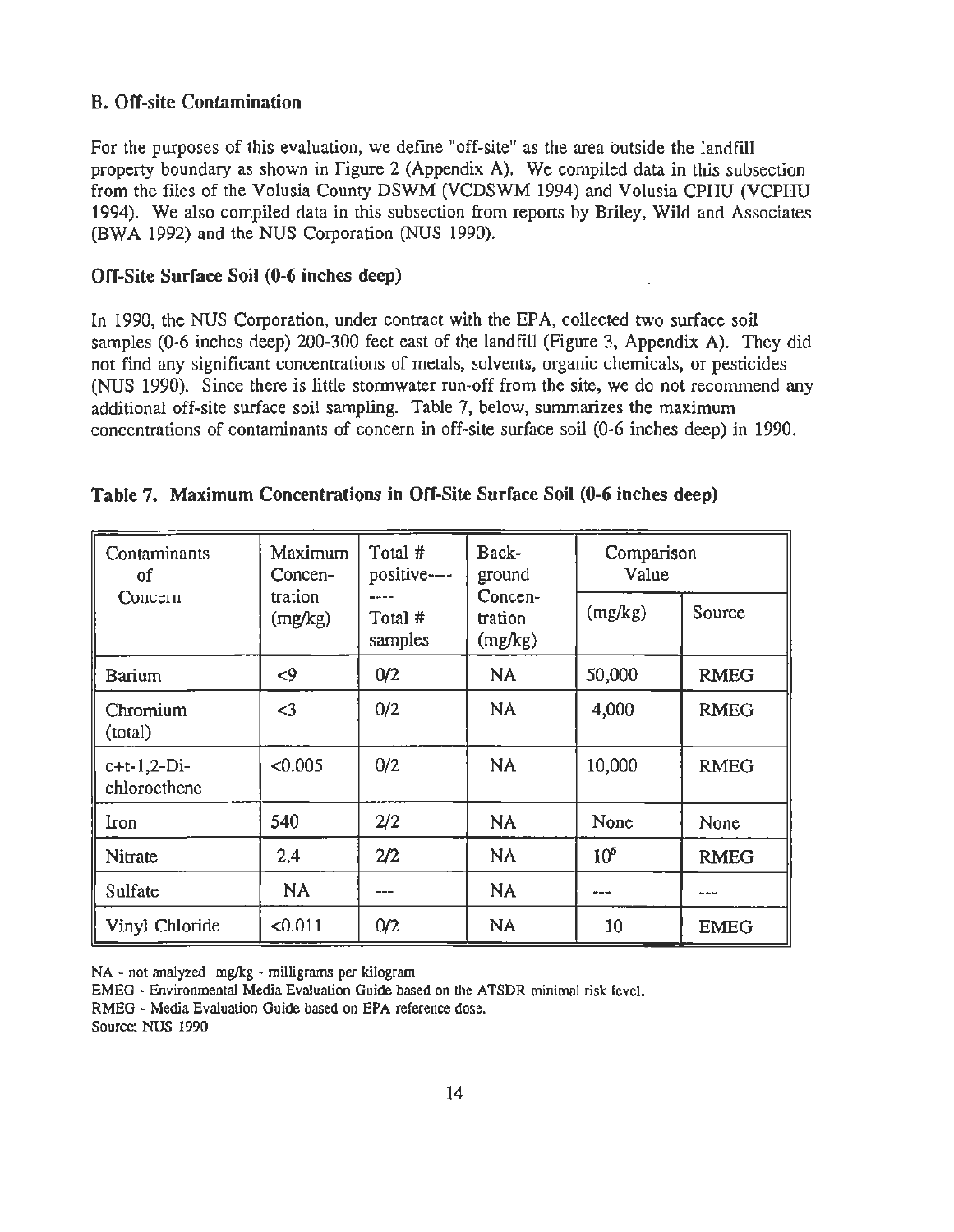#### Off-Site Subsurface Soil (1-75 feet deep)

In 1989, the EPA collected two subsurface soil samples (four to 5 feet deep) 200-300 feet east of the landfill (Figure 3, Appendix A). They analyzed these samples for metals, volatile organic chemicals, nonvolatile organic chemicals, pesticides, nitrate, and cyanide but did not find any elevated concentrations (NUS 1990).

In 1991, Briley, Wild and Associates collected 88 subsurface soil samples (1 to 75 feet deep) from 13 locations east of the landfill (Figure 4, Appendix A). They analyzed these samples for nitrate and found elevated concentrations (maximum 11 mg/kg) in two samples (BW A 1992).

For this public health assessment, these samples are adequate to characterize the off-site subsurface soil quality. We consider sample PL-SB-01 (Figure 3, Appendix A) as representative of background subsurface soil quality. Table 8, below, summarizes the contaminants-of-concern maximum concentrations for off-site subsurface soil (1-75 feet deep).

| Contaminants<br>οf            | Maximum<br>Concen- | Total #<br>positive---- | Back-<br>ground               | Comparison<br>Value |             |
|-------------------------------|--------------------|-------------------------|-------------------------------|---------------------|-------------|
| Concern                       | tration<br>(mg/kg) | Total #<br>samples      | Concen-<br>tration<br>(mg/kg) | (mg/kg)             | Source      |
| Barium                        | ⊲                  | 0/2                     | $\leq$                        | 50,000              | <b>RMEG</b> |
| Chromium<br>(total)           | $\mathcal{Q}$      | 0/2                     | <1                            | 4,000               | <b>RMEG</b> |
| $c+t-1,2-Di-$<br>chloroethene | < 0.005            | 0/2                     | < 0.005                       | 10,000              | <b>RMEG</b> |
| Iron                          | 250                | 2/2                     | 510                           | None                |             |
| Nitrate                       | 11                 | 9/90                    | 4.2                           | 10 <sup>6</sup>     | <b>RMEG</b> |
| Sulfate                       | <b>NA</b>          | ---                     | <b>NA</b>                     | ---                 | ---         |
| Vinyl Chloride                | < 0.01             | 0/2                     | $-0.011$                      | 10                  | <b>EMEG</b> |

|  |  | Table 8. Maximum Concentrations in Off-Site Subsurface Soil (1-75 feet deep) |  |  |  |  |  |  |  |  |
|--|--|------------------------------------------------------------------------------|--|--|--|--|--|--|--|--|
|--|--|------------------------------------------------------------------------------|--|--|--|--|--|--|--|--|

NA - not analyzed mg/kg - milligrams per kilogram

EMEG - Environmental Media Evaluation Guide based on the ATSDR minimal risk level.

RMEG- Media Evaluation Guide based on EPA reference dose.

Sources: NUS 1990, BWA 1992.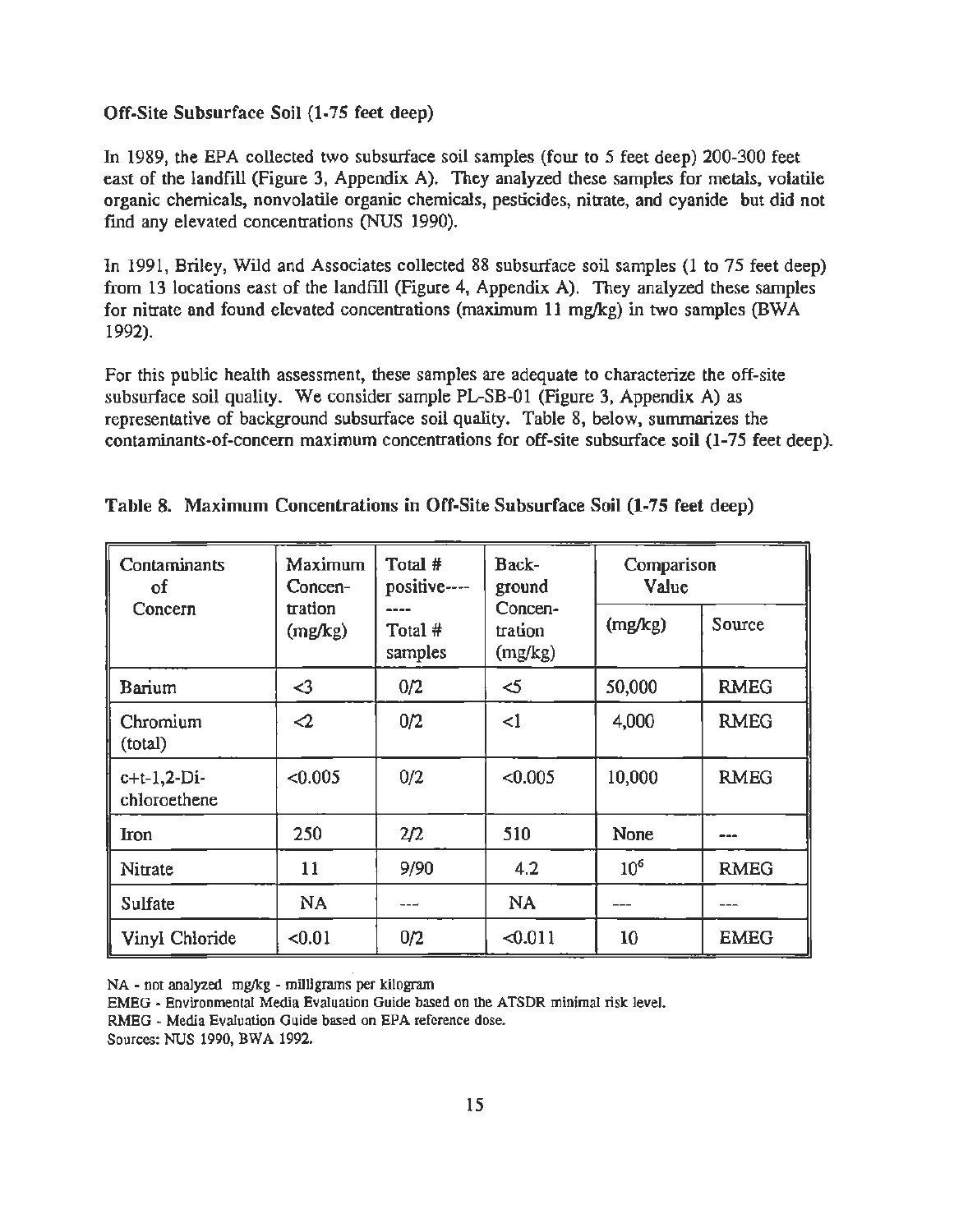#### Off-site Ground Water

In this section, we discuss the ground-water quality in the nearby private drinking-water wells and the ground-water quality in off-site monitor wells. The Volusia County DSWM and the Volusia CPHU sampled most of the nearby private drinking-water wells between 1987 and 1989 (Table 9). Between 1989 and 1992, the Volusia County DSWM installed and sampled the off-site monitor wells (Table 10). We used on-site monitor well M14 (also called PL-MW-01) as representative of background ground-water quality.

The predominate ground-water contaminant associated with this landfill is nitrate. Since 1987, the Volusia County DSWM, the Volusia CPHU, and the NUS Corporation together have sampled about 40 nearby private drinking-water wells. This includes about 20 private drinking-water wells within 0.25 mile of the landfill (Figure 6, Appendix A). They found elevated nitrate concentrations  $(0.5 \text{ mg/L})$  in about half these wells (VCDSWM 1994, VCPHU 1994, NUS 1990). Monthly between 1987 and 1989, the Volusia County DSWM resampled six of these wells east and south of the landfill and found nitrate concentrations greater than 5 mg/L. Two had nitrate concentrations between 10 and 15 mg/L; a third had concentrations as high as 20 mg/L. Table 9, below, summarizes the contaminants-of-concern maximum concentrations for off-site private drinking-water wells.

Although over 40 nearby private drinking-water wells have been sampled, we do not know the past extent of the nitrate contamination. It is likely that before 1987, ground water nitrate concentrations were higher and contamination was more widespread. Most of the approximately 20 nearby private drinking-water wells that had less than *5* mg/L nitrate in 1987 have not been resampled. Due to the karst (cavernous) geology of the area, ground water concentrations can change rapidly. The lack of follow-up analysis for nitrate in these wells is a significant data gap. We recommend the Volusia County Department of Solid Waste Management resample these nearby private drinking-water wells and analyze for nitrate.

In 1989, the Volusia CPHU sampled and analyzed ten nearby private drinking-water wells as part of the underground petroleum storage tank program. They found low levels of 1,2 dichloroethene and vinyl chloride in the Volusia County Humane Society private drinkingwater well (VCPHU 1994). Ground water sampling was inadequate, however, to determine the full area of contamination. We recommend the Volusia County Department of Solid Waste Management sample all of the nearby private drinking-water wells and analyze for vinyl chloride.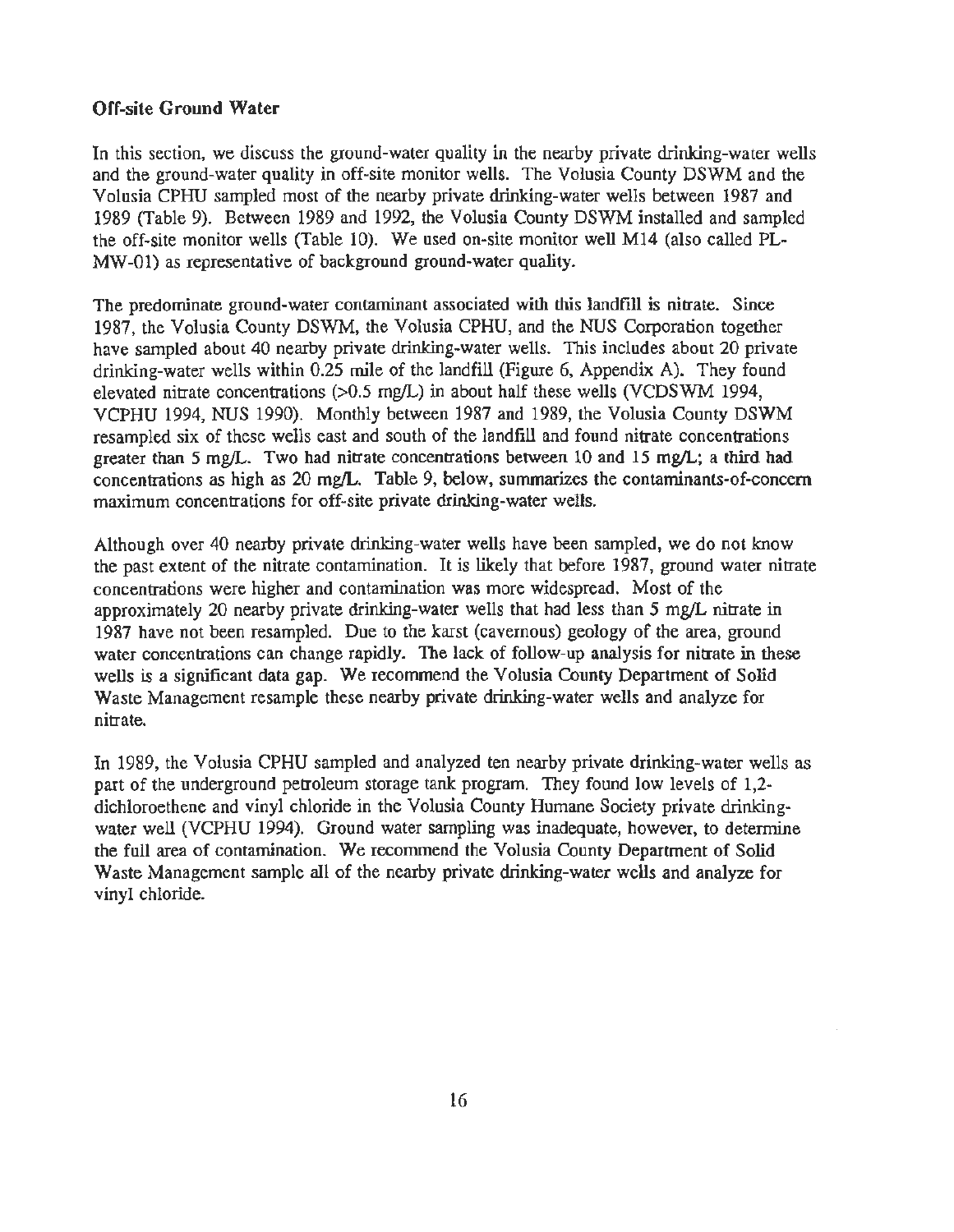| Contaminants<br>of            | Maximum<br>Concen- | Total #<br>positive---- | Back-<br>ground              | Comparison<br>Value |             |
|-------------------------------|--------------------|-------------------------|------------------------------|---------------------|-------------|
| Concern                       | tration<br>(mg/L)  | Total #<br>samples      | Concen-<br>tration<br>(mg/L) | (mg/L)              | Source      |
| Barium                        | < 0.1              | 0/22                    | < 0.07                       | 0.7                 | <b>RMEG</b> |
| Chromium<br>(total)           | < 0.005            | 0/10                    | < 0.005                      | 0.1                 | <b>LTHA</b> |
| $c+t-1,2-Di-$<br>chloroethene | 0.006              | 3/10                    | < 0.005                      | 0.1                 | <b>LTHA</b> |
| Iron                          | 0.74               | 4/10                    | 1                            | None                |             |
| Nitrate                       | 20                 | 118/147                 | 0.1                          | 10                  | MCL         |
| Sulfate                       | 7.3                | 1/1                     | NA                           | 400                 | <b>MCL</b>  |
| Vinyl Chloride                | 0.002              | 3/10                    | $-0.01$                      | 0.0002              | <b>EMEG</b> |

Table 9. Maximum Concentration in Off-Site Private Drinking-Water Wells

NA - not analyzed mg/L - milligrams per liter

LTHA- Lifetime Health Advisory MCL- Maximum Contaminant Level

EMEG - Environmental Media Evaluation Guide based on the ATSDR minimal risk level.

RMEG- Media Evaluation Guide based on EPA reference dose.

SMCL - Secondary Maximum Contaminant Level

Sources: VCDSWM 1994, VCPHU 1994, NUS 1990.

Between 1989 and 1991, Briley. Wild and Associates installed and sampled five monitor wells east of the landfill (Figure 4, Appendix A). For these monitor wells. we have combined ground-water quality data from the surficial and Floridan aquifers. Hydrogeological studies have shown a connection between these two aquifers at this landfill (USGS 1977, BWA 1981, BWA 1992). They found elevated concentrations of nitrate, iron. and sulfate. Figure 7 (Appendix A) shows the current (1992) extent of ground water with more than 10 mg/L of nitrate. Ground water with more than 10 mg/L of nitrate extends about 200 feet east of the southeast side of the landfill (BWA 1992). We do not know how far ground water with more than 0.5 mg/L nitrate currently extends. Table 10, below, summarizes the contaminants-ofconcern maximum concentrations for off-site monitor wells.

Only four off-site monitor wells and one private drinking-water well were tested for sulfate. Five samples are inadequate to characterize levels of sulfate in the off-site ground water. Sulfate concentrations in these five wells. however. were below state drinking water standards. Since the landfill stopped accepting the Brunswick Corporation sulfuric acid waste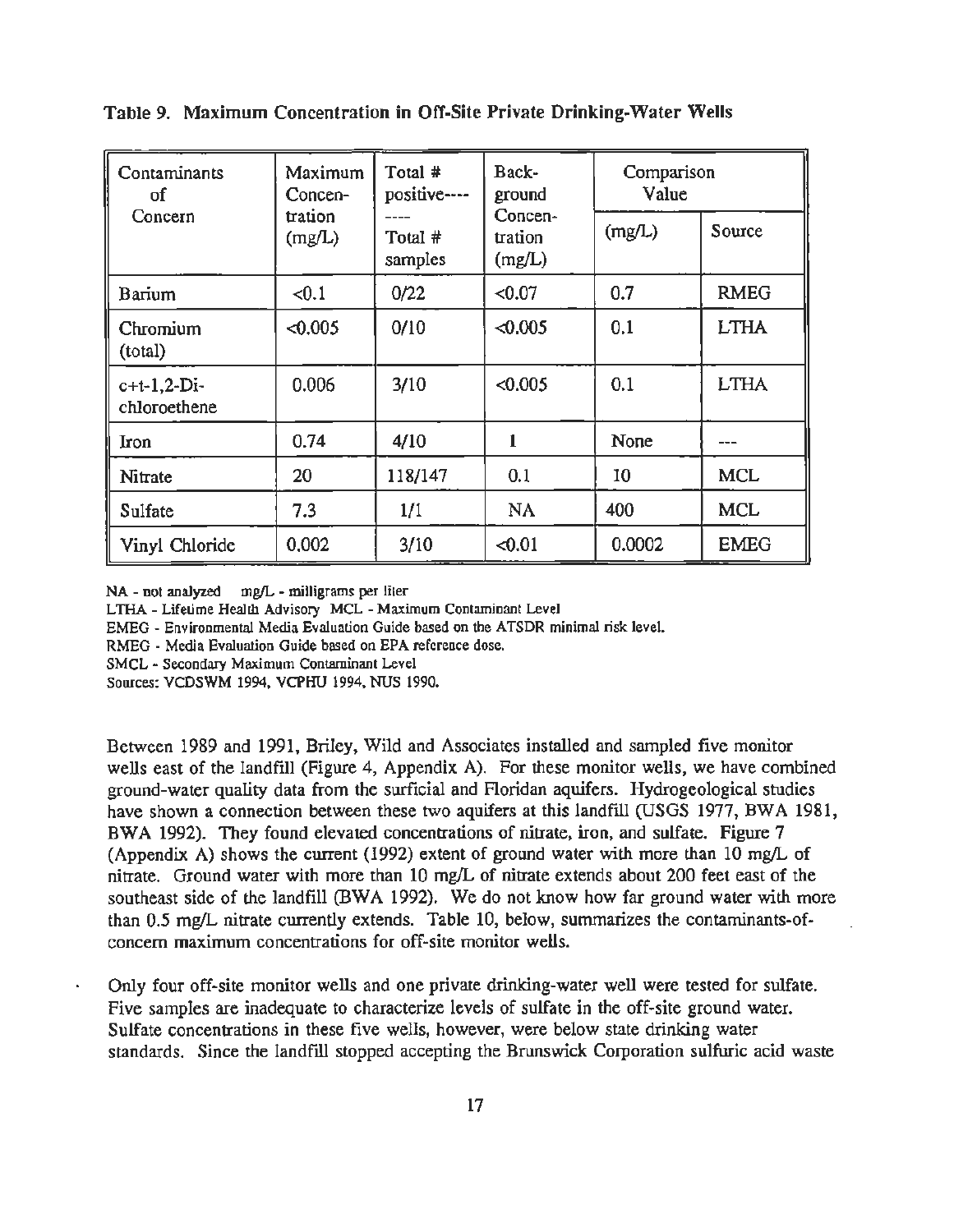in 1980, it is likely sulfate concentrations will continue to decline. Therefore, we do not recommend additional sampling for sulfate.

| Contaminants<br>οf            | Maximum<br>Concen- | Total #<br>positive---- | Back-<br>ground              | Comparison<br>Value |             |
|-------------------------------|--------------------|-------------------------|------------------------------|---------------------|-------------|
| Concern                       | tration<br>(mg/L)  | Total #<br>samples      | Concen-<br>tration<br>(mg/L) | (mg/L)              | Source      |
| Barium                        | 0.3                | 6/23                    | < 0.07                       | 0.7                 | <b>RMEG</b> |
| Chromium<br>(total)           | 0.02               | 3/23                    | < 0.005                      | 0.1                 | <b>LTHA</b> |
| $c+t-1,2-Di-$<br>chloroethene | <b>NA</b>          |                         | < 0.005                      | 0.1                 | <b>LTHA</b> |
| Iron                          | 6.4                | 7/23                    |                              | 0.3                 | <b>SMCL</b> |
| Nitrate                       | 1.3                | 4/23                    | 0.1                          | 10                  | <b>MCL</b>  |
| Sulfate                       | 48                 | 4/4                     | <b>NA</b>                    | 400                 | <b>MCL</b>  |
| Vinyl Chloride                | <b>NA</b>          | ---                     | < 0.01                       | 0.0002              | <b>EMEG</b> |

|  |  | Table 10. Maximum Concentration in Off-Site Monitor Wells |  |  |  |  |
|--|--|-----------------------------------------------------------|--|--|--|--|
|--|--|-----------------------------------------------------------|--|--|--|--|

NA - not analyzed mg/L - milligrams per liter

LTHA- Lifetime Health Advisory MCL - Maximum Contaminant Level

EMEG - Environmental Media Evaluation Guide based on the ATSDR minimal risk level.

RMEG - Media Evaluation Guide based on EPA reference dose.

SMCL - Secondary Maximum Contaminant Level

Source: BWA 1992

#### C. Quality Assurance and Quality Control

In preparing this public health assessment, we relied on the environmental data provided by the Volusia County DSWM, the Volusia CPHU, the Florida DEP and the EPA. We assume these agencies followed adequate quality assurance and quality control measures concerning chain-of-custody, laboratory procedures, and data reporting. The completeness and reliability of the referenced information determine the validity of the analysis and conclusions drawn for this public health assessment. We assume the data we reviewed for this assessment are valid since the environmental samples were collected and analyzed by governmental agencies or their contractors.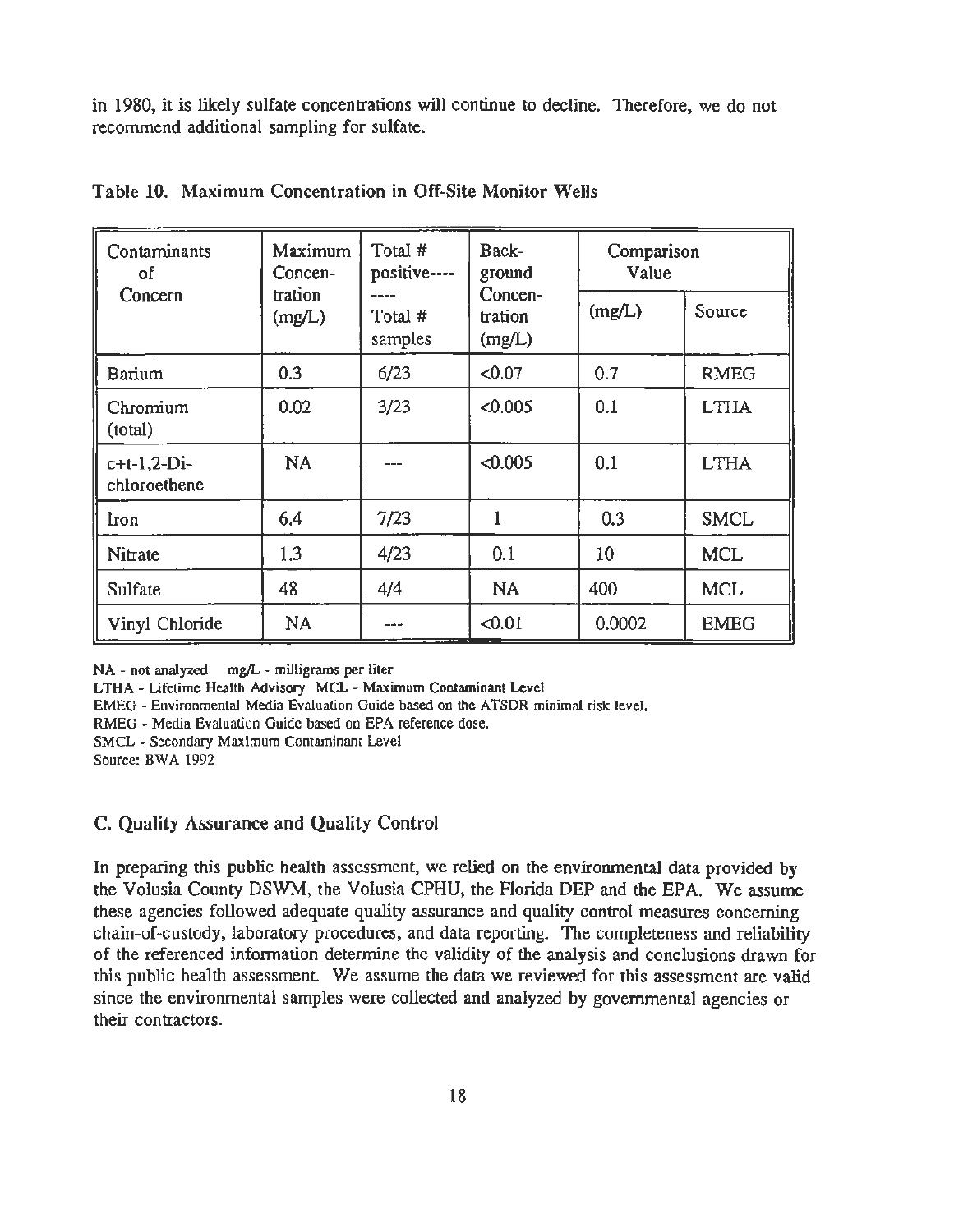In each of the preceding On- and Off-Site Contamination subsections, we evaluated the adequacy of the data to estimate exposures. We assumed that estimated data  $(J)$  and presumptive data (N) were valid. This second assumption errs on the side of public health by assuming that a contaminant exists when actually it may not exist.

#### D. Physical and Other Hazards

The Volusia County DSWM has monitored the soil gases at the landfill borders but has not detected significant quantities of methane or other gases. Since the cover soil at this landfill is porous sand, accumulation of dangerous concentrations of gases is unlikely. The Volusia County DSWM is currently expanding its soil gas monitoring program (HRS 1994).

If the landfill were not secured, the water-filled depression in the center could be a drowning hazard for young children. The landfill is, however, surrounded by an 8-foot chain-link fence and supervised during the day. We did not see any other potential physical hazards during our visit.

#### PATHWAYS ANALYSES

In this section, we evaluated the environmental and human components of exposure pathways. Exposure pathways consist of five elements: a source of contamination, transport through an environmental medium, a point of exposure, a route of human exposure, and an exposed population.

We eliminate exposure pathways if at least one of the five elements is missing and will never be present. We categorize exposure pathways that we can not eliminate as either completed or potential. For completed pathways, all five elements exist and exposure to a contaminant has occurred, is occurring, or will occur. At least one of the five elements is missing, but could exist in potential pathways. For potential pathways, exposure to a contaminant could have occurred, could be occurring, or could occur in the future.

#### A. Completed Exposure Pathways

#### Ground Water Pathway

The hydrogeology underlying this landfill is complex. The uppermost 70 to 80 feet is mostly sand. This sand contains the unconfined surficial aquifer. Compared to the rest of the county, the unsaturated zone under this landfill is unusually thick. Depth to the top of the surficial aquifer is between 15 and 45 feet below the land surface. Below the sands of the surficial aquifer are discontinuous layers of clay of the Hawthorne formation. Although these clays slow the downward movement of water, they readily allow for recharge of the underlying semiconfined Floridan aquifer; the surficial and Floridan aquifers under this landfill are hydraulically connected. Water travels from the land surface to the Floridan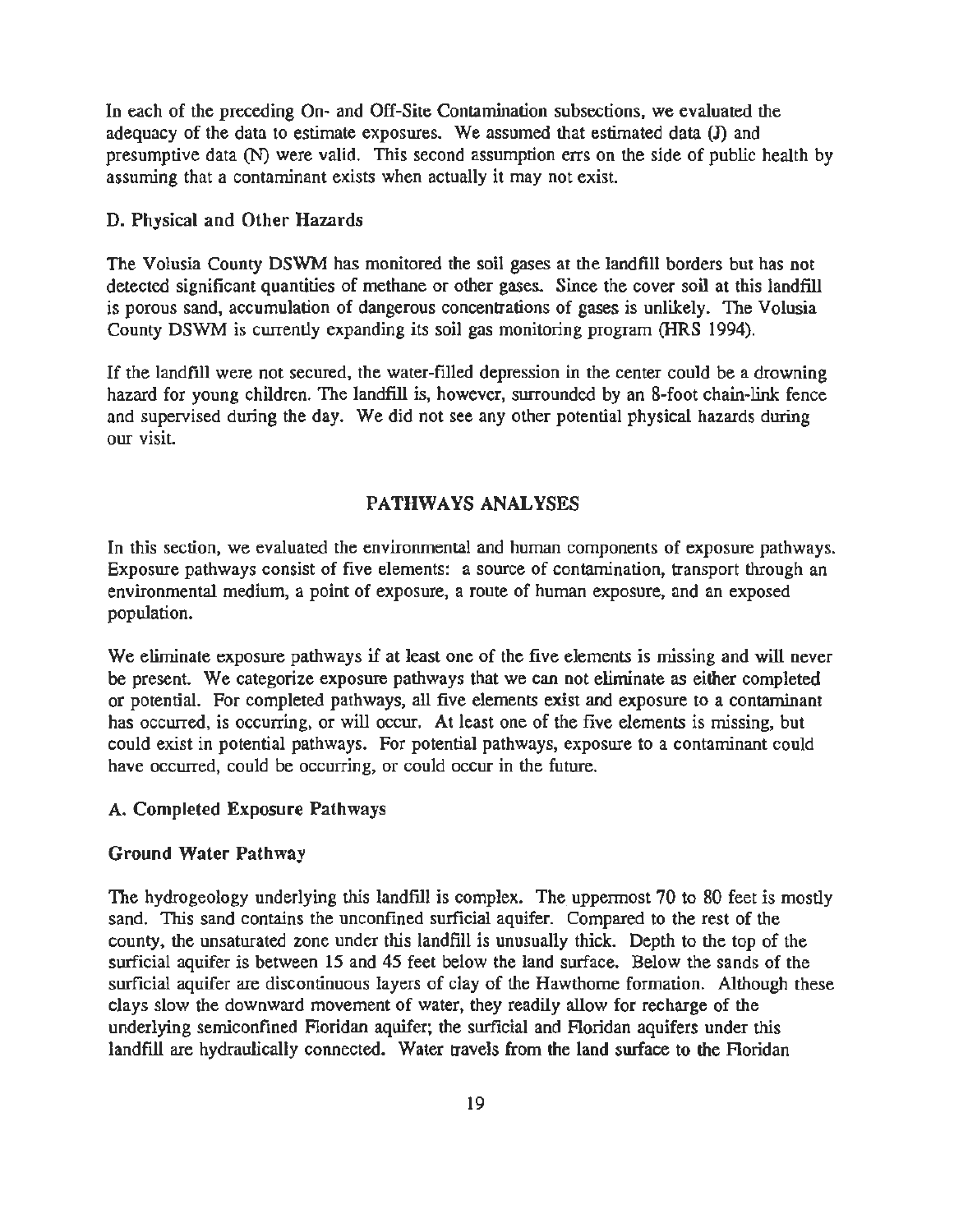aquifer in as little as six years. Karst (cavernous) limestone of the Avon Park formation contains the Floridan aquifer (BWA 1992; NUS 1990).

Rainfall at this landfill seeps rapidly into the sand and percolates down to the top of the surficial aquifer. High porosity of these sands does not allow for significant surface water run-off. According to 1982 water level measurements, flow was to the southwest, south, and southeast. Measurements in 1986 showed flow was to the south and southeast (BWA 1988). Because of the complex topography and geology, the direction of ground-water flow in the surficial aquifer is largely undefined. The surficial aquifer serves as a source of recharge to the deeper Floridan aquifer.

Regionally, ground-water flow in the Floridan aquifer is west toward discharge to the St. Johns River and south toward discharge to Blue Springs. A 1977 U.S. Geological Survey investigation decided that ground-water flow in the Floridan aquifer under this landfill is to the east, south, and west (USGS 1977). A more recent investigation found flow in the Floridan aquifer under this landfill is predominantly to the southeast (BWA 1992).

Ingestion of contaminated ground water is a past completed exposure pathway (Table 10). Except for the Humane Society well, nitrate is the only contaminant to which we know people have been exposed. Analyses for sulfate have been inadequate. Solid or liquid waste disposed of at the landfill is a likely source of nitrate. Other possible sources of nitrate include: malfunctioning septic tanks, improper fertilizer disposal (ferneries), and improper animal waste disposal (commercial chicken farm). Although over 40 nearby private drinkingwater wells have been sampled at one time or another, we do not know the past extent of the nitrate ground-water contamination. It is likely that in the past, ground-water nitrate concentrations were higher and contamination was more widespread. Between 1987 and 1989, elevated nitrate concentrations (<0.5 mg/L) were found in about 20 nearby private drinking-water wells. Although there are other possible sources of this nitrate contamination, we assume that at least some has migrated from the landfill. Ingestion is the route of exposure. Between 40 and 60 people may have been exposed in the past. More people may be exposed in the future if the appropriate agency does not clean-up the ground water.

#### B. Potential Exposure Pathways

#### Air Pathway

Inhalation of contaminated dust is a past potential exposure pathway (Table 11). Contaminated surface soil could have been the source. Air could have been the medium and nearby residents the points of exposure. Inhalation could have been the route of exposure. We categorize this exposure route as potential since there are insufficient data to confirm that either the surface soil or air was contaminated.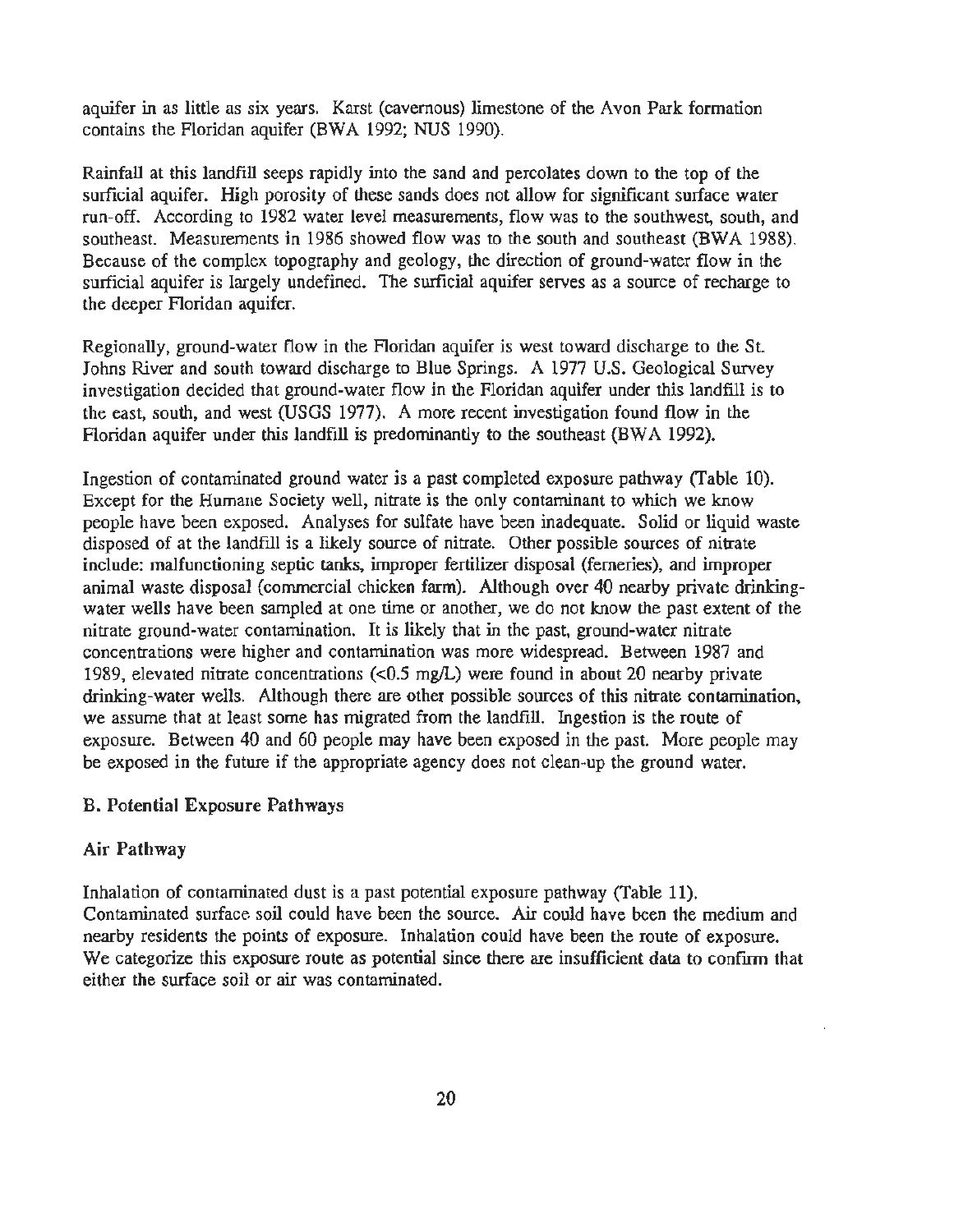#### C. Eliminated Pathways

We eliminated incidental soil ingestion and surface water ingestion as exposure pathways. Although this landfill is open for use by the public during the day, it is fenced, access is monitored by Volusia County DSWM personnel, and there are no signs of trespass.

We eliminated inhalation of solvents released from gronnd water during showering and other domestic uses as an exposure pathway. This is not a significant exposure pathway at this site since the Humane Society Well was the only well with any solvents. The concentrations of solvents in the Humane Society well were low and the inhalation dose insignificant since this water was not used for showering.

Also, we eliminated inhalation of methane and other landflll gases as an exposure pathway. The Volusia County DSWM has monitored the soil gases at the landfill borders but has not detected significant quantities of methane or other gases. Since the cover soil at this landfill is porous sand, accumulation of dangerous gas concentrations is unlikely.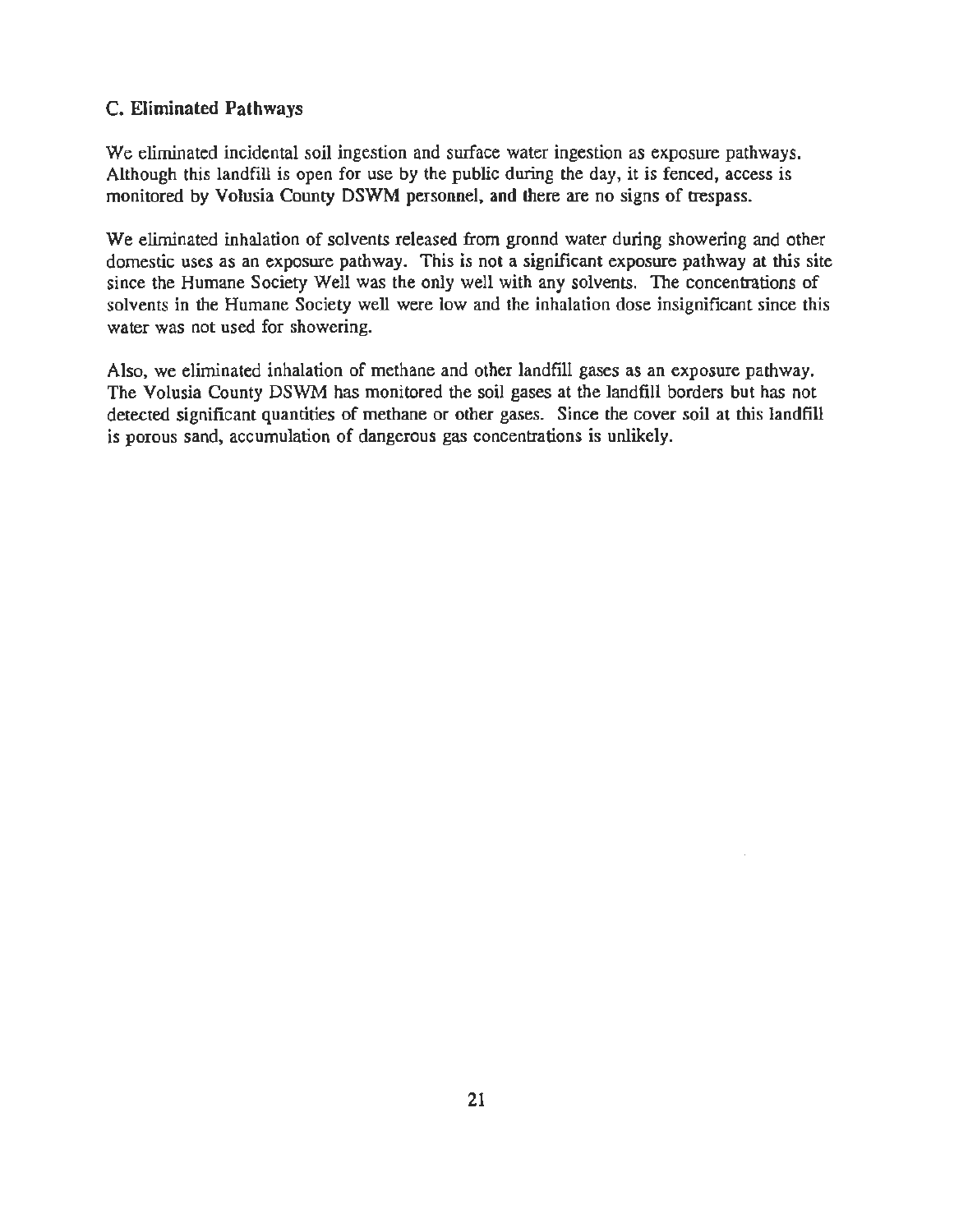## Table 10. Completed Exposure Pathways

|                              | EXPOSURE PATHWAY ELEMENTS |                                |                             |                             |                                  |                     |  |
|------------------------------|---------------------------|--------------------------------|-----------------------------|-----------------------------|----------------------------------|---------------------|--|
| <b>PATHWA</b><br><b>NAME</b> | <b>SOURCE</b>             | <b>ENVIRONMENTA</b><br>L MEDIA | POINT OF<br><b>EXPOSURE</b> | ROUTE OF<br><b>EXPOSURE</b> | <b>EXPOSED</b><br>POPULATION     | TIME                |  |
| Ground<br>Water              | Landfill                  | $\sim$ $\sim$<br>Ground Water  | Drinking-<br>Water<br>Wells | Ingestion                   | $40 - 60$<br>Nearby<br>Residents | Past<br>&<br>Future |  |

## Table 11. Potential Exposure Pathways

|                           | EXPOSURE PATHWAY ELEMENTS             |                                |                                          |                             |                                     |             |  |
|---------------------------|---------------------------------------|--------------------------------|------------------------------------------|-----------------------------|-------------------------------------|-------------|--|
| PATHWA<br><b>NAME</b>     | <b>SOURCE</b><br>and the state of the | <b>ENVIRONMENTA</b><br>L MEDIA | POINT OF<br><b>EXPOSURE</b>              | ROUTE OF<br><b>EXPOSURE</b> | <b>EXPOSED</b><br><b>POPULATION</b> | <b>TIME</b> |  |
| Contam-<br>inated<br>Dust | Landfill<br>Surface<br>Soil           | Air<br>__________              | All of the Control<br>On and Off<br>Site | Inhalation                  | Unknown                             | Past        |  |

 $\sim$ 

 $\alpha$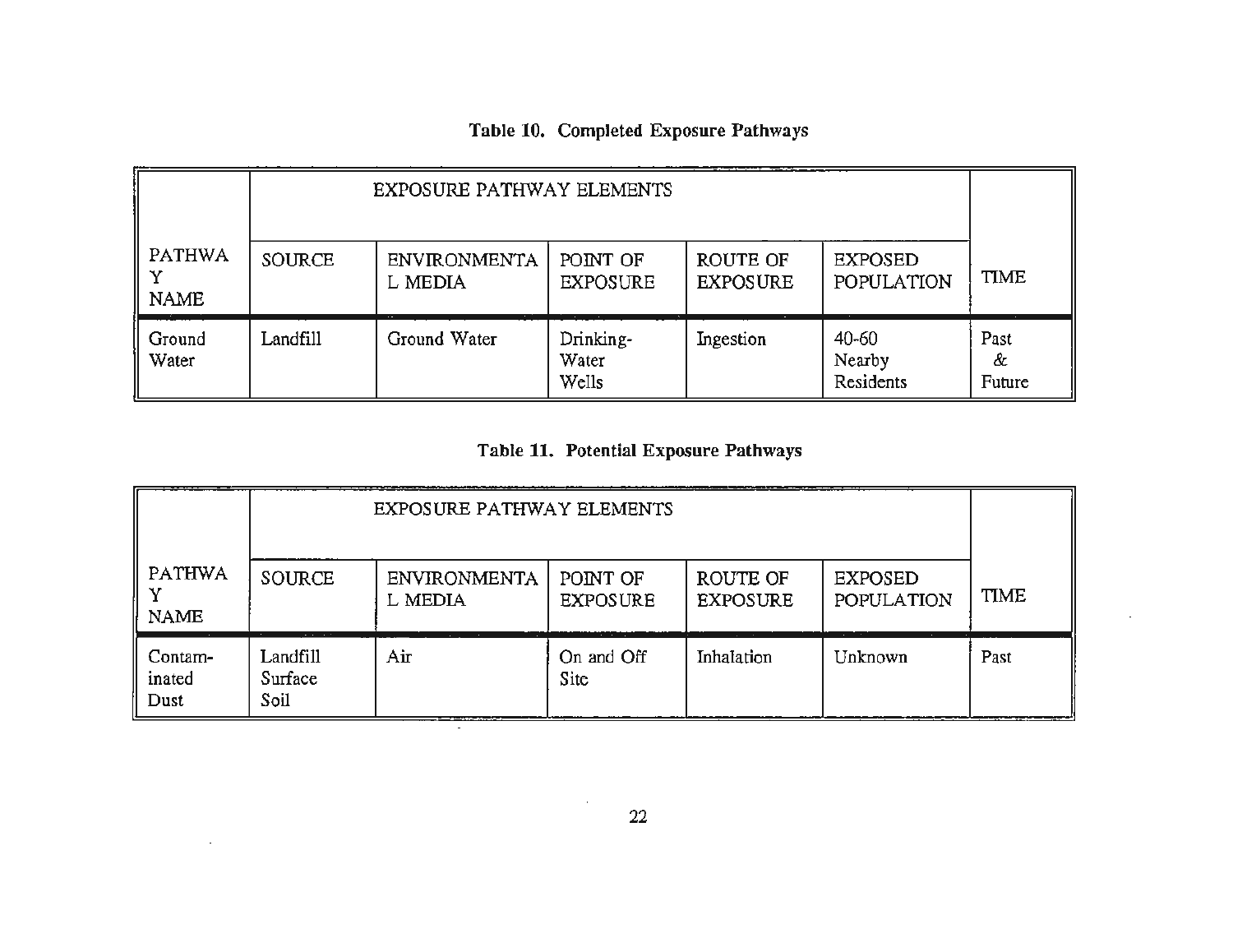#### PUBLIC HEALTH IMPLICATIONS

In this section we discuss potential health effects on persons exposed to specific contaminants and address specific community health concerns.

#### A. Toxicological Evaluation

#### Introduction

To evaluate health effects, the ATSDR developed a Minimal Risk Levels (MRLs) for contaminants commonly found at hazardous waste sites. An MRL is an estimate of daily human exposure to a contaminant below which non-cancer, adverse health effects are unlikely to occur. The A TSDR developed MRLs for each route of exposure, such as ingestion and inhalation, and for the length of exposure. The ATSDR categorizes length of exposure as acute (less than 14 days), intermediate (15 to 364 days), or chromic (greater than 365 days). The ATSDR presents these MRLs in Toxicological Profiles. These chemical-specific profiles provide information on health effects, environmental transport, human exposure, and regulatory status.

In this section, we use standard assumptions to estimate human exposure from ingestion of contaminated ground water. We assume the average adult ingests 2 liters of water per day and weighs 70 kilograms. Since there are no data for the concentrations of contaminants in on-site surface soil or air, we cannot evaluate the public health threat from these potential exposure pathways.

#### Barium

It is unlikely the concentrations of barium in the off-site ground water have caused illnesses. The various governmental agencies did not detect barium in any of the private drinking-water well samples. They detected barium in only 6 of the 23 off-site monitor well samples. The ATSDR has not established a Minimal Risk Level for barium. The estimated maximum dose from ingestion of the ground water in the monitor wells is less, however, than the lowest dose that did not cause an effect in laboratory animals (ATSDR 1992). Therefore, it is unlikely that barium in the ground water has caused any illnesses.

#### Chromium (total)

It is unlikely the concentrations of chromium (total) in the off-site ground water have caused illnesses. Since not all of the analyses for chromium differentiated between the different forms, we have considered the total of all of the forms. The various governmental agencies did not detect chromium in any of the private drinking-water well samples. They detected chromium in only 3 of the 23 off-site monitor well samples.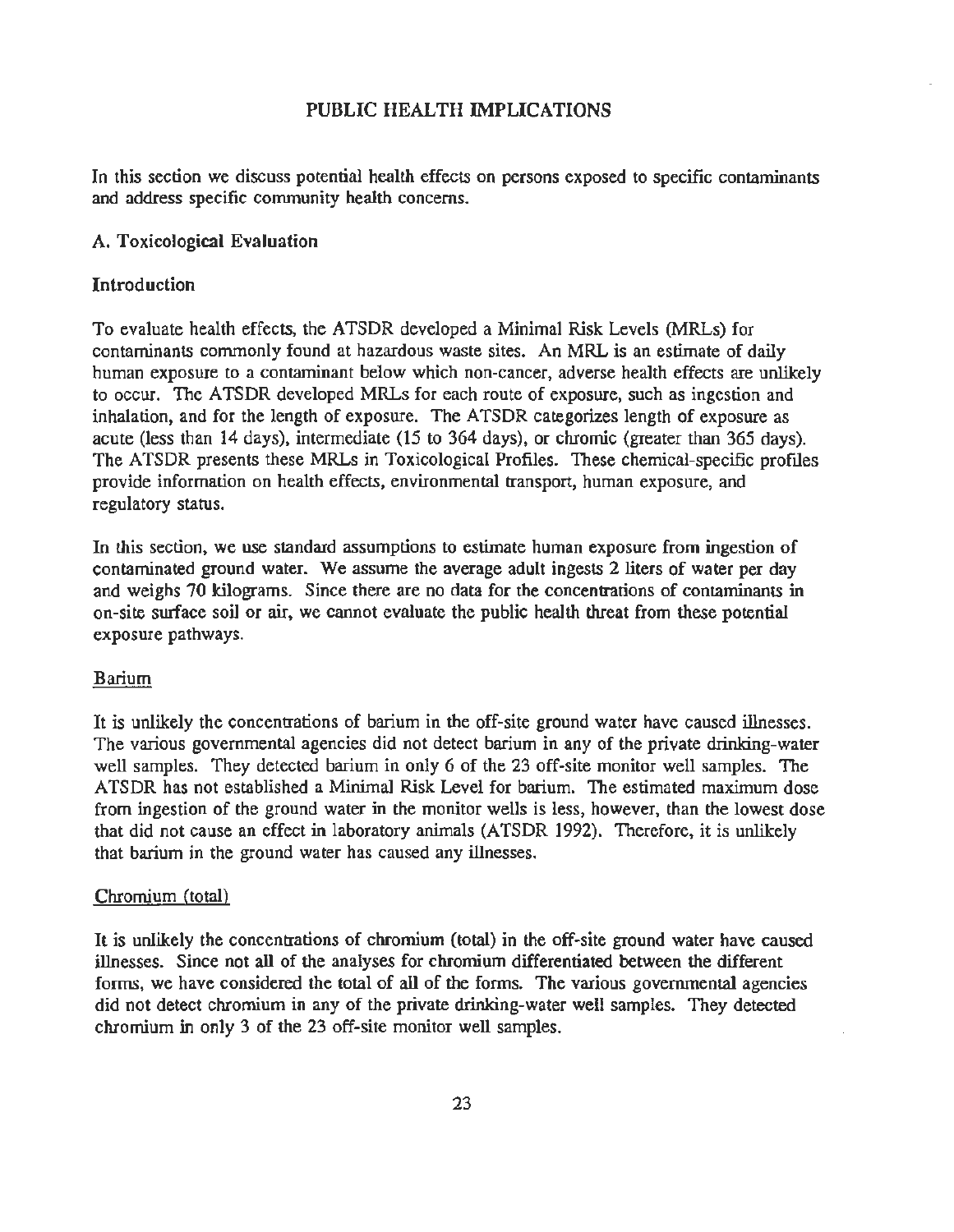The ATSDR has not established a Minimal Risk Level for chromium. The estimated maximum dose from ingestion of ground water in the monitor wells is less, however, than the lowest dose that did not cause an effect in laboratory animals (ATSDR 1993a). Therefore, it is unlikely that chromium in the ground water has caused any illnesses.

#### cis and trans-L2-Dichloroethene

It is unlikely the concentrations of 1,2-dichloroethene in the off-site ground water have caused illnesses. 1,2-Dichloroethene (total cis and trans isomers) was found in 3 out of 10 private drinking-water well samples. The estimated maximum dose from ingestion is less than both the acute and intermediate ATSDR MRLs. The ATSDR has not established a chronic MRL since scientists do not know the long-term human health effects of exposure to 1,2 dichloroethene. Scientists have not reported birth defects, reproductive effects, or cancer in humans or animals exposed to 1,2-dichloroethene (ATSDR 1990). The maximum concentration of 1,2-dichloroethene in these drinking-water wells was also less than the EPA Maximum Contaminant Level (MCL) for drinking water.

#### Iron

Concentrations of iron found in the ground water in both the drinking-water and off-site monitor wells are unlikely to cause illnesses. These concentrations, however, may give the water an astringent or metallic taste. In many places in Florida, natural ground water quality does not meet the secondary drinking water standard of 0.3 mg/L for iron. The EPA bases this secondary drinking water standard on iron's taste and staining threshold. There is no ATSDR toxicological profile for iron.

#### Nitrate

Maximum concentration of nitrate in the drinking-water wells could have caused methemoglobinemia in bottle fed infants less than six months old. These nitrate concentrations are unlikely, however, to cause any illnesses in infants older than six months, children, or adults. Methemoglobinemia is a condition where the blood is unable to transport oxygen to the tissues properly. We commonly refer to methemoglobinemia in infants as "blue baby syndrome."

When the Volusia CPHU found drinking-water wells with  $>10$  mg/L nitrate, they advised the owner not to use this water to prepare infant formula. They also notified the Volusia CPHU medical director. Since there were no infants in these homes, we do not expect there were any cases of methemoglobinemia or "blue baby syndrome." There have been no reports of methemoglobinemia in this area.

Bacteria in the stomach, particularly of infants less than six months old, metabolize nitrate to nitrite. Nitrite reacts with hemoglobin, and markedly decreases the ability of blood to carry oxygen to the tissues. Bottle-fed infants less than six months old have a high stomach pH.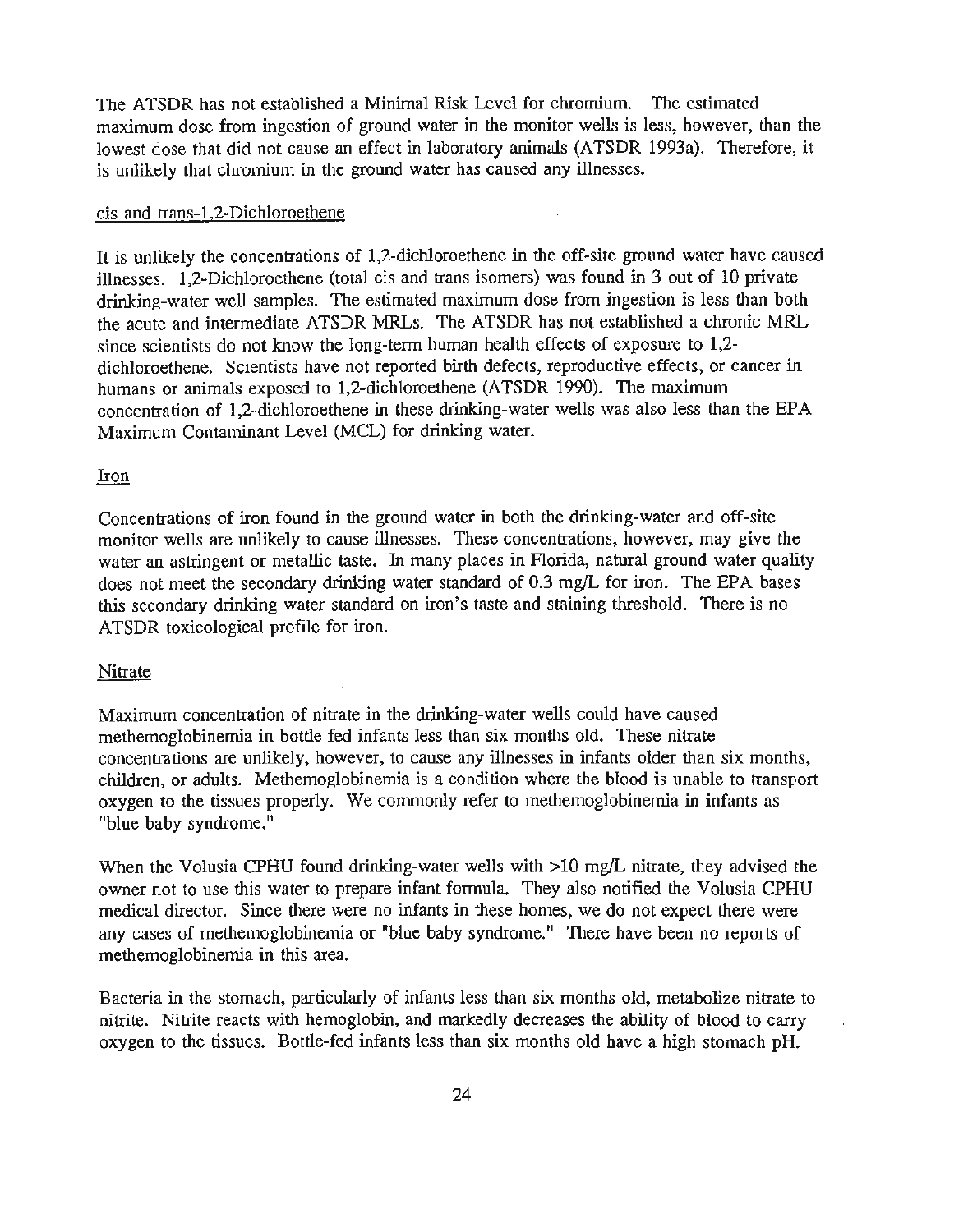Bacteria that reduce nitrate to nitrite may proliferate in the stomach at a high pH, leading to an increased formation of nitrite. Nitrite then reacts with the hemoglobin (the molecule in the blood that transports oxygen) to form methemoglobin. Methemoglobin is unable to transport oxygen resulting in methemoglobinemia (NAS 1977a).

The EPA bases its Maximum Contaminant Level (MCL) for nitrate in drinking water (10 mg/L) on epidemiological studies of infants with methemoglobinemia. There is little margin of safety in this value, however (NAS 1977a). There is no ATSDR toxicological profile for nitrate.

#### Sulfate

Because of the lack of sampling data, we cannot assess the public health threat of sulfate in the ground water. As noted above, the various governmental agencies only tested one drinking-water well for sulfate. One sample is inadequate to characterize levels of sulfate in the drinking-water wells. Sulfate concentrations four to five times higher than found in the off-site monitor wells could have a laxative effect (cause diarrhea) in sensitive individuals (NAS 1977b). There is no ATSDR toxicological profile for sulfate.

#### Vinyl Chloride

Concentrations of vinyl chloride found in the private drinking-water wells are unlikely to cause illnesses. Ground water sampling was inadequate, however, to determine the full area of contamination. The estimated maximum dose of vinyl chloride in one drinking-water well was slightly above the chronic oral ATSDR Minimal Risk Level (MRL). This MRL, however, includes a one thousand fold safety factor. The ATSDR bases this MRL on changes in liver cells of rats fed vinyl chloride in their diet daily for almost three years (ATSDR 1993b).

The Department of Health and Human Services has decided that vinyl chloride is a known carcinogen. Similarly, the International Agency for Research on Cancer and EPA have decided that vinyl chloride is carcinogenic to humans. Rats fed high levels of vinyl chloride daily for one to two years developed liver cancer (ATSDR 1993b). Concentrations in drinking-water wells near this landfill are so low, however, there is no apparent increased risk of cancer to humans.

#### B. Health Outcome Data Evaluation

We did not evaluate community health outcome data. Although the concentrations of nitrate in a few nearby private drinking-water wells exceeded the standard, it is unlikely a search of state-wide health outcome data would detect an effect in such a small group. Therefore, there is little justification or community demand for an evaluation of health outcome data at this time. If future environmental investigations find other contaminants or more widespread contamination, we will evaluate health outcome data as appropriate.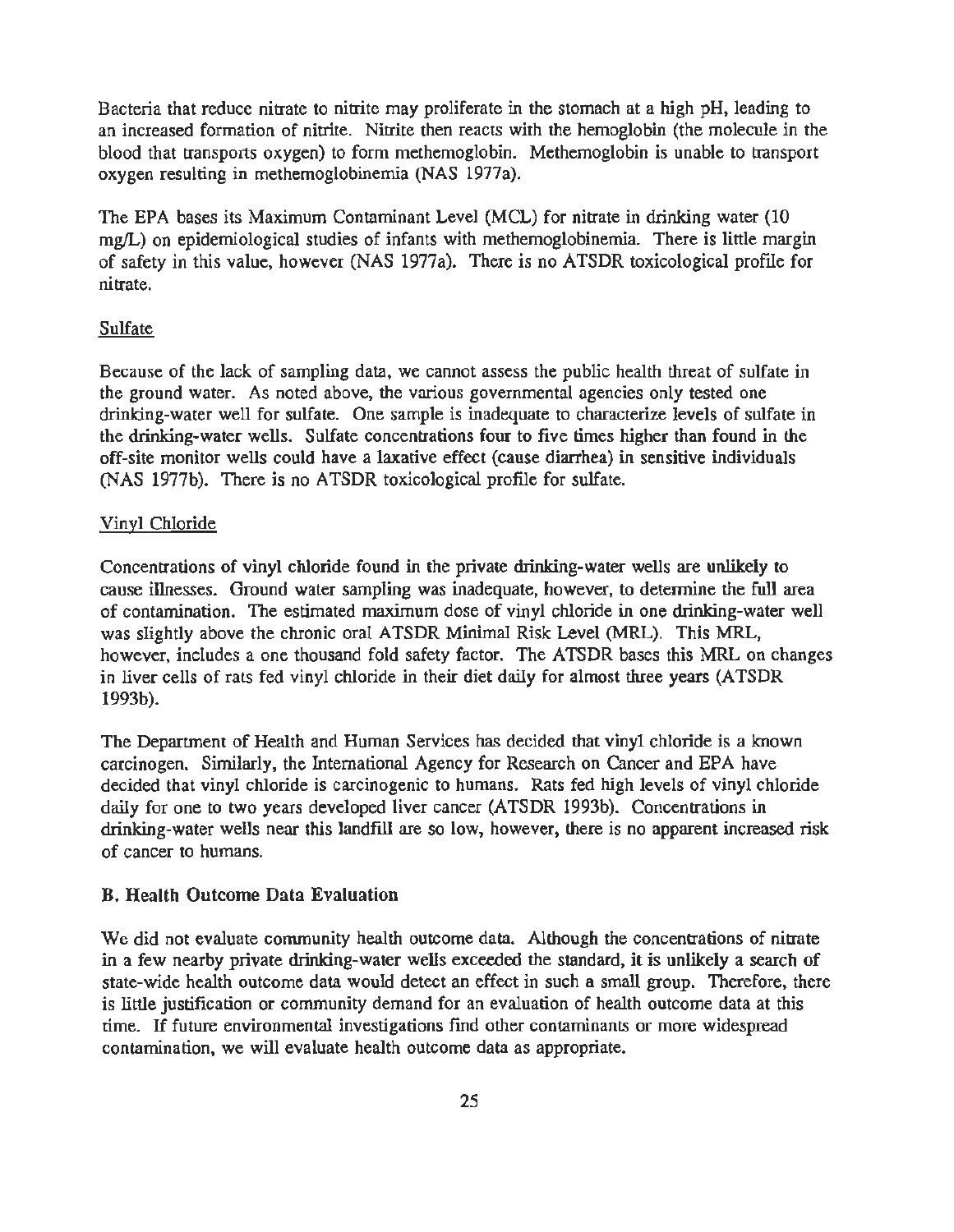#### C. Community Health Concerns Evaluation

We have addressed each community health concern as follows:

I. In 1988, one nearby resident complained of digestive problems. This resident said that other nearby residents had (unspecified) health problems that lasted until they ceased drinking water from their wells.

"Digestive problems" cover a wide range of medical conditions. Without a medical diagnosis or a more specific description of the symptoms, it is difficult to assess this concern. Diarrhea could be considered a "digestive problem." Although the environmental data are insufficient to establish a link to this landfill, ingestion of high concentrations of sulfate is one possible cause of diarrhea. The Brunswick Corporation disposed of high sulfur content waste at the landfill. Only four off-site monitor wells and one private drinking-water well were tested for sulfate. Sulfate concentrations in these five wells, however, were below state drinking water standards. Since the landfill stopped accepting the high sulfur content Brunswick Corporation waste in 1980, it is likely sulfate concentrations will continue to decline. Therefore, we do not recommend additional sampling for sulfate.

Without further information, we cannot assess other (unspecified) health problems.

2. In 1994, one nearby resident complained that although their health has not been affected, their horses have failed to breed as expected.

In 1989, the Volusia CPHU sampled the well that both this resident and their horses use. They analyzed for gasoline related contaminants but did not find any. We suggest this resident contact a county agricultural extension agent to discuss the failure of their horses to breed. Also, we suggest this resident have their well analyzed for nitrates. The enlarged cecum and colon of horses provide a location for the microbial reduction of nitrate to nitrite (NAS 1977).

3. In 1994, one nearby resident complained that she and her husband experienced diarrhea for over six months when drinking the water from their well. She said that their physician was unable to diagnose the cause but their symptoms ceased when they switched to bottled water.

Although the environmental data are insufficient to establish a link to this landfill, ingestion of high concentrations of sulfate is one possible cause of diarrhea. The Brunswick Corporation disposed of high sulfur content waste at the landfill. Only four off-site monitor wells and one private drinking-water well were tested for sulfate. Sulfate concentrations in these five wells, however, were below state drinking water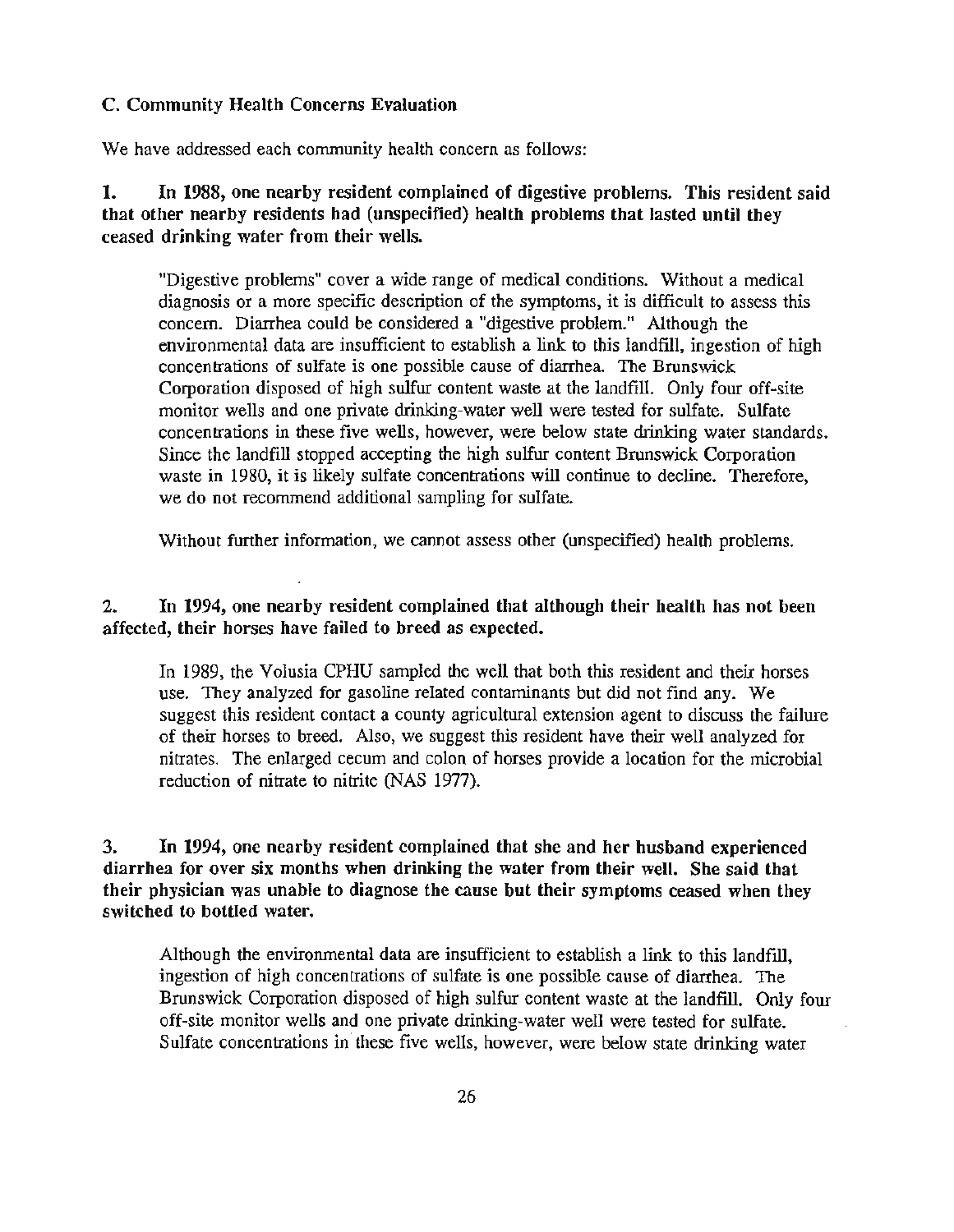standards. Since the landfill stopped accepting the high sulfur content Brunswick Corporation waste in 1980, it is likely sulfate concentrations will continue to decline. Therefore, we do not recommend additional sampling for sulfate.

Another possible cause of diarrhea is giardia. Laboratories do not commonly analyze for this protozoan in drinking-water wells. It could have, however, traveled from the landfill to nearby drinking-water wells though the karst (cavernous) limestone. It could also have inftltrated from contaminated surface water to ground water along poorly constructed or deteriorated drinking-water wells. If nearby residents experience diarrhea again, we recommend the Volusia CPHU sample their wells and analyze for coliform bacteria and if funds are available, for giardia.

4. In 1994, one nearby resident mentioned that her husband had died of cancer (melanoma) and she had been treated successfully for breast cancer. She was unsure if the landfill caused her family's health problems.

Melanoma, a form of skin cancer, is associated with excessive sun exposure. The causes of breast cancer are less well known. None of the chemicals found at this landfill to date are associated with melanoma or breast cancer. Contaminated ground water from the landfill is not known to extend in the direction of this resident.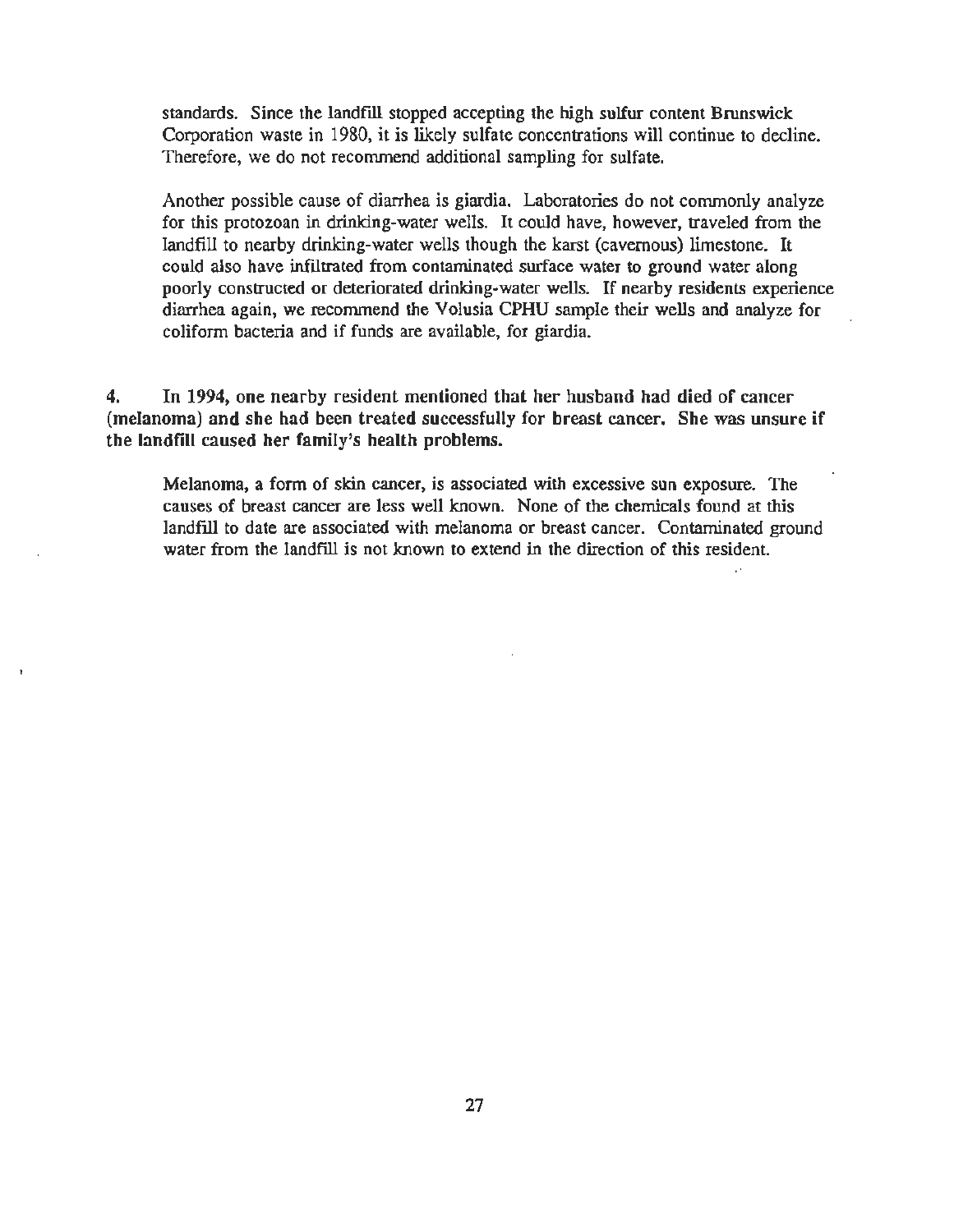#### **CONCLUSIONS**

Based on the information currently available, we classify the public health hazard at this landfill as indeterminate. Additional environmental data is necessary to assess the public health threat to nearby residents. Conclusions supporting this classification are as follows:

1. Ingestion of contaminated ground water is a past completed human exposure pathway. The predominate ground-water contaminant associated with this landfill is nitrate. Concentrations of nitrate greater than 10 milligrams per liter (mg/L) in water used to make formula can cause methemoglobinemia in infants less than six months old. When the Volusia County Public Health Unit found > 10 mg/L nitrate in a drinking-water well, they advised the owner not to use this water to prepare infant formula. Since there were no infants in these homes, we do not expect there were any cases of methemoglobinemia or "blue baby syndrome." There have been no reports of methemoglobinemia in this area.

2. In 1989, the Volusia CPHU sampled ten nearby private drinking-water wells and analyzed for gasoline components. They found low levels of 1,2-dichloroethene and vinyl chloride in the Volusia County Humane Society private drinking-water well. Ground water sampling was inadequate, however, to fully determine the area of contamination.

3. Most of the approximately 20 nearby private drinking-water wells that had less than 5 mg/L nitrate in 1987 have not been resampled. Due to the karst (cavernous) geology of the· area, ground water concentrations can change rapidly. The lack of follow-up analysis for nitrate in these wells is a significant data gap.

4. Giardia is a possible cause of diarrhea experienced by one nearby resident. Laboratories do not commonly analyze for giardia in drinking-water wells. Giardia, from septic tank waste disposed of at the landfill, could have traveled to nearby drinking-water wells though the karst (cavernous) limestone. It could also have inflltrated from contaminated surface water to ground water along poorly constructed or deteriorated drinking-water wells. Coliform bacteria are also associated with animal or human waste from residential septic tanks. High levels of sulfate are another possible cause of diarrhea.

5. Between 1988 and 1990, four off-site monitor wells and one private drinking-water well were tested for sulfate. Sulfate concentrations in these five wells were below state drinking water standards. Since we do not know the sulfate concentrations prior to 1988, we cannot assess the public health threat of sulfate in the ground water prior to 1988. It is likely that the sulfate concentrations will continue to decline since the landfill stopped accepting the Brunswick Corporation sulfuric acid waste in 1980. Therefore, we do not recommend additional sampling for sulfate.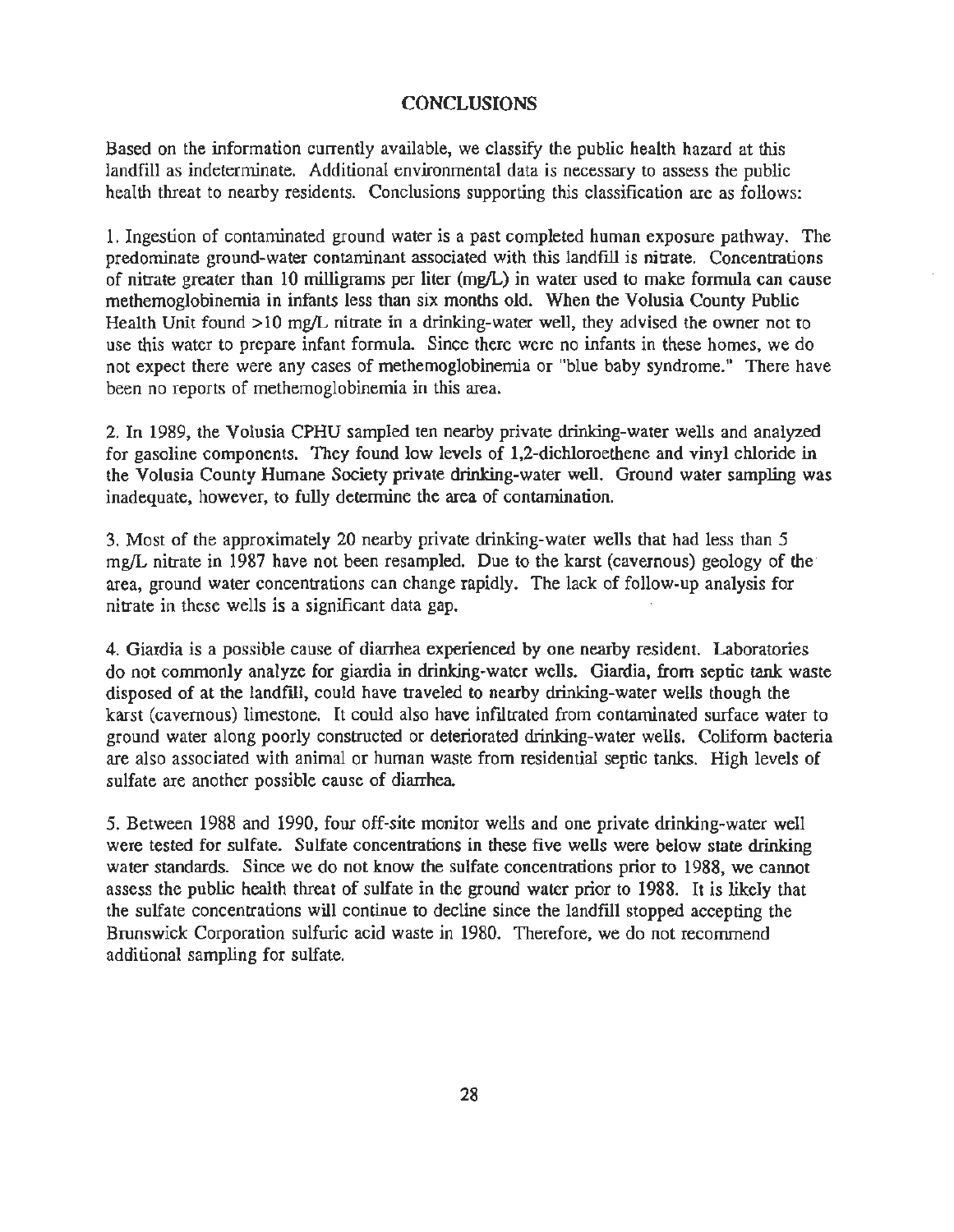#### RECOMMENDATIONS

#### Cease/Reduce Exposure Recommendations

1. Avoid feeding water with greater than 10 mg/L nitrate to infants less than six months old. Owners of wells with nitrate concentrations greater than 10 mg/L should not use this water to prepare formula for infants less than six months old.

#### Site Characterization Recommendations

2. Sample all of the nearby private drinking-water wells and analyze for vinyl chloride. We recommend the Volusia County Department of Solid Waste Management sample all of the nearby private drinking-water wells and analyze for vinyl chloride.

3. Resample all these nearby private drinking-water wells and analyze for nitrate. We recommend the Volusia County Department of Solid Waste Management resample all of the private drinking-water wells within 0.25 mile of the landfill and analyze for nitrate.

4. Sample nearby wells and analyze for coliform bacteria and giardia. If nearby residents experience diarrhea again, we recommend the Volusia County Public Health Unit sample their wells and analyze for coliform bacteria and if funds are available, for giardia. ' - .

#### Health Activities Recommendation Panel (HARP) Recommendations

The Comprehensive Environmental Response Compensation and Liability Act of 1980 (CERCLA), as amended, requires the ATSDR to take necessary public actions at hazardous waste sites. To determine necessary public health actions, the ATSDR's Health Activities Recommendation Panel (HARP) evaluated the data and information developed in this preliminary public health assessment.

The Panel determined that no follow-up health activities are currently needed because there is no evidence that people have been exposed to contaminants from this landfill at concentrations likely to affect their health. If information becomes available indicating exposure at levels of concern, the ATSDR will evaluate that information to decide what actions, if any, are necessary.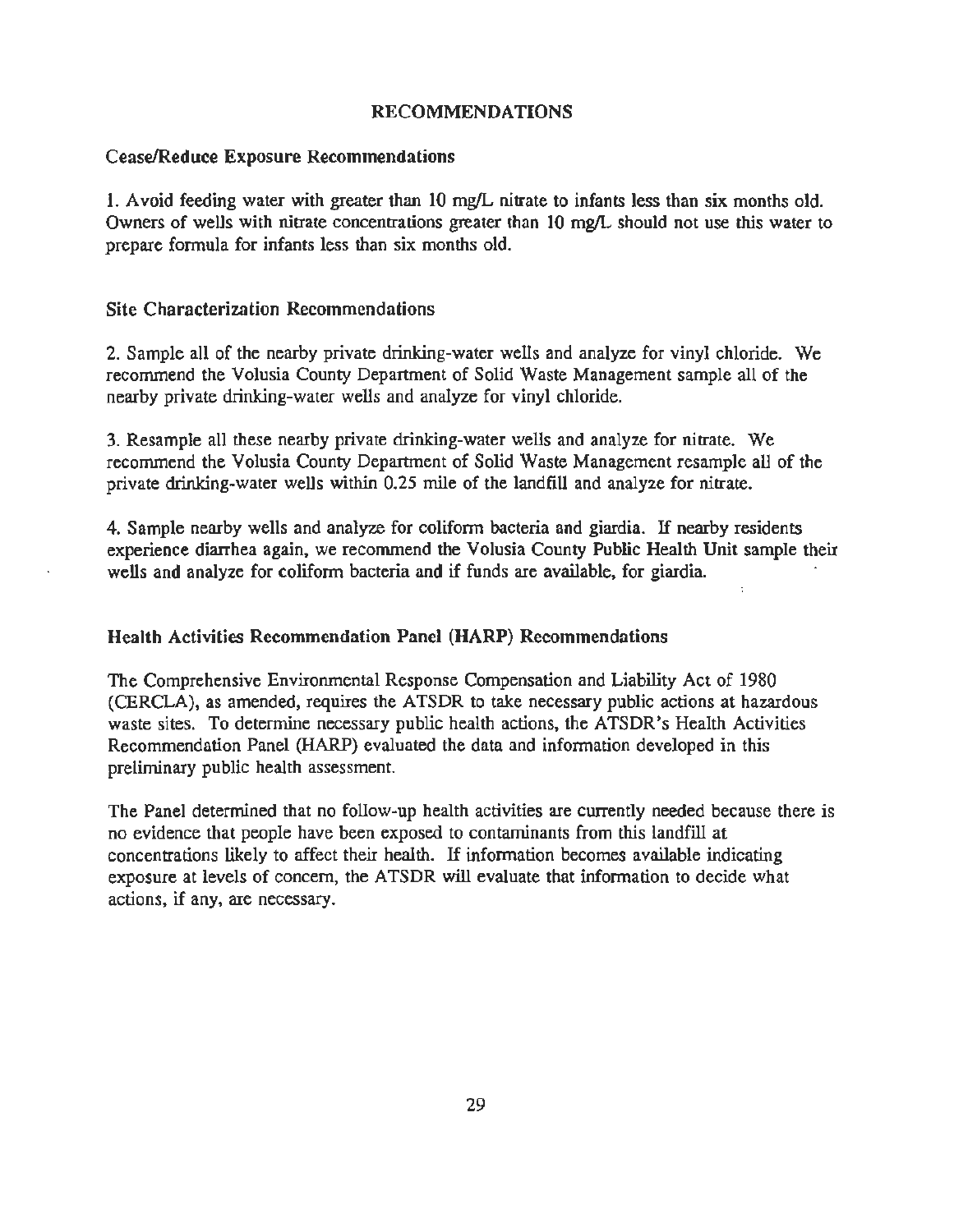#### PUBLIC **HEALTH** ACTIONS

This section describes what the ATSDR and/or the Florida HRS will do at the Plymouth Avenue Landfill after the completion of this public health assessment report. The purpose of a Public Health Action Plan is to ensure that the appropriate agency or party reduce any existing health hazards and prevent future health hazards. The ATSDR and/or the Florida HRS will do the following:

1. If diarrhea recurs in nearby residents, the Volusia County Public Health Unit will sample their private drinking-water wells and analyze for coliform bacteria. If funds are available, they will also analyze for giardia.

The ATSDR and/or the Florida HRS will reevaluate the Public Health Action Plan when new environmental, toxicological, or health outcome data are available.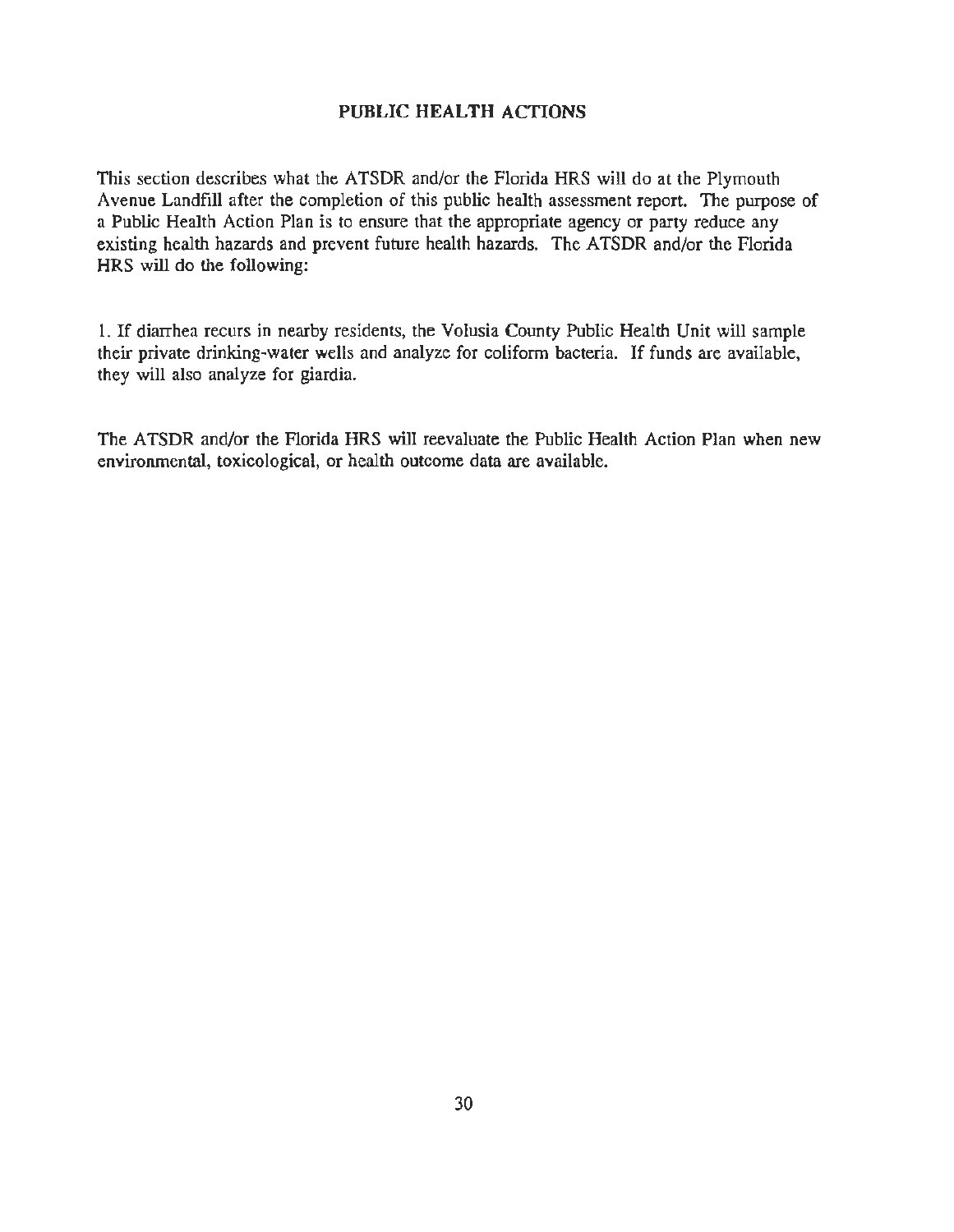#### **PREPARERS OF REPORT**

E. Randall Merchant Biological Administrator Office of Toxicology and Hazard Assessment Florida Department of Health and Rehabilitative Services

H. Joseph Sekerke Biological Scientist Office of Toxicology and Hazard Assessment Florida Department of Health and Rehabilitative Services

The ATSDR Technical Project Officer:

Richard R. Kauffman Remedial Programs Branch Division of Health Assessment and Consultation

The ATSDR Regional Representative:

Bob Safay Regional Services Office of the Assistant Administrator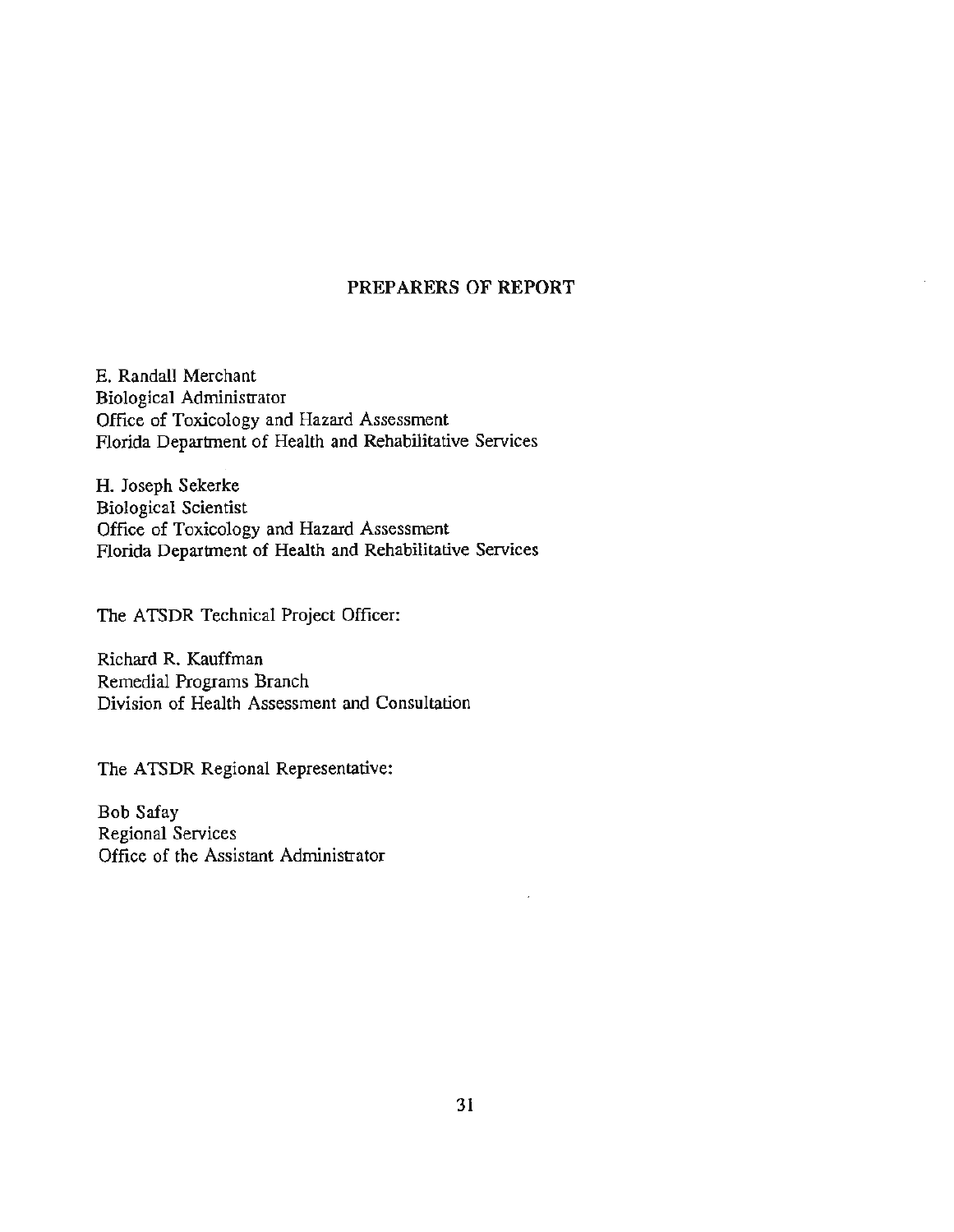#### **CERTIFICATION**

This Plymouth Avenue Landfill Public Health Assessment was prepared by the Florida Department of Health and Rehabilitative Services under a cooperative agreement with the Agency for Toxic Substances and Disease Registry (ATSDR). It is in accordance with approved methodology and procedures existing at the time the public health assessment was begun.

 $\frac{\rho_{h} Q \rho_{h}}{Richard R. Kauffman, M.S.}$ 

Technical Project Officer Remedial Programs Branch Division of Health Assessment and Consultation (DHAC) ATSDR

The Division of Health Assessment and Consultation, ATSDR, has reviewed this public health assessment, and concurs with its findings.

ams<br>Robert C. Williams, P.E., DEE

Director, DHAC, ATSDR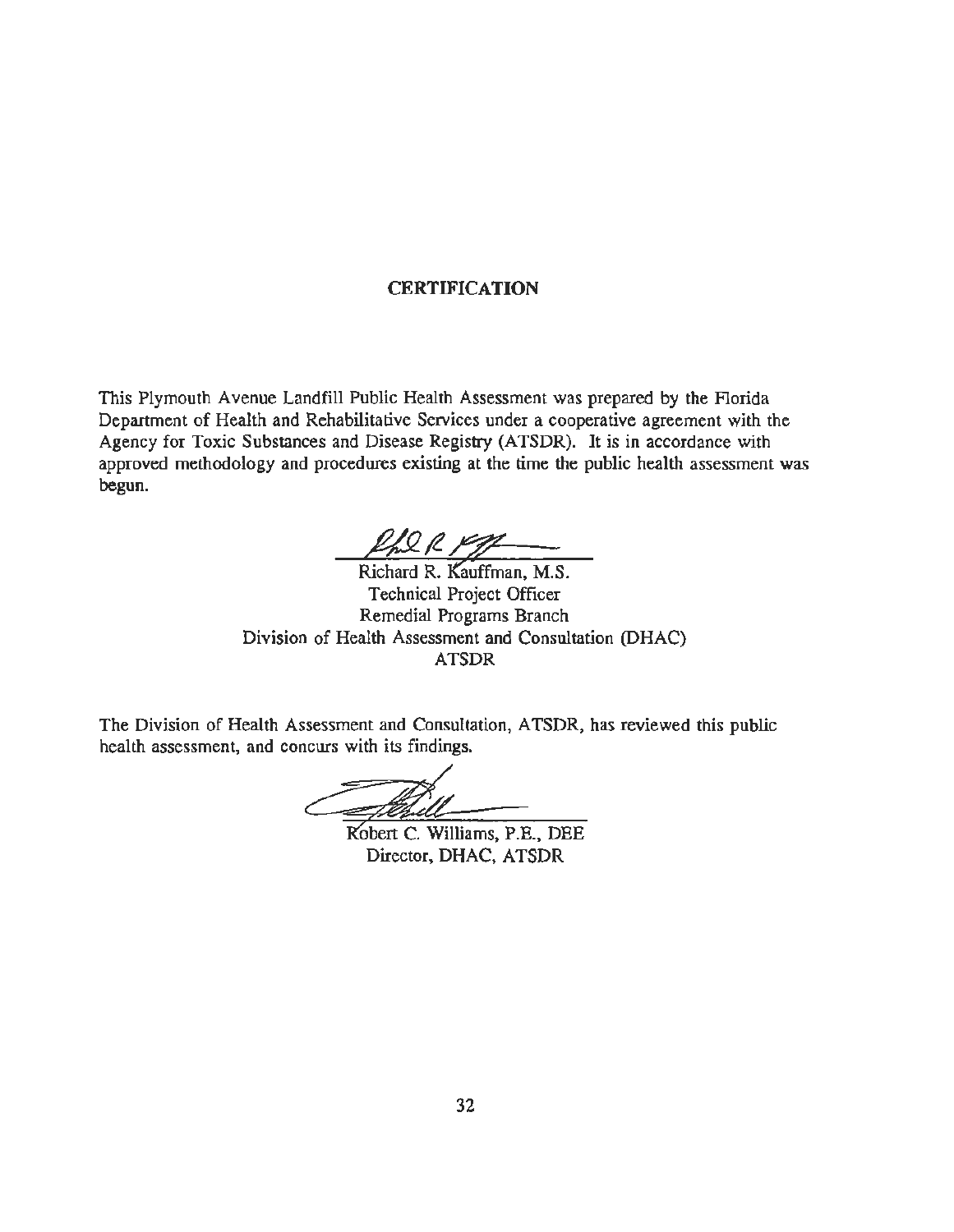#### **REFERENCES**

ATSDR 1990. Toxicological Profile for 1,2-Dichloroethene. Agency for Toxic Substances and Disease Registry, U.S. Public Health Service. ATSDR/TP-90/13.

ATSDR 1992. Toxicological Profile for Barium. Agency for Toxic Substances and Disease Registry, U.S. Public Health Service. ATSDR/TP-91/03.

ATSDR 1993a. Toxicological Profile for Chromium. Agency for Toxic Substances and Disease Registry, U.S. Public Health Service. ATSDR/TP-92/08.

ATSDR 1993b. Toxicological Profile for Vinyl Chloride. Agency for Toxic Substances and Disease Registry, U.S. Public Health Service. ATSDR/TP-92/20.

BOC 1990. Bureau of the Census, U.S. Department of Commerce, Washington, D.C. 1990 Census Data Files.

BWA 1981. Briley, Wild and Associates. Hydrogeology at Plymouth Avenue Landfill, Volusia County. September 1981.

BWA 1988. Briley, Wild and Associates. Contamination Assessment Plan for Plymouth Avenue Landfill Volusia County, Florida. June 1988. VC 86131-6.

BWA 1992. Briley, Wild and Associates. Contamination Assessment Report for Plymouth Avenue Landfill Volusia County, Florida. November 1992. VC 89122-6.

DEP 1989. Florida Department of Environmental Protection. Plymouth Avenue Landfill, FLD984167569, Preliminary Assessment, January 27, 1989.

DEP 1994. Florida Department of Environmental Protection, Division of Waste Cleanup file on Plymouth Avenue Landfill. Twin Towers Building, Tallahassee, Florida.

HRS 1994. Florida Department of Health and Rehabilitative Services: Record of Telephone Conversation Between Randy Merchant and Jim Griffin, Assistant Director V olusia County Department of Solid Waste Management. April 22, 1994.

NAS 1977a. National Academy of Sciences. Drinking Water and Health. Washington, D.C., 1977:411-425

NAS 1977b. National Academy of Sciences. Drinking Water and Health. Washington, D.C., 1977:425-428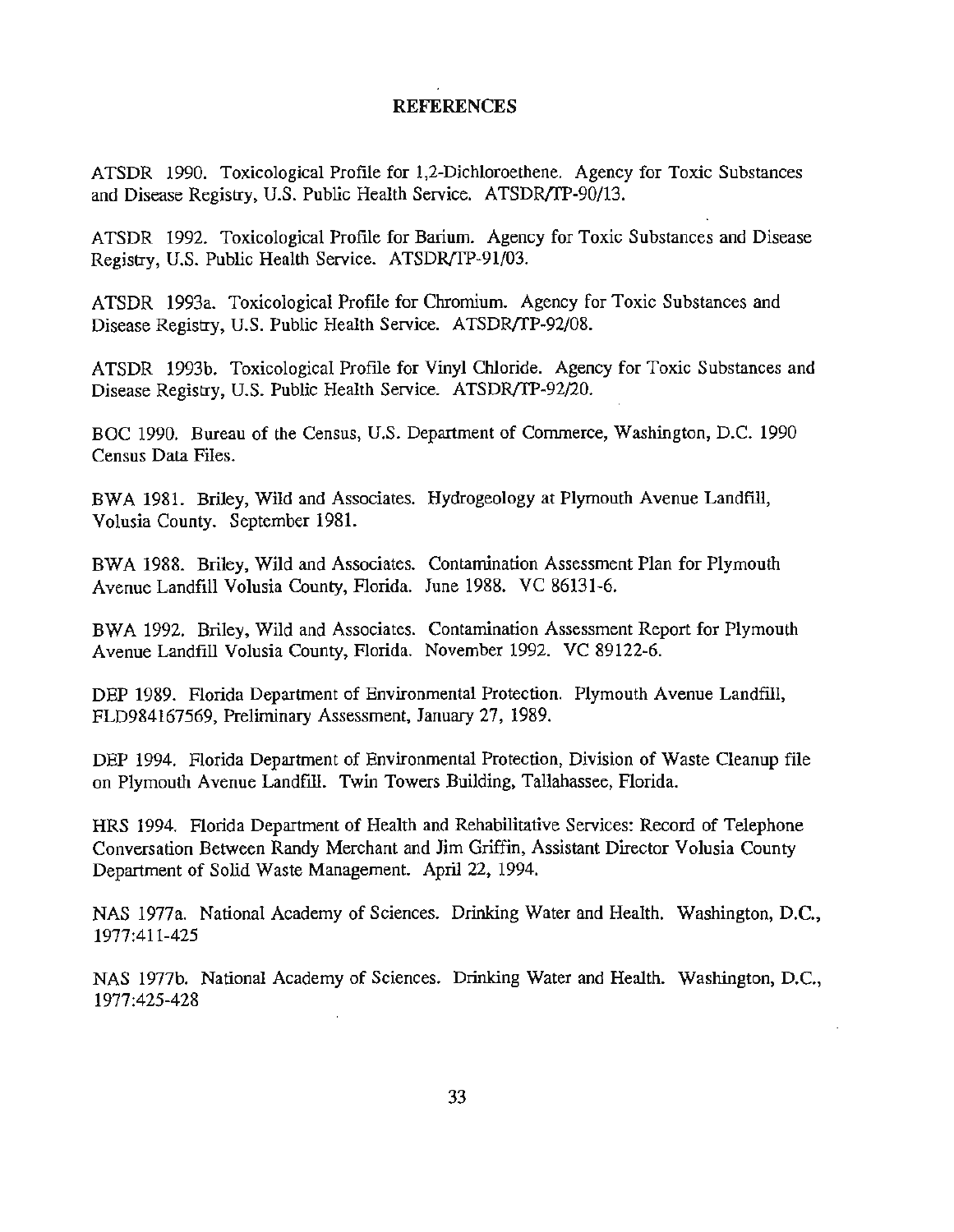NUS 1990. NUS Corporation. Final Screening Site Inspection Report, Phase II, Plymouth Avenue Landfill, DeLand, Volusia County, Florida. September 19, 1990. TDD No. F4-8911- 85. Contract No. 68-01-7346.

Russell 1978. Russell Laboratories, "Report on Spent Acid Disposal by Brunswick Corporation," Submitted to Volusia County Department of Public Works, Volusia County Environmental Control Office and the Florida Department of Environmental Regulation.

USGS 1977. United States Geological Smvey. Letter from Joel Kimrey to Harry Lampe concerning geological data collected at the Plymouth Avenue Landfill. June 16, 1977.

VCDSWM 1994. Volusia County Department of Solid Waste Management. Plymouth Avenue Landfill ground-water monitoring data file, County Administration Building, DeLand, Florida.

VCPHU 1994. Volusia County Public Health Unit. Plymouth Avenue Landfill drinkingwater data file. Environmental Health Section, DeLand, Florida.

÷,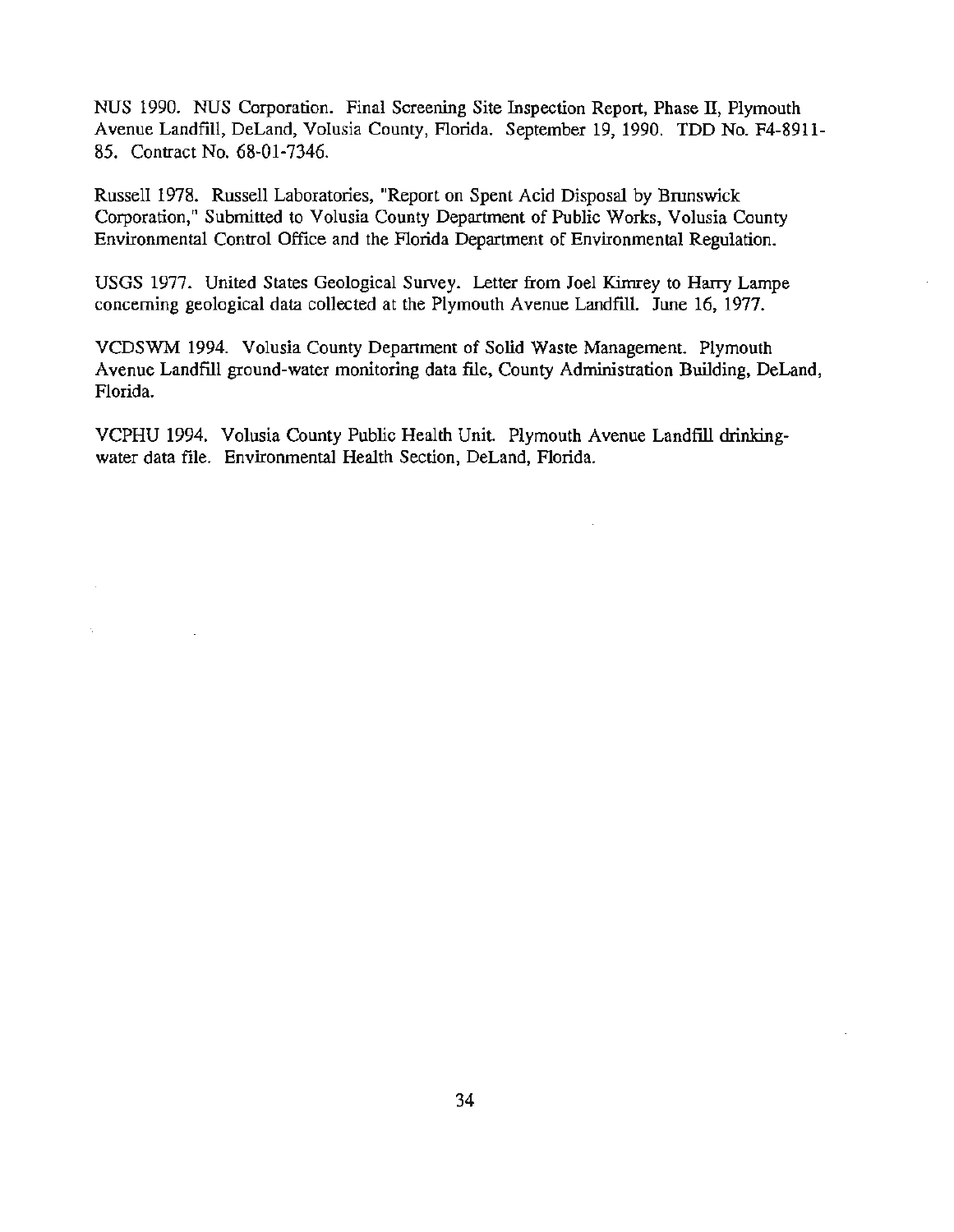APPENDIX A: Figures

 $\sim 10^{11}$  km  $^{-1}$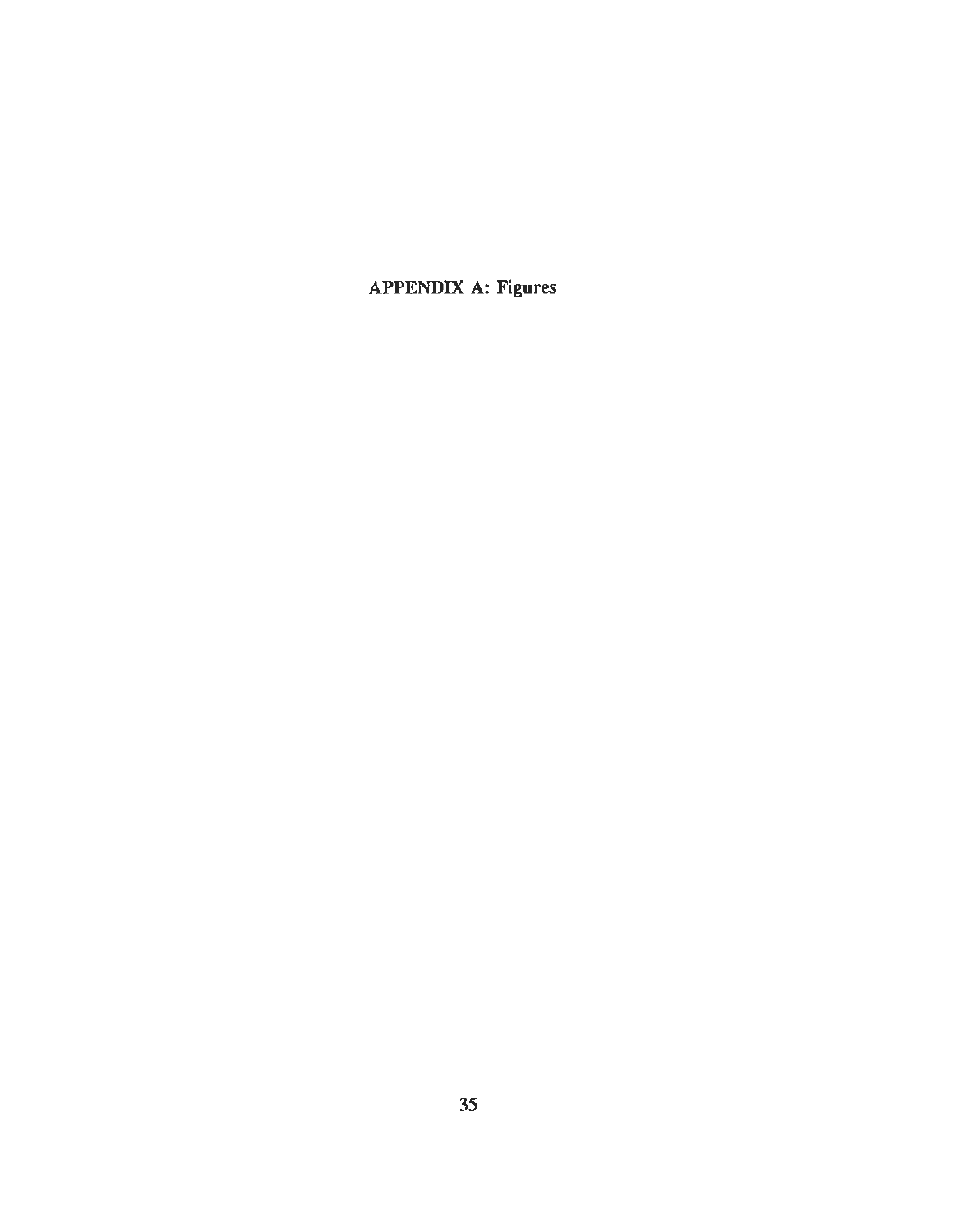

 $\sim 10$ بالحيرة  $22\%$ I ter erne g dis للمحافظ 94. 44 as d سيبك  $\sim$   $\sim$  $\overline{\phantom{a}}$  $\mathbb{R}^2$ -- ---.<br>Ngjarje  $\mathcal{A}^{\mathcal{A}}$ يائيوني lud i a kale  $\sim$ بالمداء والأساد والربيسية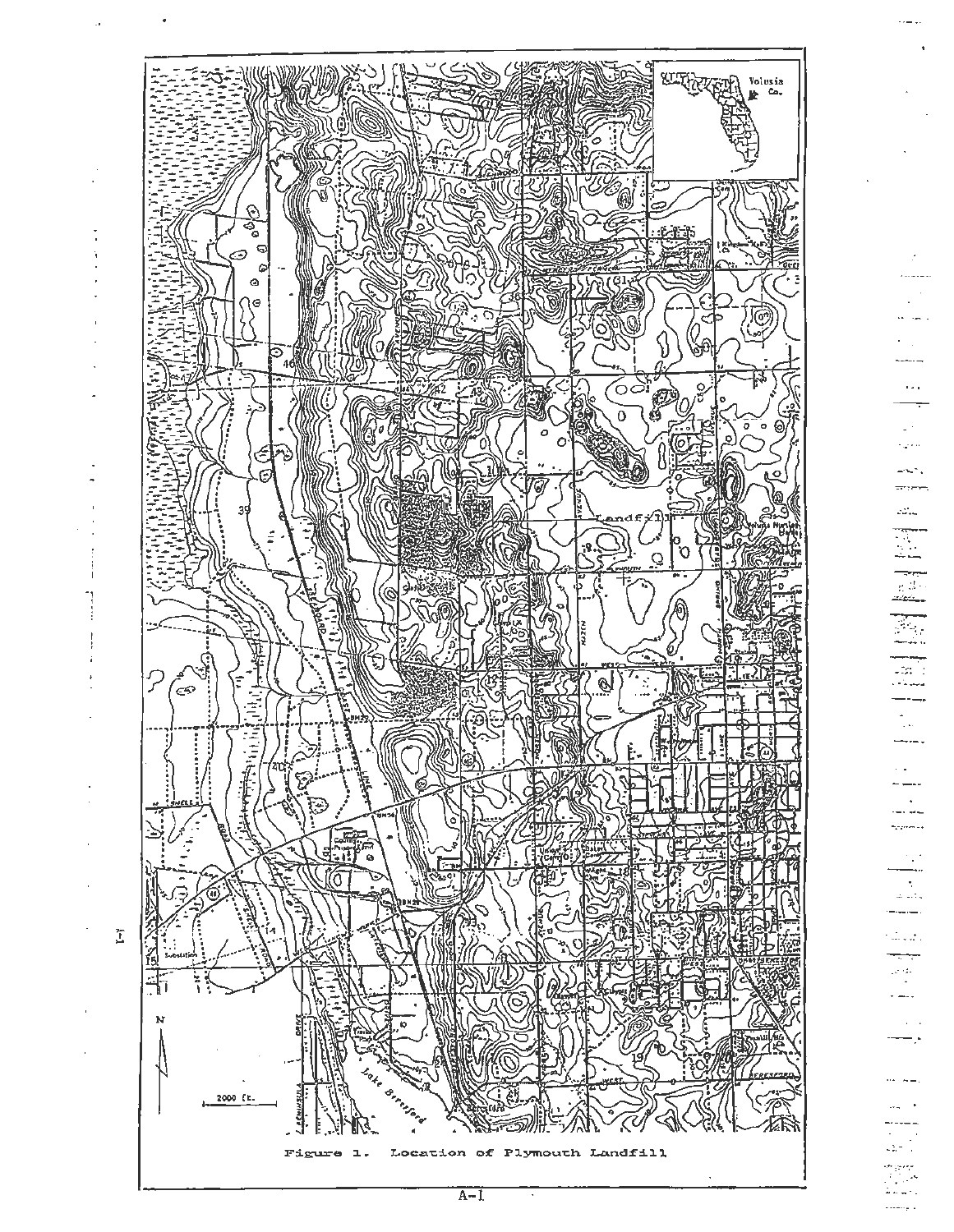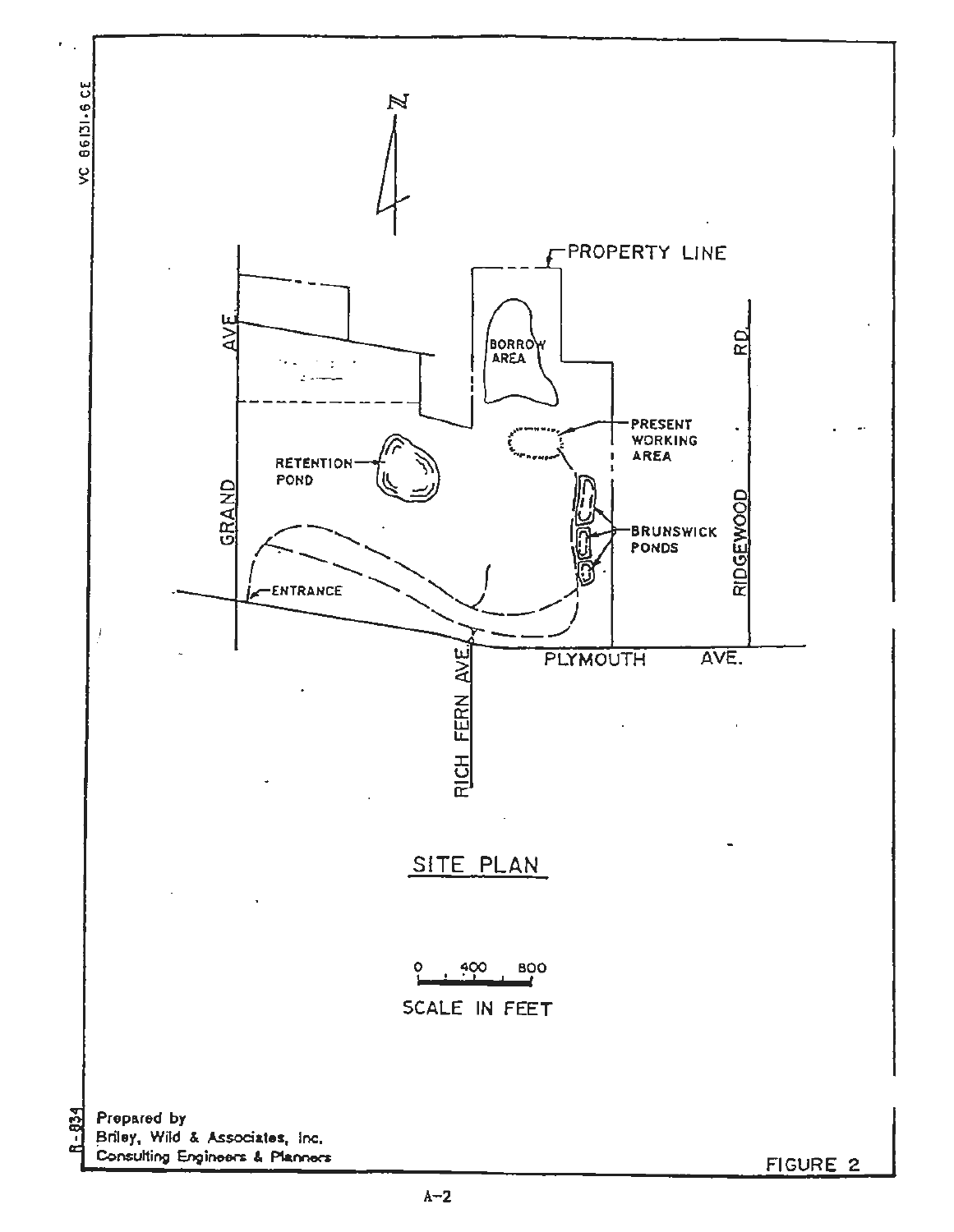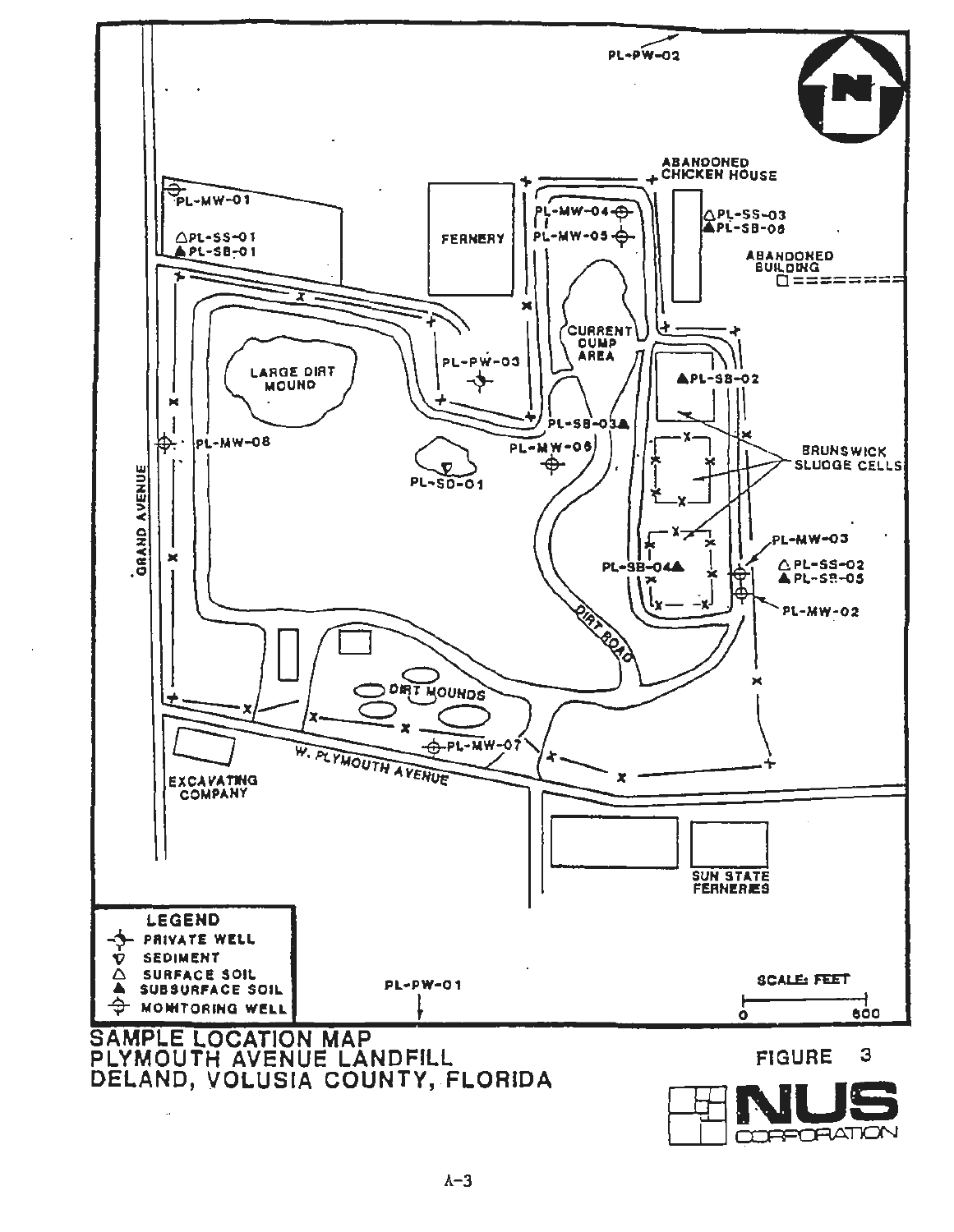

"Figure 4. - Soil Boring and Monitor Well Locations.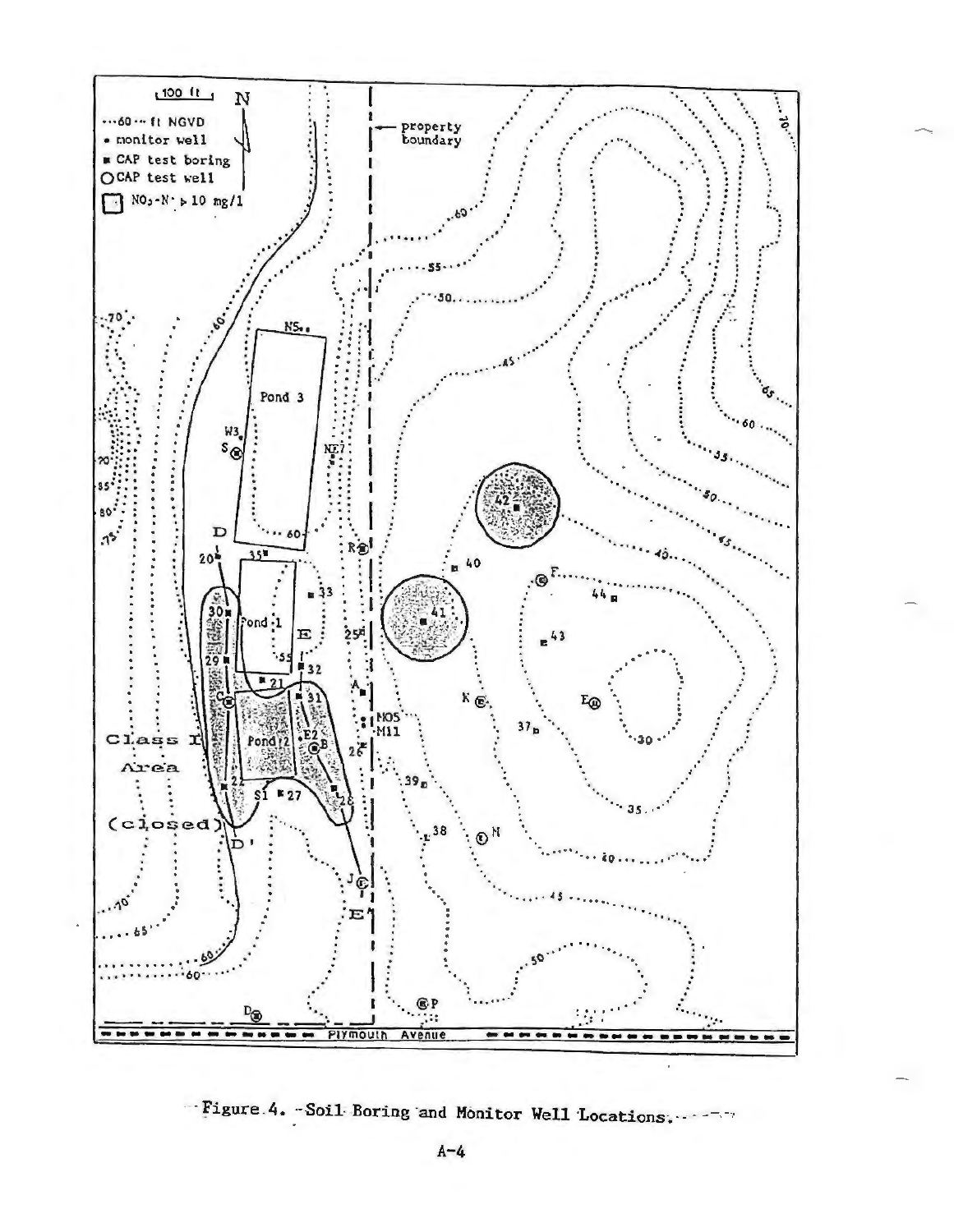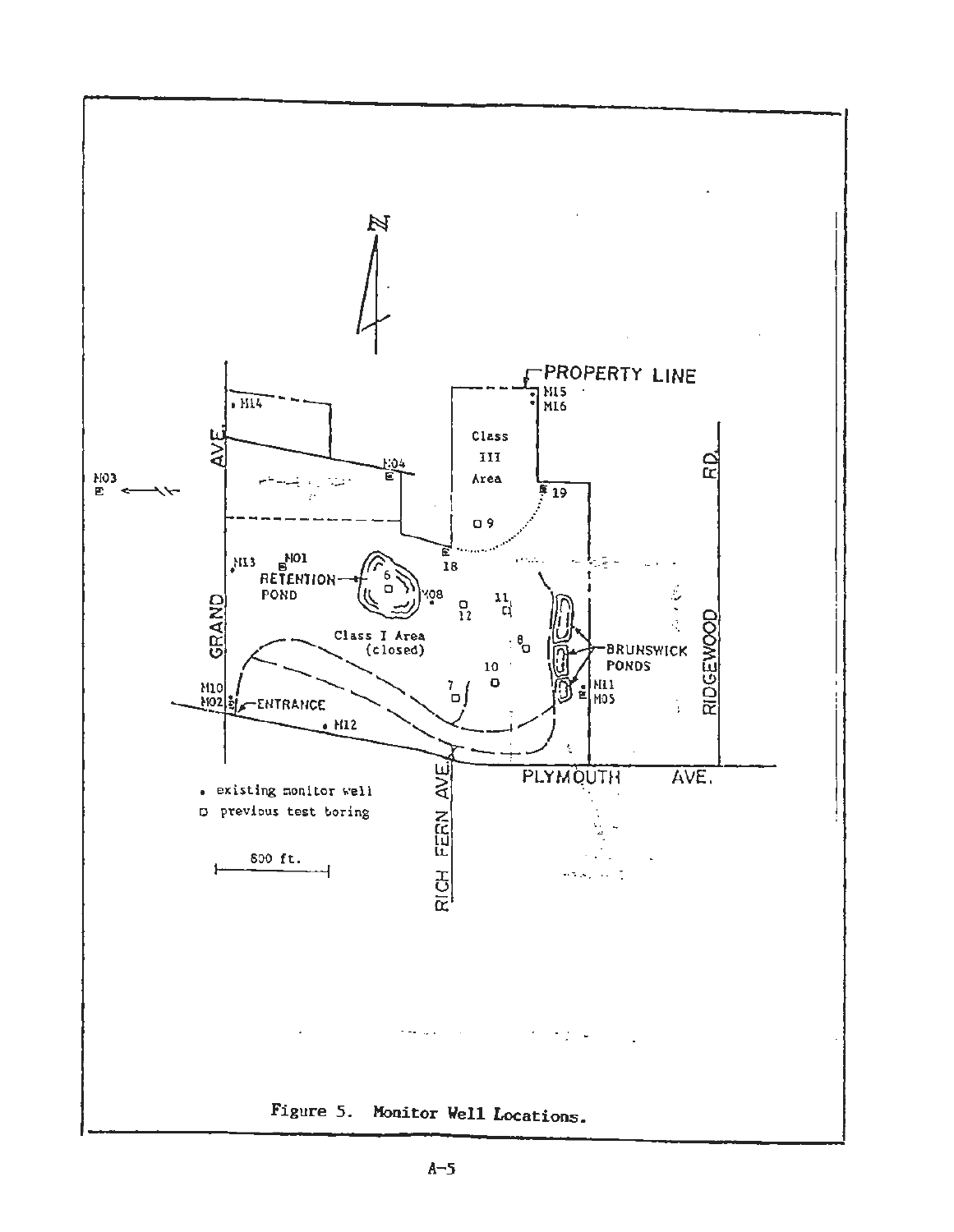

Nearby Private Drinking-Water Wells. Figure 6.